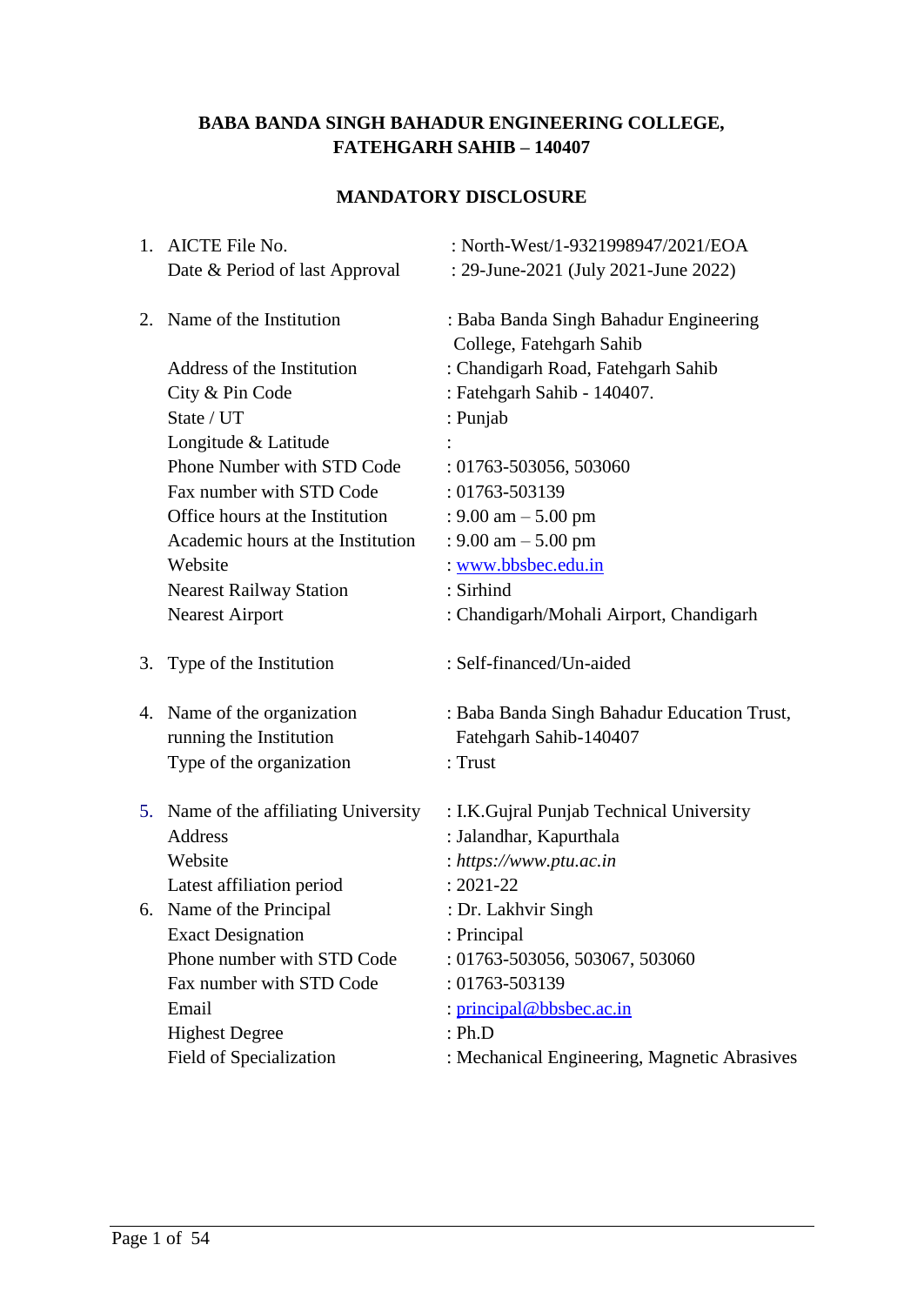| 1. | <b>Name</b>                      |                | Dr. Lakhvir Singh                           |
|----|----------------------------------|----------------|---------------------------------------------|
|    | 2. Current Position              | $\ddot{\cdot}$ | <b>Principal</b>                            |
|    | 3. Nature of Appointment         | $\ddot{\cdot}$ | <b>Regular</b>                              |
| 4. | Institute                        | $\ddot{\cdot}$ | <b>Baba Banda Singh Bahadur Engineering</b> |
|    |                                  |                | College, Fatehgarh-Sahib, Punjab            |
|    | 5. Date of joining the college   | $\ddot{\cdot}$ | 31 May, 2021 (As Principal)                 |
|    | 6. Date of joining the college   | $\ddot{\cdot}$ | 22 July, 1996                               |
| 7. | <b>Pay Scale</b>                 | $\ddot{\cdot}$ | 37400-67000+10000 (AGP)                     |
| 8. | <b>Total Teaching Experience</b> | :              | 25 Years 8 months                           |

9. **Professional qualification**:

| <b>Degree</b> | <b>Institution</b>             | <b>University</b>              | Year |
|---------------|--------------------------------|--------------------------------|------|
| Ph.D.         | <b>GND Engineering College</b> | Punjab Technical University,   | 2011 |
|               | Ludhiana, Punjab, INDIA        | Jalandhar                      |      |
| M.E.          | <b>GND Engineering College</b> | Punjab university, Chandigarh  | 2001 |
|               | Ludhiana, Punjab, INDIA        |                                |      |
| B.E.          | <b>GND Engineering College</b> | Punjab University, Chandigarh  | 1994 |
|               | Ludhiana, Punjab, INDIA        |                                |      |
| $10+2$ (Non-  | SCD Govt. College, Ludiana,    | Punjab School Education Board, | 1990 |
| Medical)      | Punjab, INDIA                  | Mohali                         |      |
| Matric        | Govt. Sr. Sec. School,         | Punjab School Education Board, | 1988 |
|               | Kanganwal, Punjab, INDIA       | Mohali                         |      |

**Ph. D. Thesis Topic**: *Studies in the Development and Performance Evaluation of Magnetic Abrasives*

#### **10. Work Experience**

| <b>Positions Held</b>      | <b>Name of Institute</b>         | <b>Period</b>    | <b>Scale of Pay</b> |
|----------------------------|----------------------------------|------------------|---------------------|
| Principal                  | <b>BBSB</b> Engineering College, | 31.05.2021-      | Rs.37400-67000+     |
|                            | Fatehgarh Sahib (Punjab) India   | <b>Till Date</b> | Rs. 10000 (GP)      |
| Professor                  | <b>BBSB</b> Engineering College, | $06.12.2011 -$   | Rs.37400-67000+     |
|                            | Fatehgarh Sahib (Punjab) India   | 31.05.2021       | Rs. 10000 (GP)      |
| <b>Associate Professor</b> | <b>BBSB</b> Engineering College, | 22.06.2009-      | Rs. 37400-67000     |
|                            | Fatehgarh Sahib (Punjab) India   | 05.12.2011       | $+$ Rs. 9000 (GP)   |
| <b>Assistant Professor</b> | <b>BBSB</b> Engineering College, | 22.06.2006-      | Rs. 12000-18300     |
|                            | Fatehgarh Sahib (Punjab) India   | 21.06.2009       |                     |
| Senior Lecturer            | <b>BBSB</b> Engineering College, | 01.04.2006-      | Rs. 10000-14300     |
|                            | Fatehgarh Sahib (Punjab) India   | 21.06.2006       |                     |
| Lecturer                   | <b>BBSB</b> Engineering College, | 22.07.1996-      | Rs. 8000-12400      |
|                            | Fatehgarh Sahib (Punjab) India   | 31.03.2006       |                     |

## **11. Research experience**

**PhD Guidance:** *completed-***04,** *undergoing-***04 M Tech Thesis guidance:** *completed-***32,** *undergoing-***01 M Tech Project guidance: 35**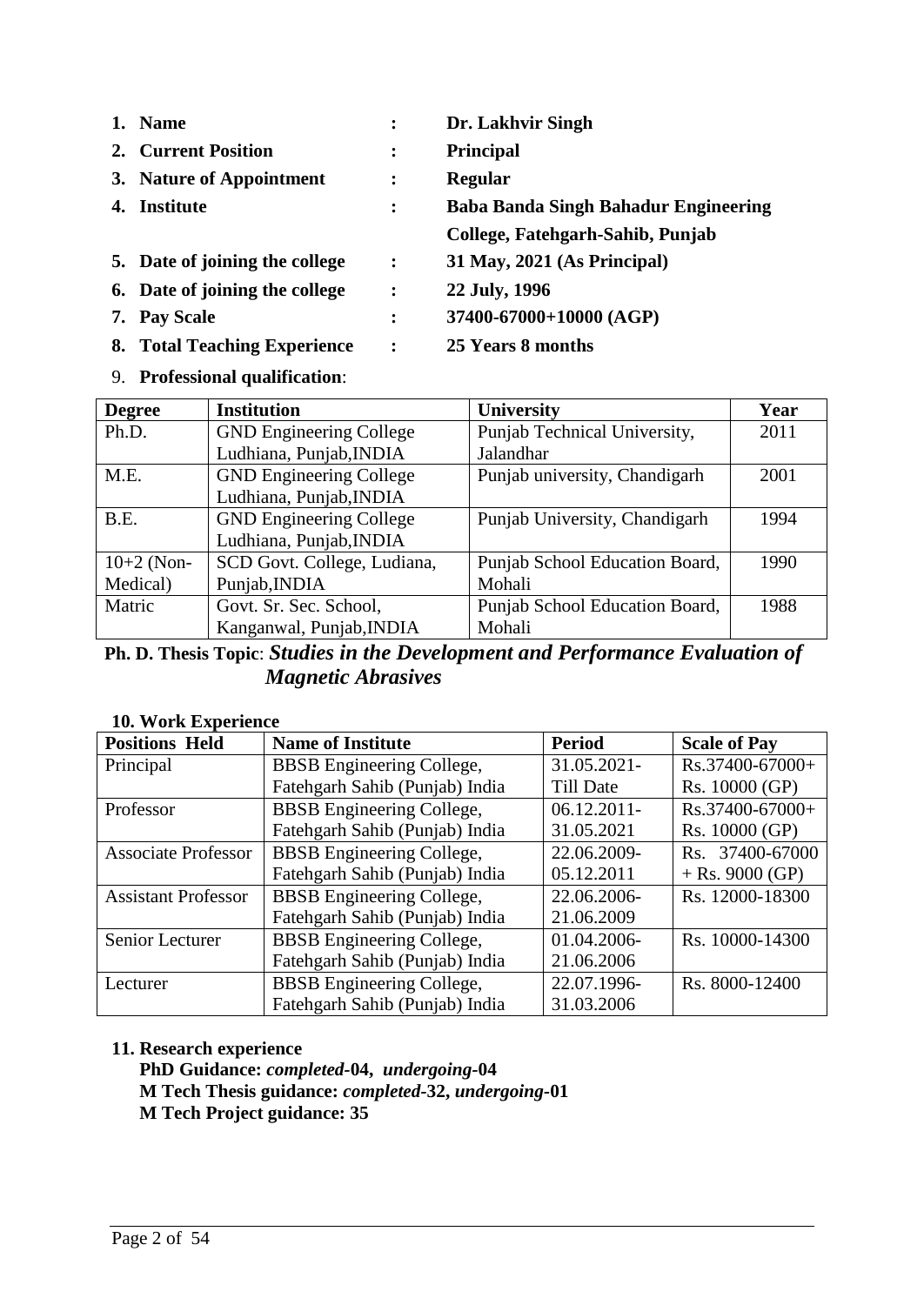#### *PUBLICATIONS IN JOURNALS*

- 1. Patent: applied and application number 2033/del/2010.(at examination stage)
- 2. Singla Manoj, Singh Lakhvir and Chawla Vikas (2009) "Study of wear Properties of Al-SiC Composites" Journal of Minerals & Materials Characterization & Engineering, vol. 8, no. 10, pp. 813-819.
- 3. Singla Manoj,Dwivedi D. Deepak, Singh Lakhvir and Chawla Vikas (2009) "Development of Aluminium Based Silicon carbide Particulate Metal Matrix Composite" Journal of Minerals & Materials Characterization & Engineering, vol. 8, no. 6, pp. 455-467.
- 4. Singh Lakhvir, Khangura Sehijpal Singh, Mishra PS (2010) "Performance of abrasives used in magnetically assisted finishing: A state of the art review" International Journal of Abrasive Technology, vol. 3, no. 3, pp. 215-227.ISSN:1752-265X
- 5. Singh Lakhvir, Singh Sehijpal, Mishra PS (2010) "Study on Internal Surface Polishing of Non-Ferromagnetic Tubes Circular" Journal of Engineering and Technology Education, vol. 4, no. 1, pp. 15-21.
- 6. Singh Lakhvir, Singh Sehijpal, Mishra PS (2010) "Internal surface finishing of brass tubes by dry/wet magnetic abrasives" IUP Journal of Mechanical Engineering, vol. 3, no. 3, pp. 18-28.
- 7. Singh Palwinder, Singh Partap, Singh Lakhvir (2011) "Internal finishing of cylindrical pipes using sintered magnetic abrasives" International Journal of Engineering Science and Technology, vol. 3, no. 7, pp. 5747-5753.
- 8. Aggarwal Atul and Singh lakhvir (2011) "Synthesis and tribological characterization of aluminium-alumina composite powder prepared by mechanical alloying" International Journal of Advanced Materials Science, ISSN 2231-1211, Volume 2, number 3, pp. 279-292.
- 9. Samra Singh Partap and Singh Lakhvir (2012) "Analyzing Effect of Interactions of Process Parameters on Surface Finish of SUS304 Steel Roller using RSM Technique" Asian Journal of Engineering and Applied Technology, ISSN: 2249-068X, vol. 1, no. 2, pp. 31-35.
- 10. Singh Charanjit and Singh Lakhvir (2012) "Synthesis and tribological characterization of aluminium-silicon carbide composite prepared by mechanical alloying" international journal of mechanical engineering and material sciences, ISSN: 0974-584X, vol.5, no. 1, pp. 31-36.
- 11. Darshan Chetan, Singh Lakhvir and Sethi APS (2012) "Analysis and Optimization of Ceramic Cutting Tool in Hard Turning of EN-31 Using Factorial Design" International Journal of Mechanical and Industrial Engineering, ISSN: 2231-6477, vol. 1, issue 4, 49-54.
- 12. Parmvir Singh Kang, Lakhvir Singh and Jagdeep Singh Gill (2013) "Finishing of SUS304 stainless steel bent tubes using magnetic abrasive finishing" Mechanica Confab International Journal, ISSN:2320-2491, vol. 2, no.3, pp. 123-130.
- 13. Gandhi Gursharan Singh and Singh Lakhvir (2013) "Internal finishing of thick cylinders (SUS304) steel tubes using magnetic abrasive finishing setup" International Journal of mechanical Science and Civil engineering, ISSN:2320-2424, vol. 1 no. 2, pp. 1-6.
- 14. Singh Tejpreet, Bala Niraj and Singh Lakhvir (2013) "Characterization and Corrosion Behavior of Hydroxypatite and Hydr0xypatite/Totania Bond Coating on 316L SS Substrate in Simulated Body Fluid" International Journal of Surface Engineering & Materials Technology, Vol. 3, No.1, pp5-9, ISSN:2249-7250.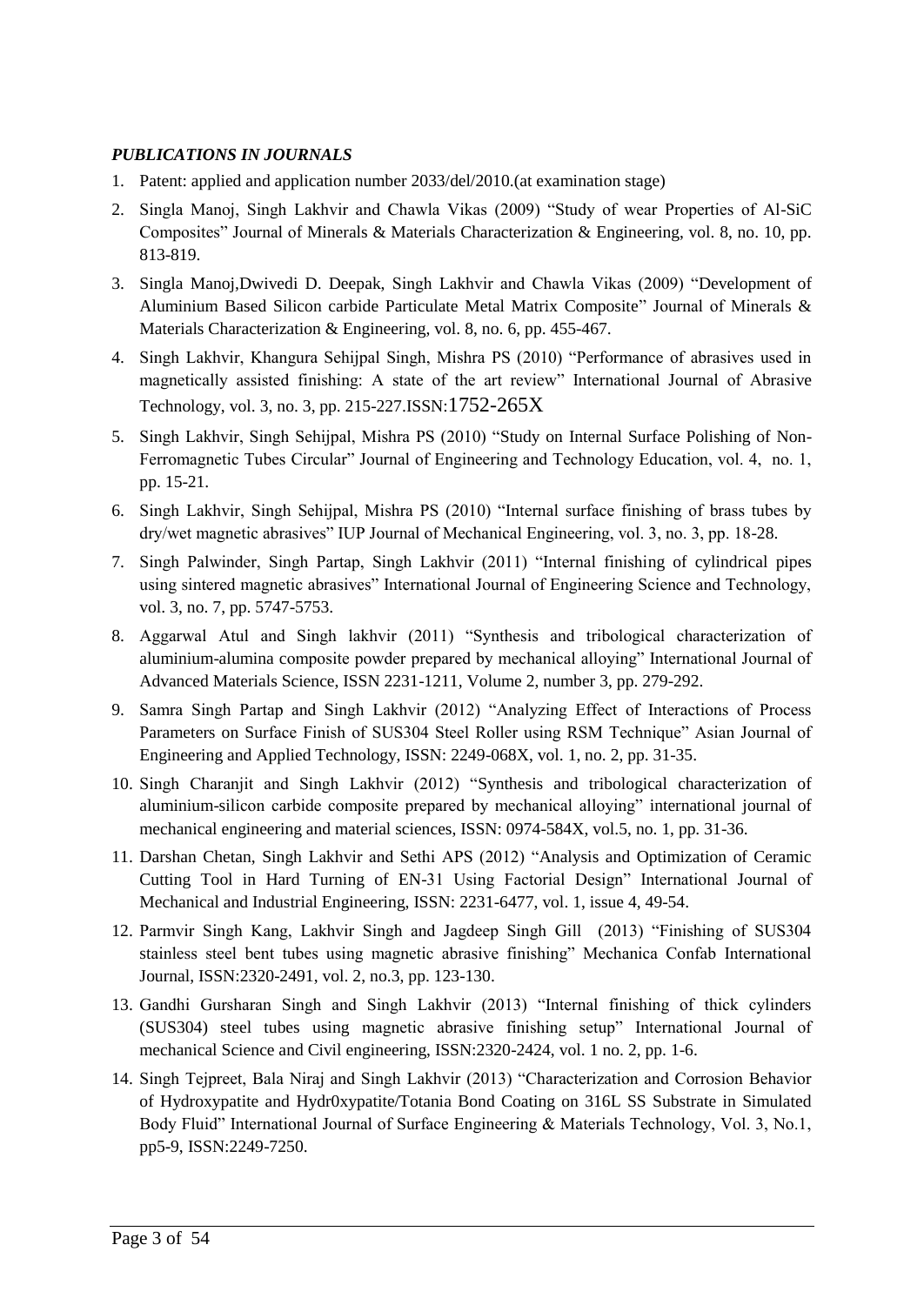- 15. Malpotra Anil and Singh Lakhvir (2014), "Development of Magnetic Float Polishing Machine for Steel Balls" Journal of Academia and Industrial Research (JAIR), ISSN: 2278-5213, vol. 3, issue 1, pp. 31-35.
- 16. Singh Swarn and Singh Lakhvir (2014), "Effect of Magnetic Abrasives in Internal Finishing of Brass Tubes using MAF Method" Journal of Academia and Industrial Research (JAIR), ISSN: 2278-5213, vol. 2, issue 12, pp. 689-692.
- 17. Singh, H., Bala, N., and Singh, L., (2014), "Fabrication and Comparison of Wear Behaviour of Aluminium-Flyash Composite with Pure Aluminium," International Journal of Mechanical Engineering and Materials Sciences,Vol. 8, No. 1, pp. 77-81.
- 18. Dhillon Avtar Singh; Singh Lakhvir; Singh Amardeep (2015) "Comparison Of Performance Of The Bonded And Loosely Bonded Magnetic Abrasives" International journal of research in engineering technology,volume-4,issue-8; pp-316-320.(ISSN: 2455-1341)
- 19. Singh Gaganpreet, Singh Lakhvir and Singh Palwinder (2017), "Study in MAFM Using Bounded Magnetic Abbresives",- International Journal of Research in Mechanical Engineering, Volume: 04 Issue: 02, pp. 59-61. (ISSN: 2349-3860)
- 20. Samra Partap Singh, Singh Sehijpal and Lakhvir Singh (2017), "Study of Ultra-precision Finishing Techniques for Brittle Materials"*International Journal of Emerging Research in Management &Technology ISSN: 2278-9359 ,Volume-6, Issue-6, pp. 197-207.*
- 21. Samra Partap Singh, Singh Sehijpal and Lakhvir Singh (2017), "Parametric Optimization of Ball Polishing Process"International Journal of Engineering Science and Technology (IJEST), ISSN : 0975-5462, Vol. 9, No.07, pp.-796-803.
- 22. Singh Randhir and Singh Lakhvir (2017), "Studies in Magnetic Abrasive Finishing of Internal Surface of stainless Steel Tubes Using Pole Rotation system", International Journal of Engineering Research and Technology (IJERT), vol 5, issue-5, pp. 1-4.
- 23. Amardeep Singh, Sehijpal Singh, Lakhvir Singh (2017), "Effect of Annealing Temperature on Mechanically Alloyed(MA) magnetic Abrasives", International Journal of Advanced in Management, Technology and Engineering Sciences, Volume 7 Issue 11, pp246-250.(ISSN: 2249-7455; UGC Journal No. 47955)
- 24. Amardeep Singh, Sehijpal Singh, Lakhvir Singh (2018), "Comprehensive Review of current research trends in Magnetic Abrasive Finishing (MAF) Process", International Journal of Advanced Materials Manufacturing & Characterization., Vol 8, Issue 1, pp 49-56.(ISSN: 2277-3886; UGC Journal No. 63089)
- 25. Palwinder Singh, Lakhvir Singh, Sehijpal Singh, (2018) "Experimental Comparison of Abrasive Flow Machining and Magnetic Abrasive Flow machining for Aluminium Tubes", International Journal of for research in Engineering Application and Management (IJREAM), Vol 04, Issue 03, pp 714-720.(ISSN: 2454-3886; UGC Journal No. 64077)
- 26. Gursharan Singh gandhi, Lakhvir Singh, (2018) "Development and Performance Evaluation of Magnetic Abrasive Finishing Setup for Thick Cylinders", i-manager's Journal on Future Engineering and Technology, Vol 13, Issue 2, pp 37-44.(ISSN: 0973-2632; UGC Journal No. 64077).
- 27. Partap Singh Samra, Sehijpal Singh & Lakhvir Singh (2019) "Development of magnetically assisted lapping process for nano-finishing of alumina balls", Machining Science and Technology, 23:1, pp. 153-169, DOI: [10.1080/10910344.2018.1486416](https://doi.org/10.1080/10910344.2018.1486416)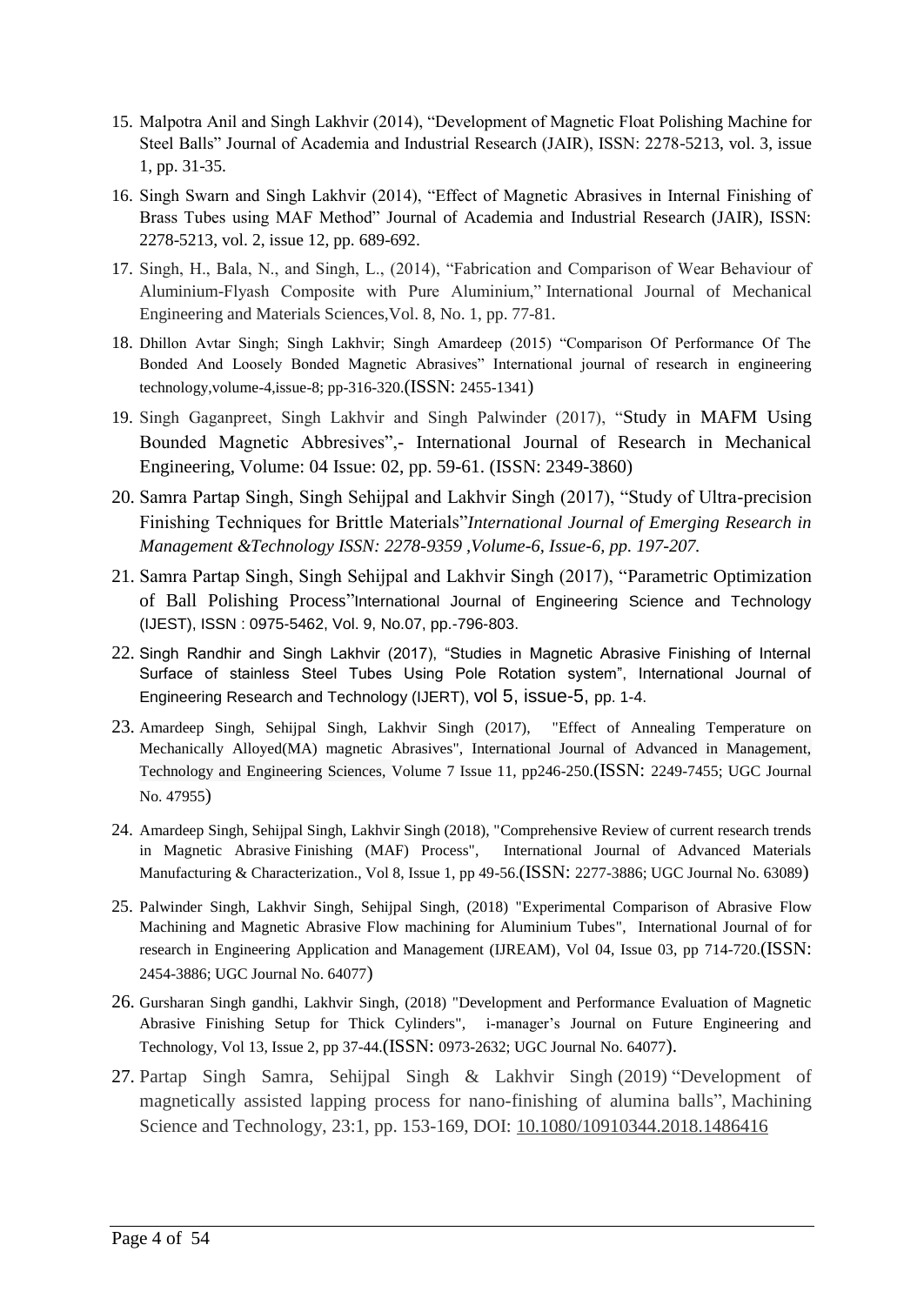- 28. Singh Palwinder, Singh Lakhvir and Singh Sehijpal (2019) "Magnetic Abrasive Flow Machining – ACritical Review" International Journal of Research and Analytical Reviews (IJRAR), Vol-06, Issue-1, page 980-987. No. in UGC list 43602.
- 29. Singh Palwinder, Singh Lakhvir and Singh Sehijpal (2019) "Modern Developments inMagnetic Field AssistedAbrasive Flow Machining Processes" Journal of Advanced Research in Production andIndustrial Engineering(JARPIE), Vol-06, Issue-1&2, page 1-7.
- 30. Singh Palwinder, Singh Lakhvir and Kaushik Arishu (2019) "Parametric Optimization ofMagnetic Abrasive Finishing using AdhesiveMagnetic Abrasive Particles" International Journal of Surface Engineering & Interdisciplinary Materials Science (IJSEIMS), Vol-07, Issue-2, 2019, page 34-47.
- 31. Singh Palwinder and Singh Lakhvir (2019) "Design and Development of a Hydrogen Sintering Machine and its Application to Prepare Sintered Magnetic Abrasives" VSRD International Journal of Mechanical, Civil, Automobile & Production Engineering (VSRDIJMCAPE)" Vol-09, Issue-5, page 1-6.
- 32. Singh Palwinder, Singh Lakhvir and Singh Sehijpal (2020) "Analyzing Process Parameters for Finishing of Small Holes UsingMagnetically Assisted Abrasive Flow Machining Process" Journal of Bio and Tribo-Corrosion 6,17 https://doi.org/10.1007/s40735-019-0315-8
- 33. Singh Palwinder, Singh Lakhvir and Singh Sehijpal (2020) "Manufacturing and performance analysis of mechanically alloyed magnetic abrasives for magneto abrasive flow finishing" Journal of Manufacturing Processes Vol-50, page 161-169.
- 34. Palwinder Singh, Lakhvir Singh, Sehijpal Singh (2019) "Preparation, Microstructure Evaluation and Performance Analysis of Diamond-Iron Bonded Magnetic Abrasive Powder" Powder Metallurgy Progress, Vol-19, Issue-2, pages 82-89 (ISSN: 1339-4533).
- 35. Palwinder Singh, Lakhvir Singh (2019) "An Experimental Investigation during Electric Discharge Machining of Tool Steel-D2" Journal of Advanced Research in Manufacturing, Material Science & Metallurgical Engineering Vol-06, Issue 3&4, pages 1-7 (ISSN: 2393-8315).
- 36. Palwinder Singh, Lakhvir Singh (2019) "Investigation into Surface Roughness in a Turning Operation using Taguchi Technique" VSRD International Journal of Mechanical, Civil, Automobile & Production Engineering, Vol-09, Issue-6, page 1-12 (ISSN: 2249-8303).
- 37. Palwinder Singh, Lakhvir Singh, Sehijpal Singh (2020) "Preparation, Microstructure Analysis and Performance Evaluation of Bonded Magnetic Abrasives" International Journal of Abrasive Technology, Vol-10, Issue-1, pages 32-43 (ISSN online 1752-265X, ISSN print 1752-2641)
- 38. Palwinder Singh, Lakhvir Singh (2020) "Effects of parameters on surface roughness and material removal in EDM of high chromium steel-D7" i-manager's Journal on Mechanical Engineering, Vol-10, Issue-1, pages 1-12 (ISSN: 2249-0744)
- 39. Gursharan Singh gandhi, Lakhvir Singh, (2019) "Experimental investigations into magnetic abrasive finishing of thick cylinders", i-manager's Journal on Future Engineering and Technology, Vol 14, Issue 3, pp 10-19.(ISSN: 0973-2632; UGC Journal No. 64077).
- 40. Palwinder Singh, Lakhvir Singh, Sehijpal Singh (2020) "Experimental Investigation and design optimization for magnetic abrasive flow machining using response surface methodology" Int. J. Materials and Product Technology, Vol-61, Nos-2/3/4, pages 244-261. (ISSN online:1741-5209, ISSN print: 0268-1900)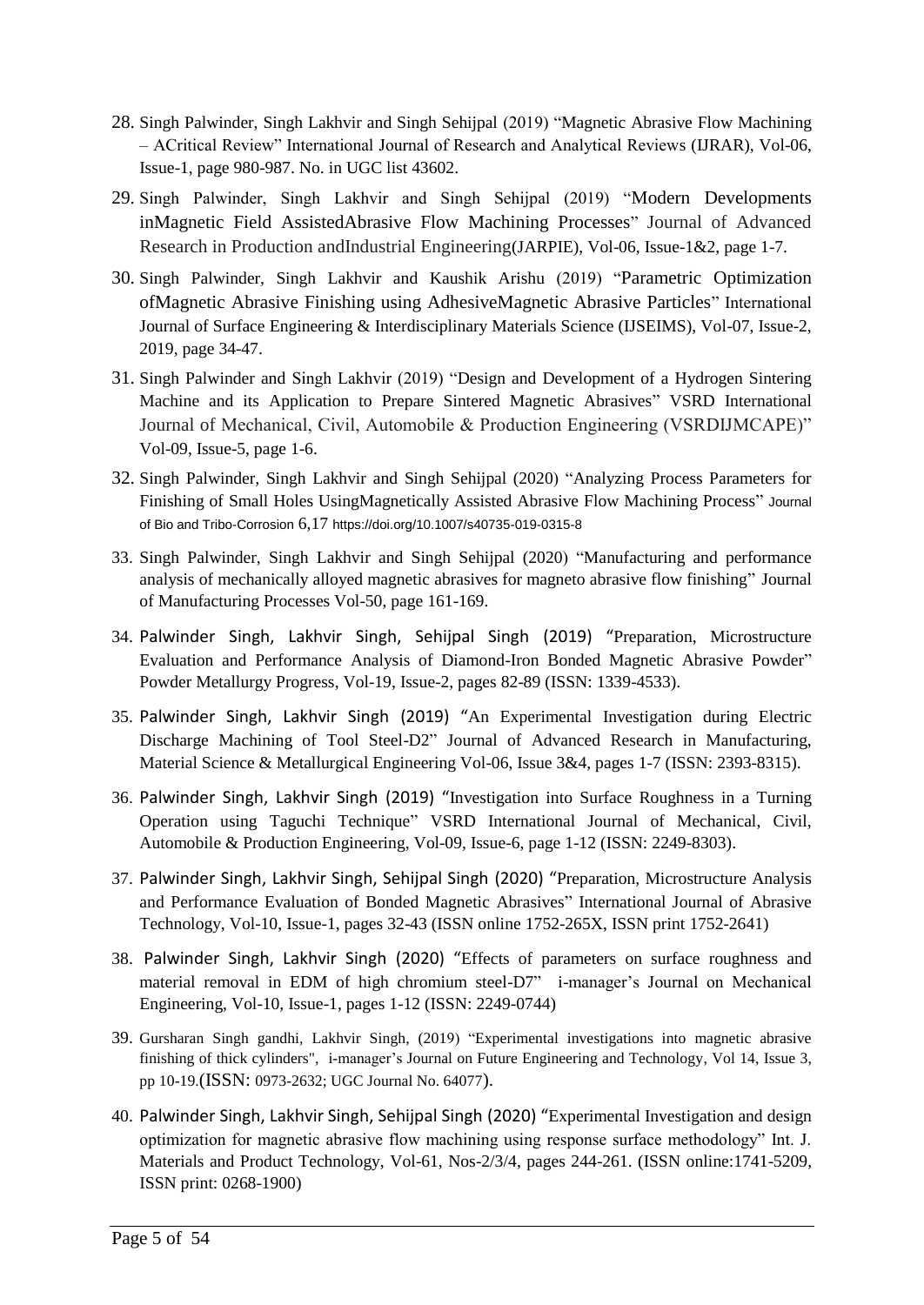#### *PUBLICATIONS IN CONFERENCES*

- 1. Singh Lakhvir, (2002) "Technological Complexity and Ethical Control", presented at annual convention and national seminar on "Integrating Human Values in Technical Education" held on 26th April 02 at BBSBEC, Fatehgarh- Sahib, INDIA.
- 2. Singh lakhvir Singh Jasbir, (2002) "Role of Technical Education in Rural Development" at "32<sup>nd</sup> National Convention of ISTE and National Seminar" on "Technical Education for Sustainable Developments", held on Dec.27-28, 2002 at NITTE, Manglore.
- 3. Singh Lakhvir, Singh Jasbir (2004), "Internal Finishing of Brass Tubes by Magnetic Abrasives", Proc. of National Conference on Advanced Manufacturing Systems, March 26-27, 2004, BBSBEC, Fatehgarh Sahib.
- 4. Singh Lakhvir , Singh Jasbir, Kaur Manpreet(2004), " A Bold New Vision" National Conference on Advanced Manufacturing Systems held at Baba Banda Singh Bahadur Engineering College Fatehgarh Sahib on 26,27-03-2004.
- 5. Singh lakhvir, Singh Jasbir (2004) "Internet based Learning" presented in National level Seminar on "Reaching The Unreached-A Challenge to technical education" held on March 12,2004 held at B.B.S.B.Engg. College, Fatehgarh Sahib.
- 6. Singh Lakhvir (2005) "Water Resource Management Through Rain Water Harvesting"presented atNational Conference on Environment Energy Eco-system and Sustainable Development (EEESD-2005) held on Aug 4-5, 2005 at BBSBEC, Fatehgarh- Sahib, INDIA.
- 7. Singh Lakhvir, Singla Manoj and Singla Neeru (2005) "Green House Effect" presented at National Conference on Environment Energy Eco-system and Sustainable Development (EEESD-2005) held on Aug 4-5, 2005 at BBSBEC, Fatehgarh- Sahib, INDIA.
- 8. Singh Lakhvir, Singh Sehijpal, Mishra PS (2006) "Mechanical Alloying a Novel Approach for Preparation of Alloys at room temperature" Proc. of International Conference on Advances in Mechanical Engineering, December 1-3, 2006, BBSBEC, Fatehgarh Sahib.
- 9. Singh Lakhvir, Manoj Singla, Deepak Dwivedi And Vikas Chawala "Fabrication & property Analysis of Metal Matrix Composites(Al-SiC)" presented at National Conference NCRAME-06 held on 8-9 Sep.,2006 at RIEIT, Railmajra (PUNJAB).
- 10. Sandhu Sandeep Singh and Singh Lakhvir (2007) "Analysis of Hydrostatic Thrust Bearings with variable flow restricters using Finite Element Method" International conference on emerging trends in design held at CIIS, Jalvehra on 26 May, 2007.
- 11. Singh Palwinder, Singh Partap and Singh Lakhvir (2010) "Design and fabrication of annealing set up in controlled atmosphere" National Conference on Advancements and Futuristic Trends in Mechanical and Materials Engineering, February 19-20, 2010, Yadavindra College of Engineering, Punjabi University Guru Kashi Campus, Talwandi Sabo.
- 12. Chauhan Abhishek and Singh Lakhvir (2010) "Study of Properties of Friction Stir Welded Aa1100 Aluminium Alloy" Proc. of National conference on Advances in Mechanical Engineering (AME-2010), February 26-27, 2010, BBSBEC, Fatehgarh Sahib.
- 13. Singh Lakhvir, Singh Partap, Singh Palwinder (2010) "Experimental investigations of abrasive behavior during magnetic abrasive finishing process" Proc. of National conference on Advances in Mechanical Engineering (AME-2010), February 26-27, 2010, BBSBEC, Fatehgarh Sahib.
- 14. Singh Palwinder, Lakhvir Singh (2011) "Experimental study of finishing of inner surfaces using sintered magnetic abrasives" Proc. of International Conference on Emerging Trends in Mechanical Engineering, 24-26, Feb., 2011, Thapar University, Patiala (Punjab).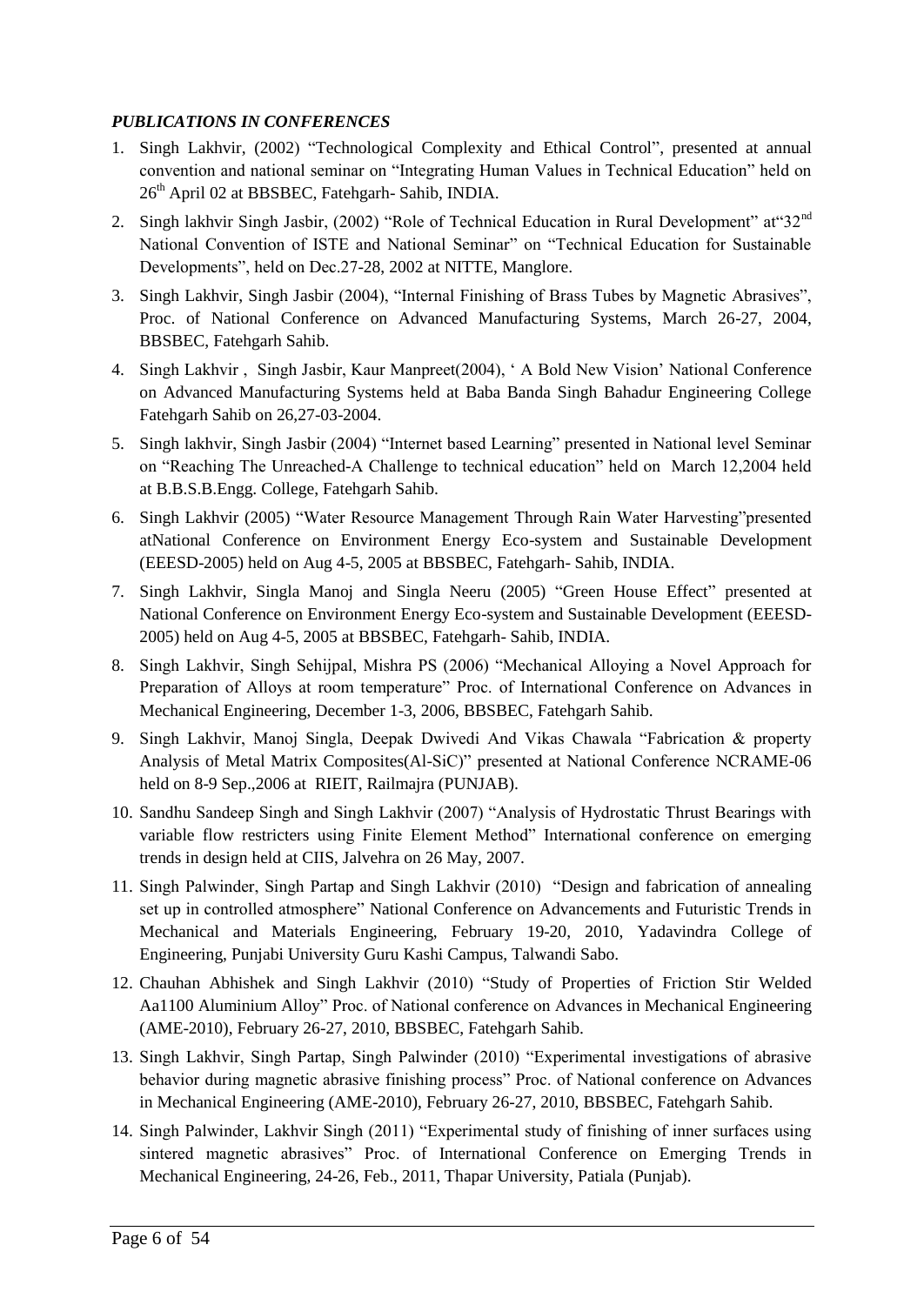- 15. Singh Chatwinder, Singh Lakhvir and Singh Sehijpal (2011) "Finishing of stainless steel (AISI303) tubes using sintered magnetic abrasives" Proc. Of national Conference on Advancements and Futuristic Trends in Mechanical and Materials Engineering, Oct. 7-8, 2011, Punjab Technical University, Jalandhar.
- 16. Singhi Vaibhav, Singh Lakhvir and Singh Sehijpal (2011) "Experimental studies in development of glue based magnetic abrasives" Proc. of national Conference on Advancements and Futuristic Trends in Mechanical and Materials Engineering, Oct. 7-8, 2011, Punjab Technical University, Jalandhar.
- 17. Aggarwal Atul and Singh Lakhvir (2011) "Synthesis and Tribological Characterization of Aluminium-Alumina Composite Powder by Mechanical Alloying" Proc. of national Conference on Advancements and Futuristic Trends in Mechanical and Materials Engineering, Oct. 7-8, 2011, Punjab Technical University, Jalandhar.
- 18. Singh Palwinder, Lakhvir Singh (2011) "Development of a Hydrogen-Sintering Machine and its application to manufacture sintered magnetic abrasives" National conference on Advanced Manufacturing Technologies **(AMT-11)**, held at Chitkara University, pp.23-27.
- 19. Darshan Chetan, Singh Lakhvir and Sethi APS (2012) " Analysis and optimization of ceramic cutting tool in hard turning of EN-3i using factorial design" International Conference on Mechanical and Industrial Engineering,  $15<sup>th</sup>$  January, 2012, Interscience Research Network (India), Interscience Campus, Bhubhaneswar, Guwahati.
- 20. Singh Lakhvir, Singh Sehijpal and Singh Amarjit (2012), "Nano Finishing of Brass Tubes by Using Mechanically Alloyed Magnetic Abrasives", "the  $7<sup>th</sup>$  ASME2012 International Manufacturing Science and Engineering Conference" (**MSEC2012)** held at University of Notre Dame, Notre dame, USA from 04-06-2012 to 08-06-2012.
- 21. Singh Tejpreet, Bala Niraj and Singh Lakhvir (2012) "Characterization and Corrosion Behaviour of Hydroxyapatite and Hydroxyapatite/Titania Bond Coating on 316L SS Substrate in Simulated Body Fluid" International Conference on Advancements in Mechanical and Material Engineering held at Punjab Technical University, Kapurthala, pp. 425-429.
- 22. Anand G. S. and Singh L. (2012) "Finishing of hole in brass specimen using abrasive flow machining", 2nd International Conference on Advances in Materials and Manufacturing Technology, Chitkara University, Chandigarh (5-10-2012).
- 23. Gill Jagdeep Singh. and Singh Lakhvir (2012) "Magnetic Abrasive Finishing OF plane Surface Using Sintered Abrasives", 2nd International Conference on Advances in Materials and Manufacturing Technology, Chitkara University, Chandigarh (5-10-2012).
- 24. Jagdeep Singh Gill, Lakhvir Singh and Sehijpal Singh(2013) "Fine finishing of SUS 304 stainless steel thin plate with magnetic abrasives"  $3<sup>rd</sup>$  International Conference on Production and Industrial Engineering (CPIE2013) held at Dr BR Ambedkar National Institute of technology, Jalandhar.
- 25. Kaushik Arishu, Singh Lakhvir and Singh Palwinder (2013) "Finishing of Aluminium pipes using silica sand (river bed) based loosely bonded magnetic abrasives" International Conference on "Research and Innovations in Mechanical Engineering" held at Guru Nanak Dev Engineering College, Ludhiana from 24th October to 26th October, 2013.
- 26. Partap Singh Samra and Lakhvir Singh (2013) "Nano Finishing of Steel Rollers (SUS 304) using Diamond based Loosely Bonded Magnetic Abrasives" International Conference on "Research and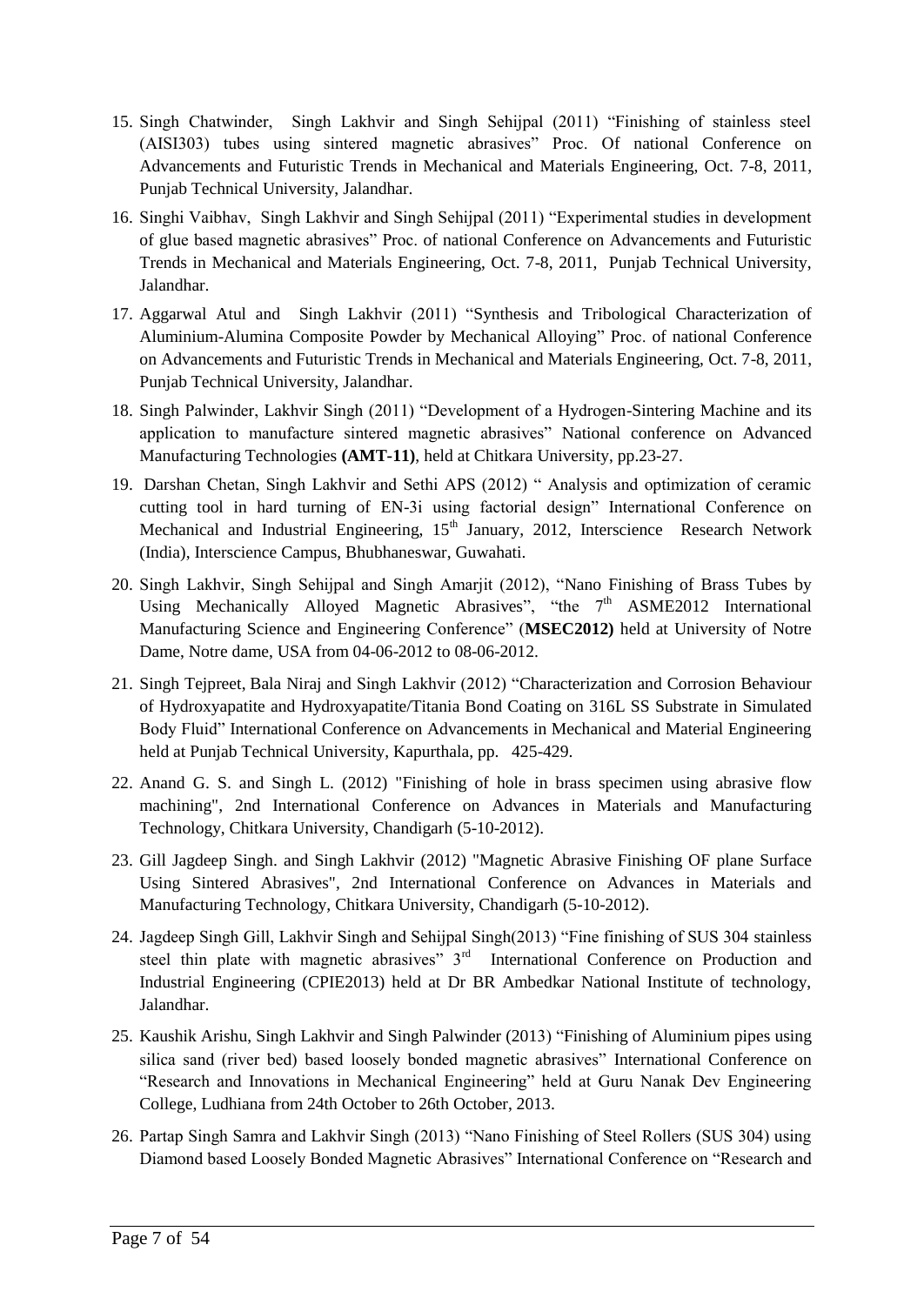Innovations in Mechanical Engineering" held at Guru Nanak Dev Engineering College, Ludhiana from 24th October to 26th October, 2013.

- 27. Singh Palwinder and Singh Lakhvir (2013) "Optimization of magnetic abrasive finishing parameters with Response Surface Methodology" International Conference on "Research and Innovations in Mechanical Engineering" held at Guru Nanak Dev Engineering College, Ludhiana from 24th October to 26th October, 2013.
- 28. Bhatia Onkar Singh and Singh Lakhvir (2013) "Finishing of Ceramic Tubes Using Mechanically Alloyed Magnetic Abrasives" National Conference on "Recent Advancements in Mechanical Engineering" (RAME-2013) held at CT Group of Institutions, Jalandhar from Dec. 12-13, 2013.
- 29. Anand G. S. and Singh L. (2014) "Finishing of holes by Abrasive Flow Machining (AFM) using SiC Abrasives", National Conference on Advances in Manufacturing Systems, Department of Mechanical Engineering, Shaheed Bhagat Singh State Technical Campus, Ferozepur from Sept. 5-6, 2014.
- 30. Singh P., Singh L. and Singh S. (2014) "Analysis of Surface Finish and Material Removal Rate using Response Surface Methodology for Magnetic Abrasive Finishing of Cylindrical Tubes" presented at the International Conference on "PROCESSING AND FABRICATION OF ADVANCED MATERIALS" (PFAM XXII) at IIT, Roorkee on Dec. 5-7, 2014.
- 31. Singh Harinderjit, Niraj Bala and Singh Lakhvir (2014) "Fabrication and Comparison of Wear properties of Aluminium-Flyash Composite With Pure Aluminium" presented at the International Conference on "Advancements and Futuristic Trends in Mechanical and Materials Engineering" (AFTMME"14) from 16-18 October, 2014 held at PTU, Jalandhar.
- 32. Singh Harinder, Singh Lakhvir and Niraj Bala (2014) "Synthesis and Tribological Characterization of Aluminium Composites Using Mechanical Alloying" presented at the International Conference on "Advancements and Futuristic Trends in Mechanical and Materials Engineering" (AFTMME'14) from 16-18 October, 2014 held at PTU, Jalandhar.
- 33. Khangura SehijpalSingh,Sran LakhvirSingh, Srivastava Anil K. and Singh Harinder (2015), "Investigations Into The Removal of EDM Recast Layer With Magnetic Abrasive Machining", "the  $10<sup>th</sup>$  ASME2015 International Manufacturing Science and Engineering Conference" (**MSEC2015)** held at the University of North Carolina, Charlotte, North Carolina, USA from 08-06-2015 to 11-06-2015.
- 34. Kaushik Arishu, Singh Palwinder and Singh Lakhvir (2015), "Finishing Of Aluminium Pipes Using Sand Based Magnetic Abrasives", National Conference on Advances In Mechanical, Industrial & Materials Engineering held at BBSBEC, Fatehgarh Sahib on 6-7 Nov. 2015
- 35. Gandhi Gursharan Singh andSingh Lakhvir (2015), "Effect of process parameters on the percentage improvement in surface finish for internal finishing of stainless steel (SUS 304) thick tubes using Magnetic abrasive finishing", National Conference on Advances In Mechanical, Industrial & Materials Engineering held at BBSBEC, Fatehgarh Sahib on 6-7 Nov. 2015
- 36. Anand Gurmeet Singh and Singh Lakhvir (2015), "Comparison Of Brass Holes Finished By Using Different Abrasives By AFM", National Conference on Advances In Mechanical, Industrial & Materials Engineering held at BBSBEC, Fatehgarh Sahib on 6-7 Nov. 2015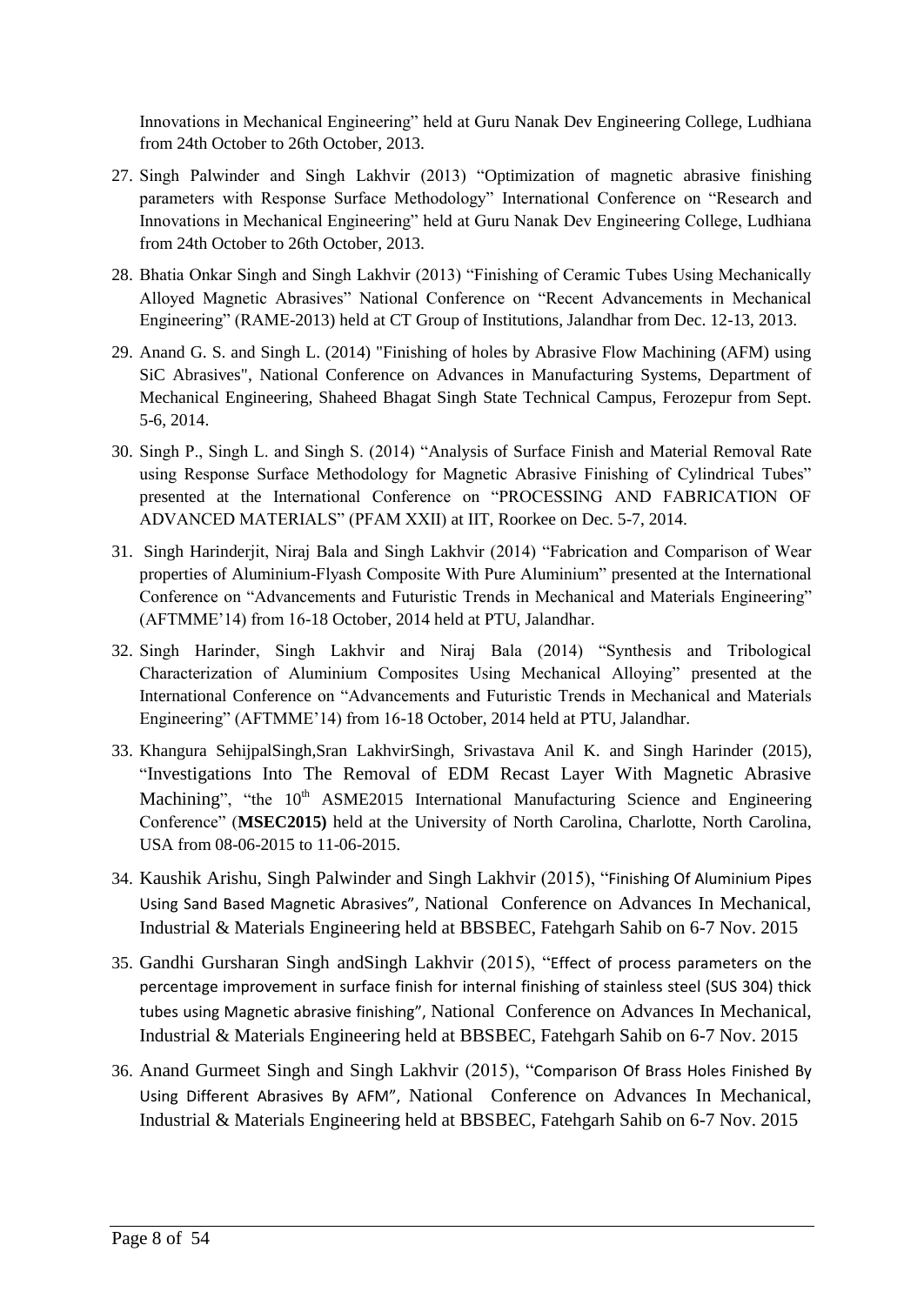- 37. Gill Jagdeep Singh and Singh Lakhvir (2015), "Study Of The Surface Quality Produced By Magnetic Abrasive Finishing Process", National Conference on Advances In Mechanical, Industrial & Materials Engineering held at BBSBEC, Fatehgarh Sahib on 6-7 Nov. 2015
- 38. Singh Palwinder andSingh Lakhvir (2015), "Development, Microstructure Examination and Performance Evaluation of Al2O3-Fe Sintered Magnetic Abrasives", National Conference on Advances In Mechanical, Industrial & Materials Engineering held at BBSBEC, Fatehgarh Sahib on 6-7 Nov. 2015
- 39. Bhatia Onkar Singh and Singh Lakhvir (2015), "A Study of Performance of Mechanically Alloyed Magnetic Abrasives on Ceramic Tubes", National Conference on Advances In Mechanical, Industrial & Materials Engineering held at BBSBEC, Fatehgarh Sahib on 6-7 Nov. 2015
- 40. Singh Harinderjit, Bala Niraj, Singh Lakhvir andKaur Maninder (2015), "Comparison of Al-B4C composite with pure as cast aluminium for wear behavior", National Conference on Advances In Mechanical, Industrial & Materials Engineering held at BBSBEC, Fatehgarh Sahib on 6-7 Nov. 2015
- 41. Singh Jaspreet and Singh Lakhvir (2015), "Performance Of Bonded Magnetic Abrasives On Aumina Based Ceramic Tubes", National Conference on Advances In Mechanical, Industrial & Materials Engineering held at BBSBEC, Fatehgarh Sahib on 6-7 Nov. 2015.
- 42. Singh Harinderjit, Singh harinder, Singh Lakhvir and Bala Niraj (2017), "Comparison of AL-SIC composite with AL-FLYASH composite prepared using Stir Casiting & Mechanical Alloying Techniques", International Conference on Eco-Sensitive Development in Science & Technology held at BBSBEC, Fatehgarh Sahib on 20-21 January, 2017.
- 43. Singh Randhir and Singh Lakhvir (2017), "Studies in Magnetic Abrasive Finishing of Internal Surfaceof Stainless Steel tubes Using Pole Rotation Syatem", International Conference on Eco-Sensitive Development in Science & Technology held at BBSBEC, Fatehgarh Sahib on 20-21 January, 2017.
- 44. Bhatia Onkar Singh and Singh Lakhvir (2017) "An Experimental Study of Performance of mechanically Alloyed Magnetic Abrasive on Ceramic Tubes" 2<sup>nd</sup>International Conference on Cutting Edge Technological Challenges in Mechanical Engineering (CETCME2017) held at NOIDA INSTITUTE OF ENGINEERING AND TECHNOLOGY, GREATER NOIDA ON 18- 19 FEBRUARY,2017.
- 45. Singh Gurinder, Singh Lakhvir, Singh Palwinder (2017) "Finishing of Interior Surface of Aluminium Tubes by Magnetic Abrasive Flow Machining", International Conference on "Research and Innovations in Mechanical Engineering (ICRIME 2017)" held at Guru Nanak Dev Engineering College, Ludhiana in Dec. 2017.
- 46. Gill Jagdeep Singh and Singh Lakhvir (2018) "An overview of different techniques for preparing Magnetic Abrasive Particles", *All India Seminar on Micromachining, Mechanical Engineering Department, Baba Banda Singh Bahadur Engineering College Fatehgarh Sahib, Punjab, India, 25-26 Oct., 2018, pp.* 12-18 *(ISBN: 978-81-920451-7-7)*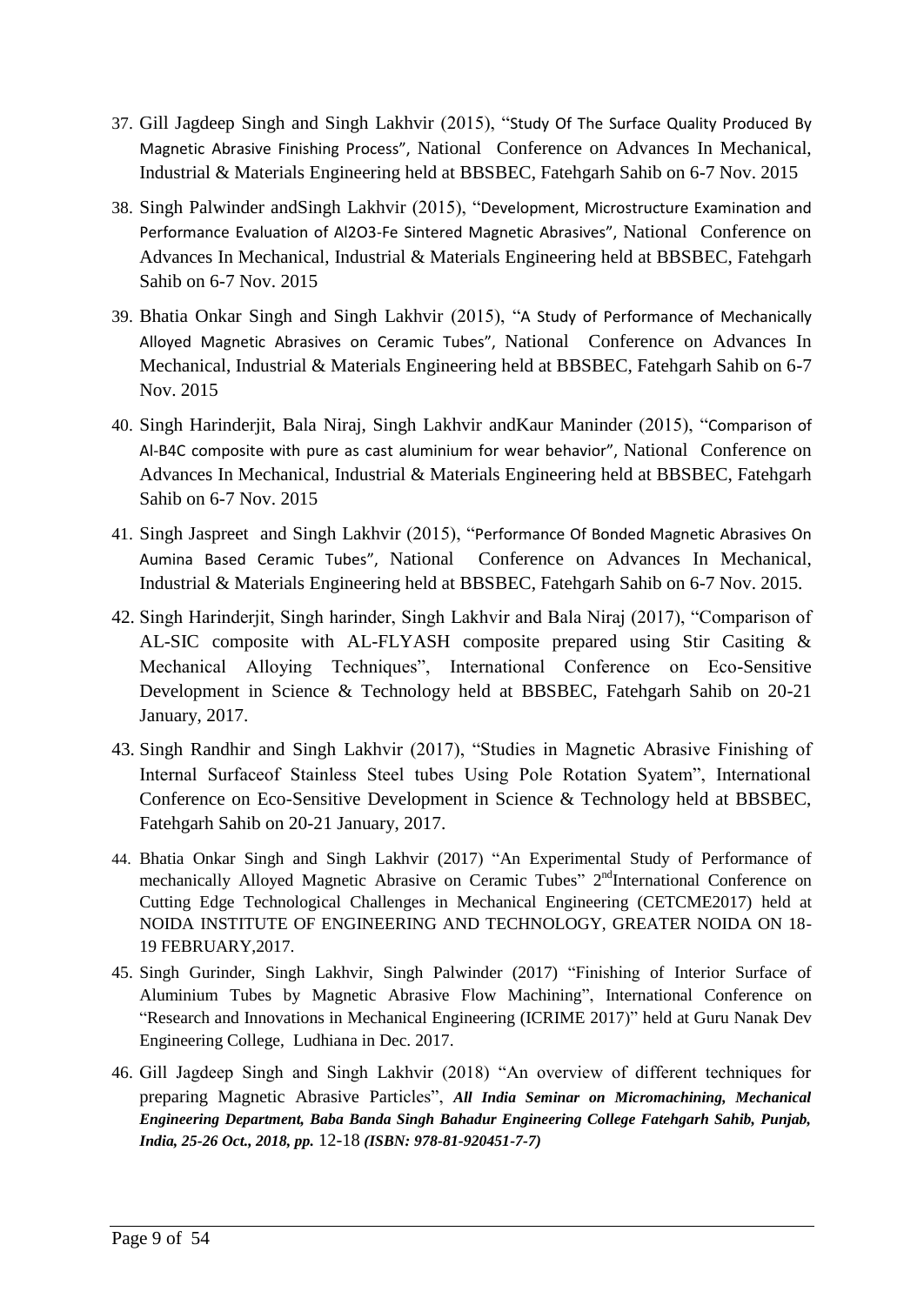- 47. Singh Jasmeet, Singh Palwinder and Singh Lakhvir (2018) "Electrical Discharge Machining: A Study on Recent Areas of Research", *All India Seminar on Micromachining, Mechanical Engineering Department, Baba Banda Singh Bahadur Engineering College Fatehgarh Sahib, Punjab, India, 25-26 Oct., 2018, pp.* 102-106 *(ISBN: 978-81-920451-7-7)*
- 48. Singh Palwinder, Singh Lakhvir and Singh Sehijpal (2018) "Magnetic Abrasive Flow Machining - A Critical review", *All India Seminar on Micromachining, Mechanical Engineering Department, Baba Banda Singh Bahadur Engineering College Fatehgarh Sahib, Punjab, India, 25-26 Oct., 2018, pp.* 138-150 *(ISBN: 978-81-920451-7-7)*
- 49. Singh Palwinder, Singh Lakhvir and Singh Sehijpal (2019) "Mechanism of Material Removal in Magneto Abrasive Flow Machining" 4<sup>th</sup> International conference and 19<sup>th</sup> National conference on Machines and Mechanisms (iNaCoMM-2019), held at IIT, Mandi from 5-7, Dec., 2019.

### **12. Membership of Professional Bodies**

- Life Member, Indian Society for Technical Education [LM30913]
- Associate Member IE(I) [AM091012-3]

### **13. Conferences/Seminars/Webinars/Technical camps Organised**

- National conference on "Advanced Manufacturing Systems" AMS-2004 organised on 26, 27 March, 2004 as Co-convener.
- National Conference on "Energy, Environment, EcoSystem and Sustainable Development" EEESD-2005 on 4,5August,2005 as convener.
- International Conference on "Advances in Mechanical Engineering", AME-2006, December 1-3, 2006 as committee member.
- National Conference on "Advances In Mechanical, Industrial & Materials Engineering" on 6-7 Nov. 2015 as Chairman of Conference.
- Organised Internship camp under the SEATS scheme of INSPIRE (Department of Science & Technology, Government of India) at BBSBEC from 9-2-2013 to 13-2-13 as team member.
- Conducted Two Days Technical Workshop on "Sustainable Design and Manufacturing Practices in Automotive Engineering" from  $5<sup>th</sup>$  April 2018 to  $6<sup>th</sup>$  April 2018 as convener of the event in collaboration with The Institution of Engineers (India), Punjab & Chandigarh State Centre.
- Organised All India Seminar on "Micromachining" in Mechanical Engineering Department, Baba Banda Singh Bahadur Engineering College Fatehgarh Sahib, Punjab, India, 25-26 Oct., 2018 in association with The Institution of Engineers (India), Punjab & Chandigarh State Centre as convener of the seminar.
- In Association with The Institution of Engineers (India), Punjab & Chandigarh State Centre organized one day "National Seminar on Mechanical Engineering in Mining Industry" on 29-03-2019 as Head of the Department.
- Organised Technical Talk cum webinar on the topic "Realization of Functionally Graded materials in Modern Orthopedic Medicine" on 14<sup>th</sup> August 2020 as Coordinator in collaboration with The Institution of Engineers (India), Punjab & Chandigarh State Centre.
- Organised Technical Talk cum webinar on the topic "Recent Advances in Mechanical Engineering" on  $16<sup>th</sup>$  July 2020 as Coordinator in collaboration with The Institution of Engineers (India), Punjab & Chandigarh State Centre.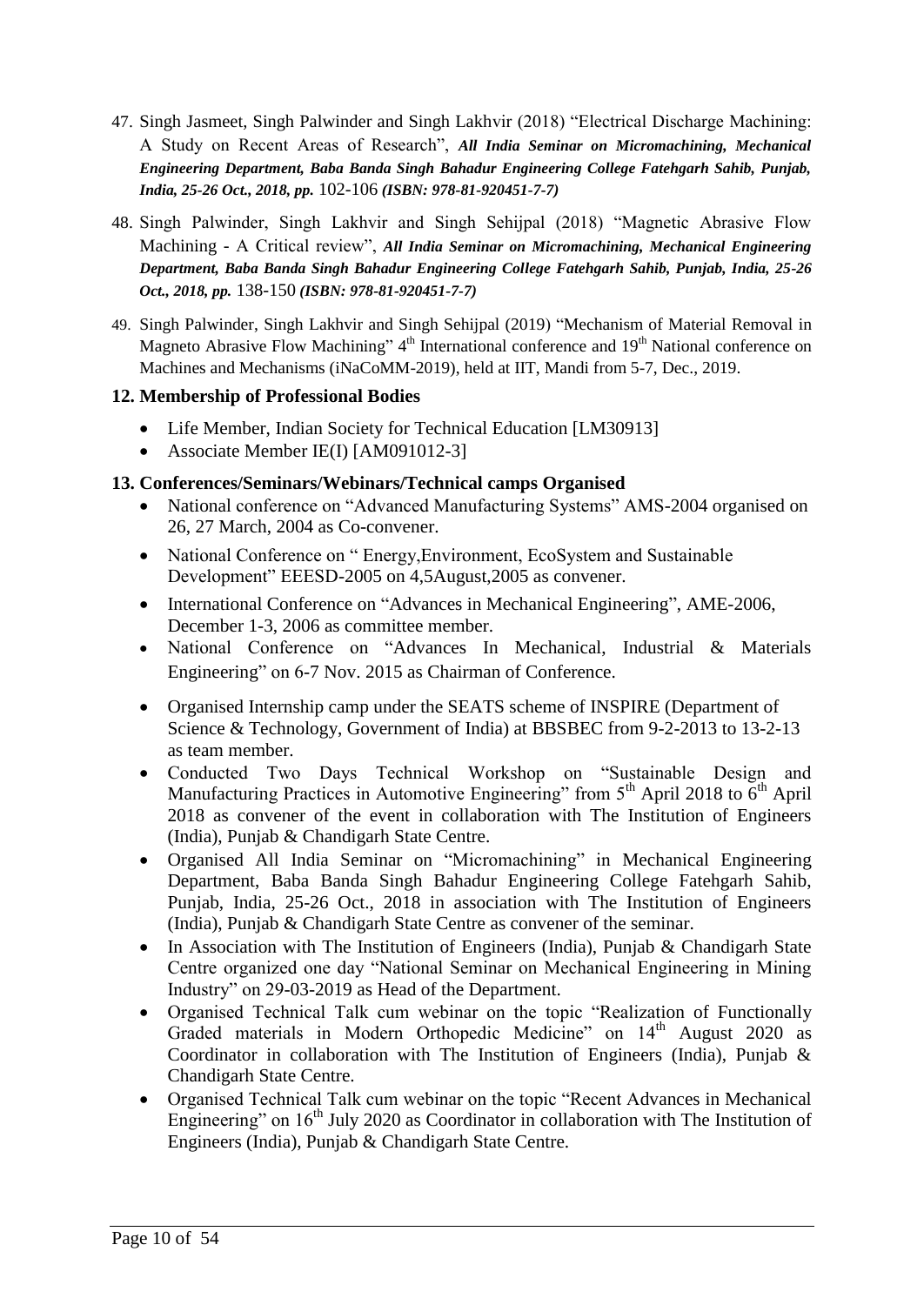Organised Technical Talk cum webinar on the topic "Ergonomics for Work from Home in Covid-19 pandemic" on  $21<sup>st</sup>$  July 2020 as Coordinator in collaboration with The Institution of Engineers (India), Punjab & Chandigarh State Centre.

### **14. Subjects Taught**

| <b>At UG Level</b>              | <b>At PG Level</b>              |
|---------------------------------|---------------------------------|
| Non-traditional Machining       | <b>Industrial Tribology</b>     |
| Engineering Graphics & Drafting | Product, Development and Design |
| Metrology and measurement       | <b>Mechanical Vibrations</b>    |
| Theory of machines              | Design of Experiments           |
| <b>Mechanical Vibrations</b>    | Mechatronics                    |

#### **15. Awards**

- Best Paper of the session Award in the International Conference on "Research and Innovations in Mechanical Engineering" held at Guru Nanak Dev Engineering College, Ludhiana from 24th October to 26th October, 2013
- Guided best B. Tech Project who has won Davinder Singh Bansal Memorial Award for Best B-Tech project award in Mechanical &Allied Branches in Punjab State in year 2005. **As coordinator of NSS unit**
- State Blood Transfusion Council, Punjab awarded "State Award" to our College NSS unit for commendable contribution towards the cause of Voluntary Blood Donation in Year  $2009$  on  $1<sup>st</sup>$  October, 2009.
- Patiala District Blood Transfusion Council, Patiala also honored college NSS unit for meritorious services in the field of Blood Donation on  $30<sup>th</sup>$  September 2009.
- Punjab Kesari group awarded "Lala Jagat Narain Award" to our college NSS unit for contribution towards the cause of Voluntary Blood donation in year 2007-08.
- In Year 2012, honored by Department of Transfusion Medicine, Postgraduate Institute of Medical Education and Research, Chandigarh on Golden Jubilee Celebrations for Noble contribution towards voluntary Blood Donation.

#### **16. Laboratories Developed**

- Metrology, Measurement and Control
- Non-Traditional Machining
- Mechanical Vibrations

#### **17. College Duties Performed (other than teaching)**

- Head of Department (Mechanical Engineering) from September, 2015 to till date
- Chief Hostel Warden from September, 2011 to 2015.
- Hostel Warden January, 2003 to April, 2006.
- Member College Time-Table Committee since 1997 to 2003.
- Coordinator College Time-Table Committee since 2004 till date.
- Coordinator College NSS unit from 2004 to 2015.
- Coordinator Sikh Religion Exam from 2010 to 2015
- Controller PTU evaluation centre June, 2008, June 2017 and Dec. 2019.
- Coordinator University final examination printing cell 2011, 2021.
- Member Board of Studies of IKG Punjab technical University.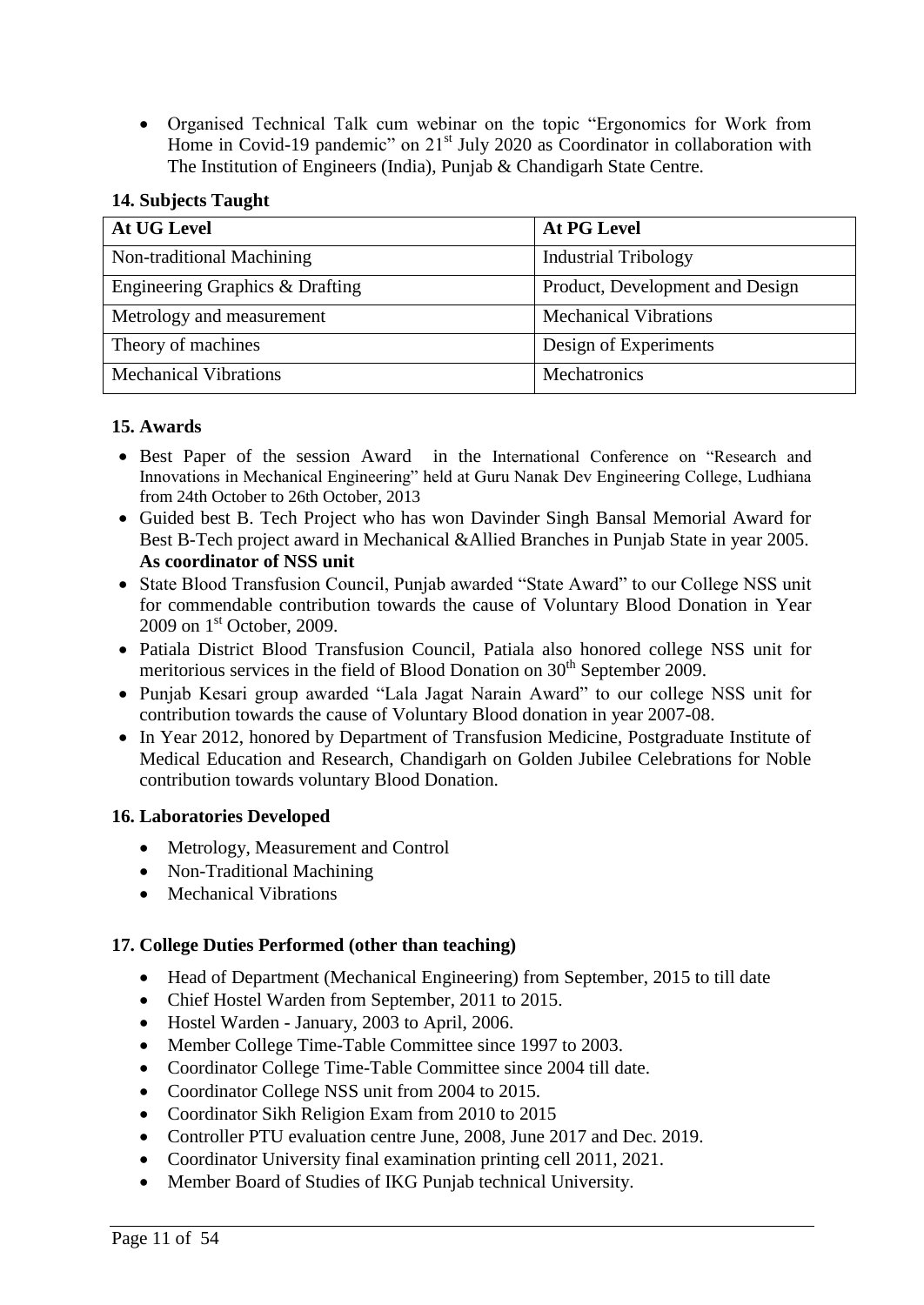- Member Rationalization committee of IKG Punjab technical University during year 2019.
- Development of Lecture halls.
- $\bullet$  Duties performed in various organizing committees during  $8<sup>th</sup>$  National convention of Students, annual athletic meet and NBA Accreditation.
- Deputy Controller of Evaluation centre of PTU, Jal from June, 03 to Dec., 04.
- As Centre Superintendent and CET observer during university examinations.
- Member of various working committees of college from time to time (ISO, NBA, IEI etc.)

## *As Coordinator of College NSS unit organized following programmes*

- Trekking camps at Taradevi (near Shimla) and Kasuali.
- Seminar on Aids Awareness and Drug De-addiction.
- Organized Blood Donation Camps (21 in number)
- Tree plantation drive in college campus.
- Organized Pulse Polio Immunization Camp
- Organized Vaccination camp for Hepatitis-B vaccination.

### **18. Short-Term Courses/Seminars/Conferences Attended**

- Short-Term Courses : 09
- Seminars : 06
- Conferences : 15
- NSS Training camps : 03

#### **Short term courses/seminars/conferences attended**

| <b>Name of course/ Seminar</b>                                             | <b>Duration</b> |
|----------------------------------------------------------------------------|-----------------|
| "Statistical Quality Control & Total Quality Management" at TTTI, CHD      | 2 Weeks         |
| from $10-07-2000$ to $21-07-2000$ .                                        |                 |
| "Advanced Welding & Weld Testing Techniques" at Roorkee                    | 2 Weeks         |
| University, Roorkee From 13-6-2001 to 27-06-2001.                          |                 |
| "Fuels and Combustion" at SLIET, Longowal from 2-7-2001 to 13-7-2001.      | 2 Weeks         |
| "Modeling & Simulation of Engineering Systems" at B.B.S.B.Engg.            | 2 Weeks         |
| College, Fatehgarh Sahib from 15-7-2002 to 26-7-2002.                      |                 |
| "Entrepreneurship development" organized by TTTI, CHD from 22-09-03        | 1 Week          |
| to $26-09-03$ .                                                            |                 |
| " Advances in Tribology & Maintenance" at IIT, New Delhi from 5-7-04       | 1 Week          |
| to $9-07-04$ .                                                             |                 |
| " Design of experiments" at B.B.S.B.Engg. College, Fatehgarh Sahib from 6- | 2 Weeks         |
| 12-2004 to 17-12-2004.                                                     |                 |
| National Workshop on "Occupational Health & Industrial Safety" held on     | 1 Day           |
| Feb. 6, 2009 at GNDEC, Ludhiana                                            |                 |
| National Workshop on "Manufacturing and Testing of Submersible Pumps"      | 1 Day           |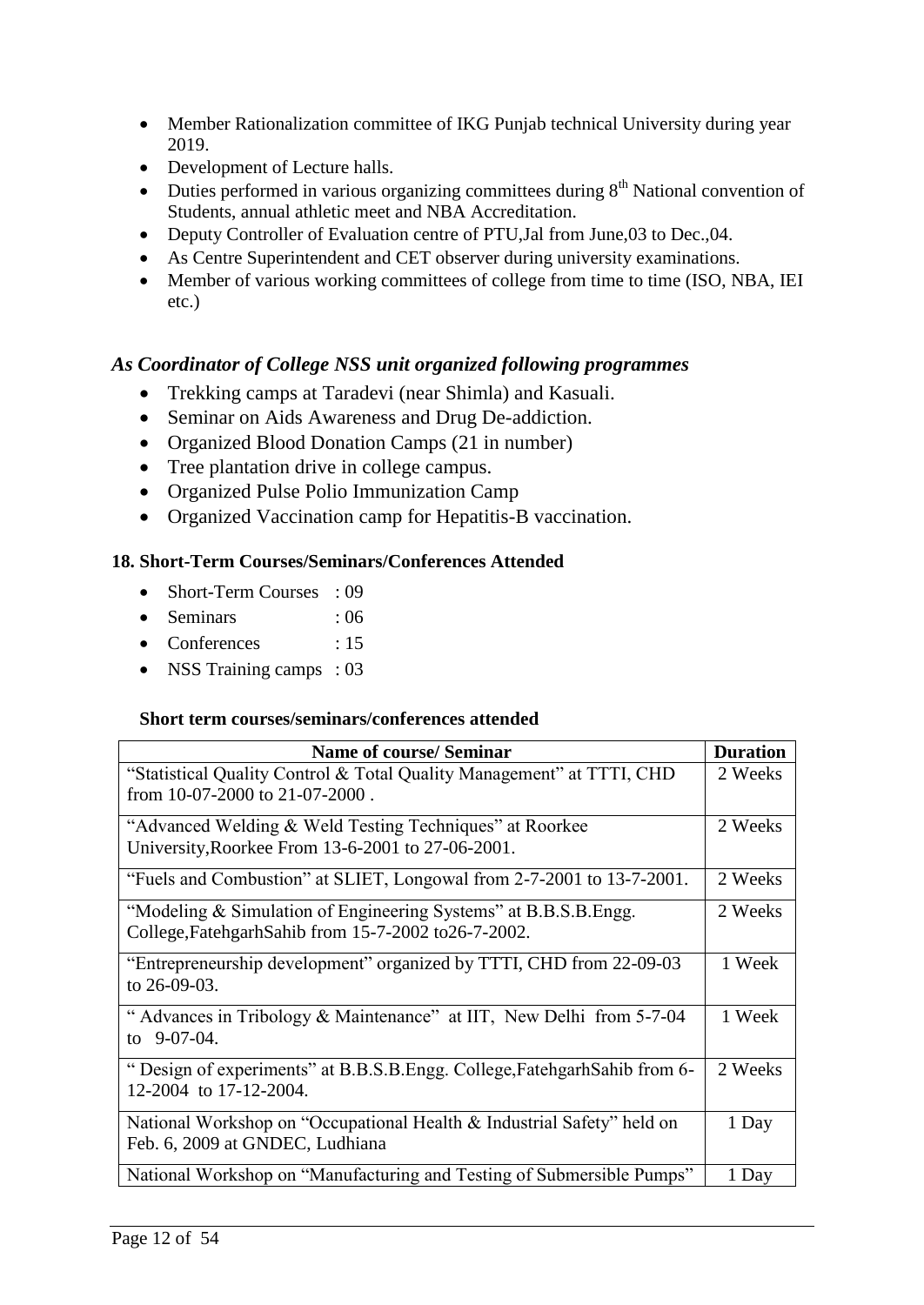| held on May 20, 2010 at GNDEC, Ludhiana                                                                                                                                                                    |                 |
|------------------------------------------------------------------------------------------------------------------------------------------------------------------------------------------------------------|-----------------|
| FDP on "Machine Design" at B.B.S.B.Engg. College, FatehgarhSahib from<br>5-7-2010 to 9-7-2010.                                                                                                             | 1 Week          |
| FDP on "Human Values" at B.B.S.B.Engg. College, FatehgarhSahib from<br>16-7-2010 to17-7-2010.                                                                                                              | 2 Days          |
| "Industrial Automation and Robotics" at B.B.S.B.Engg. College, Fatehgarh<br>Sahib from 12-07-2012 to 18-07-2012.                                                                                           | 1 week          |
| One Day workshop on "Sustainable manufacturing" at IIT, Ropar on 19-03-<br>2019                                                                                                                            | 1 Day           |
| All India Seminar on "Micromachining" in Mechanical Engineering<br>Department, Baba Banda Singh Bahadur Engineering College Fatehgarh<br>Sahib, Punjab, India, 25-26 Oct., 2018                            | $2 \text{ day}$ |
| one day "National Seminar on Mechanical Engineering in Mining Industry"<br>on 29-03-2019                                                                                                                   | 1 Day           |
| As NSS coordinator                                                                                                                                                                                         |                 |
| "NSS Training and Orientation Course" held at PAU, Ludhiana and                                                                                                                                            | Two             |
| organized by Ministry of Culture, Youth Affairs and Sports, Punjabi<br>University, Patiala from 15-7-5 to 24-7-5.                                                                                          | Weeks           |
| "Refresher Course" held at Andhretta (H.P.) and organized by Ministry of<br>Culture, Youth Affairs and Sports, Punjabi University, Patiala from 01-2-6<br>to $5-2-6$ .                                     | One<br>week     |
| "Teachers Training Camp" held at Manalsu Nallah, Manali and organized<br>by Directorate of Youth Services, Punjab from 17-9-6 to 26-9-6                                                                    | 2 weeks         |
| <b>Conferences</b>                                                                                                                                                                                         |                 |
| • 32nd national Convention of ISTE and national Seminar organized by NITTE<br>EDUCATION TRUST (Regd), Manglore on 6-1-03                                                                                   | 2003            |
| • National Conference on "Energy, Environment, Ecosystem and Sustainable<br>Development" (EEESD-2005) held at BBSB Engg. College, Fatehgarh Sahib<br>on 4-5 August, 2005                                   | 2005            |
| • International Conference on "Advances in Mechanical Engineering" AME-<br>2006 held at BBSB Engg. College, Fatehgarh Sahib from 1-3, Dec. 2006.                                                           | 2006            |
| • International conference on Emerging Trends in Design (2007) held at CIIS,<br>Jalvehra (Punjab) on 16-5-2007.                                                                                            | 2007            |
| • Attended "the 7 <sup>th</sup> ASME2012 International Manufacturing Science and<br>Engineering Conference" (MSEC2012) held at University of Notre<br>Dame, Notre dame, USA from 04-06-2012 to 08-06-2012. | 2012            |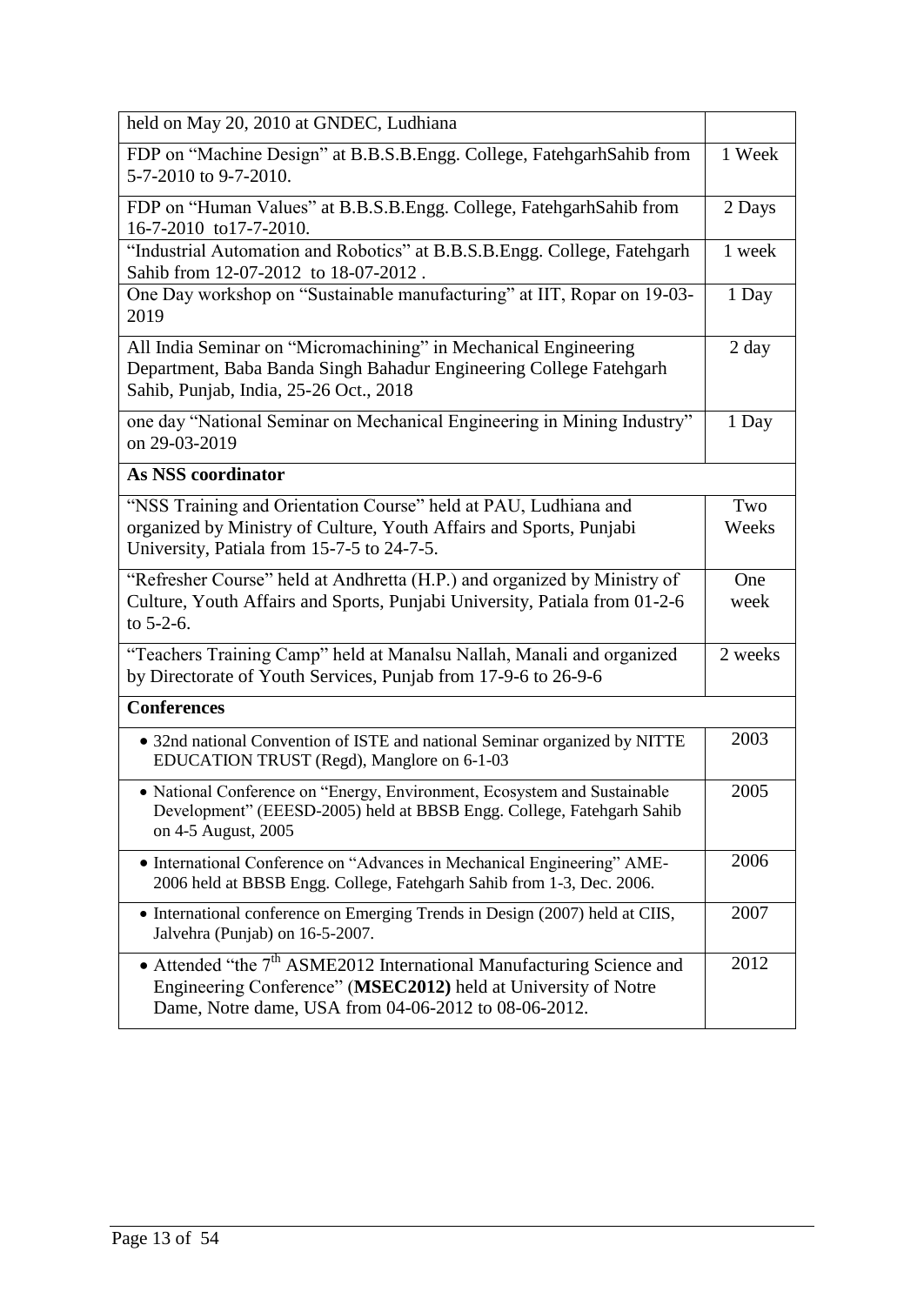| • Attended the $3rd$ International Conference on "Production and Industrial"<br>Engineering (CPIE2013)" held at Dr BR Ambedkar National Institute of<br>technology, Jalandhar on 29-31 March, 2013                                                | 2013 |
|---------------------------------------------------------------------------------------------------------------------------------------------------------------------------------------------------------------------------------------------------|------|
| • Attended the International Conference on "Research and Innovations in<br>Mechanical Engineering" held at Guru Nanak Dev Engineering College,<br>Ludhiana from 24th October to 26th October, 2013                                                |      |
| • AICTE Sponsored National Conference on "Recent Advancements in<br>Mechanical Engineering" (RAME-2013) held at CT Group of Institutions,<br>Jalandhar on 12-13 Dec., 2013.                                                                       |      |
| • Attended the International Conference on "Advancements and Futuristic<br>Trends in Mechanical and Materials Engineering" (AFTMME'14) from<br>16-18 October, 2014 held at PTU, Jalandhar.                                                        | 2014 |
| · Participated in the TEQIP-II sponsored National Conference on<br>"Advances in Manufacturing Systems (CAMS-2014)" as Session<br>chairman/Invited Speaker held at Shaheed Bhagat Singh State Technical<br>Campus, Ferozepur (Punjab) on 5-9-2014. |      |
| · Participated in the International Conference on "PROCESSING AND<br>FABRICATION OF ADVANCED MATERIALS" (PFAM XXII) as<br>presenter of one paper and co-chairman of the session held at IIT,<br>Roorkee on 5-12-2014.                             |      |
| 10th ASME2015 International Manufacturing Science<br>$\bullet$ the<br>and<br>Engineering Conference" (MSEC2015) held at the University of North<br>Carolina, Charlotte, North Carolina, USA from 08-06-2015 to 11-06-<br>2015                     | 2015 |
| • National Conference on Advances In Mechanical, Industrial & Materials<br>Engineering held at BBSB Engg. College, Fatehgarh Sahib on 6-7 November,<br>2015                                                                                       |      |
| • International Conference on Eco-Sensitive Development in Science &<br>Technology (ESDST-2017) held at BBSB Engg. College, Fatehgarh Sahib on<br>20-21 January, 2017.                                                                            | 2017 |
| • 2ndInternational Conference on Cutting Edge Technological Challenges in<br>Mechanical Engineering (CETCME2017) held at Noida Institute of<br>Engineering And Technology, Greater Noida on 18-19 February, 2017.                                 |      |
| • 4th International conference and 19th National conference on Machines<br>and Mechanisms (iNaCoMM-2019), held at IIT, Mandi from 5-7, Dec.,<br>2019                                                                                              | 2019 |

#### **19. Personal**

**Postal Address-** FLAT NO. D-03, BBSB ENGG. COLLEGE FATEHGARH SAHIB, PUNJAB-140407 (INDIA) Mobile no. :+91-98147-44303, +91-98147-94303, +91-88720-35205 Email : [LAKHVIR1972@GMAIL.COM](mailto:LAKHVIR1972@GMAIL.COM) Alternate email: [LAKHVIR1972@GMAIL.COM](mailto:LAKHVIR1972@GMAIL.COM)

Date of Birth : 22 February, 1972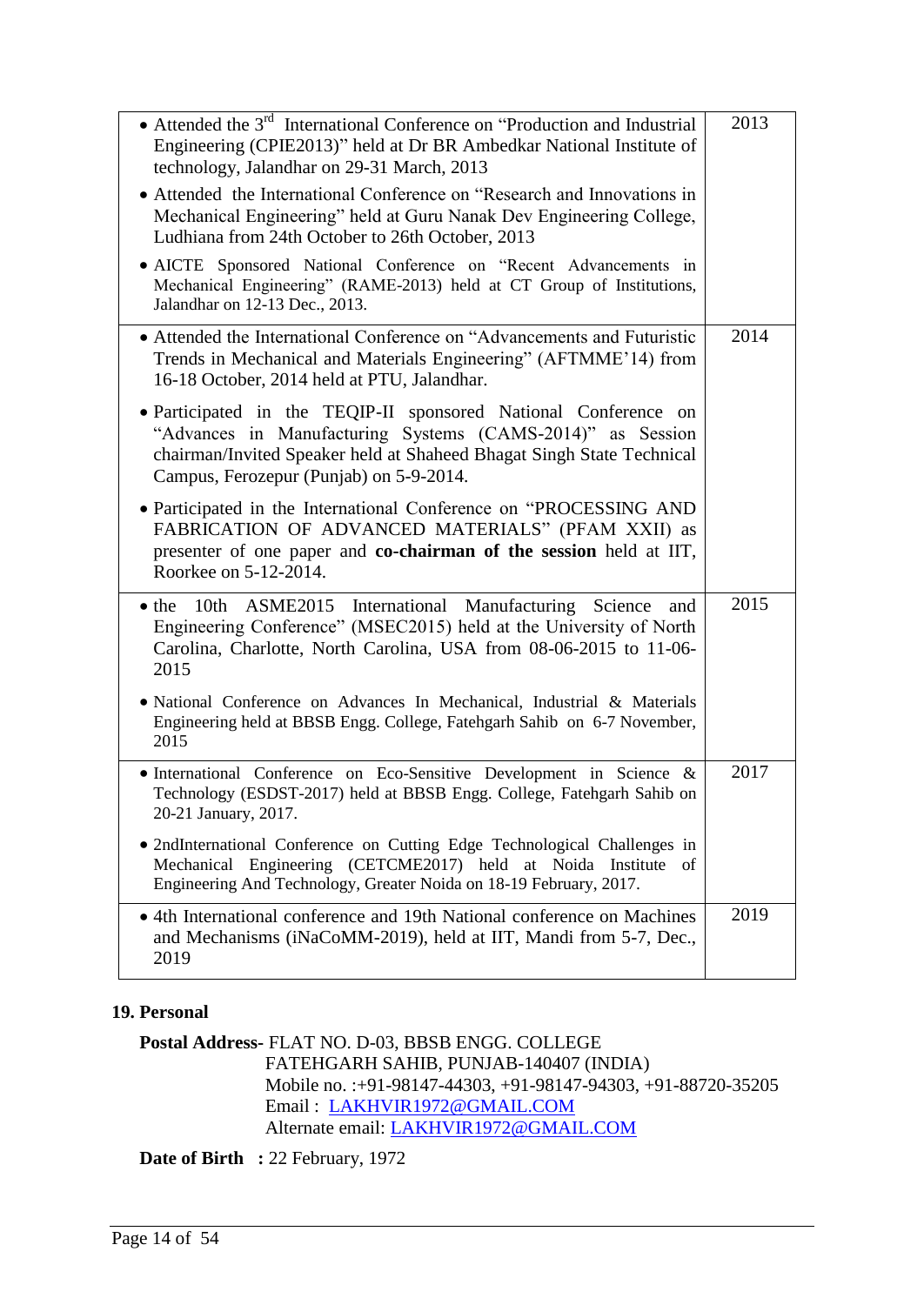**Sex :** Male **Marital Status:** Married **Languages Known:** English, Punjabi, Hindi **Hobbies:** Tree plantation, Reading Books

## **Address for Communication:**

Principal, Baba Banda Singh Bahadur Engineering College, Fatehgarh Sahib-140407, Punjab, India Contact No. 01763-503056, Mobile No.+91 98142-21213 Email ID : principal@bbsbec.ac.in

| Sr.              | <b>Name</b>            | <b>Designation</b> | <b>Brief Background</b>                  |
|------------------|------------------------|--------------------|------------------------------------------|
| No.              |                        |                    |                                          |
| 1.               | Jathedar Harjinder     | President          | President of the SGPC.                   |
|                  | Singh Dhami            | <b>Trust</b>       |                                          |
| 2.               | Jathedar Tota Singh    | Member             | Ex-Education Minister of Punjab and      |
|                  |                        | Trust              | Senior Leader of Shiromani Akali Dal.    |
| 3.               | S. Jagdeep Singh       | Member             | District President, Fatehgarh Sahib of   |
|                  | Cheema                 | Trust              | Shiromani Akali Dal.                     |
| $\overline{4}$ . | S. Maheshinder         | Member             | Ex-Cabinet Minister (Medical Edu. &      |
|                  | <b>Singh Grewal</b>    | <b>Trust</b>       | Research) of Punjab and Senior Leader of |
|                  |                        |                    | Shiromani Akali Dal.                     |
| 5.               | Prof. Prem Singh       | Member             | Ex-Cabinet<br>Ex-Member Parliament,      |
|                  | Chandumajra            | <b>Trust</b>       | Minister of Punjab and Senior Leader of  |
|                  |                        |                    | Shiromani Akali Dal.                     |
| 6.               | S. Surjit Singh        | Member             | Member SGPC, Amritsar.                   |
|                  | Ablowal                | <b>Trust</b>       |                                          |
|                  |                        |                    |                                          |
| 7.               | S. Karnail Singh       | Member             | General Secretary, SGPC, Amritsar.       |
|                  | Panjoli                | <b>Trust</b>       |                                          |
| 8.               | <b>Satwinder Singh</b> | Member             | Member SGPC, Amritsar.                   |
|                  | Tohra                  | <b>Trust</b>       |                                          |
| 9.               | Prof. Kirpal Singh Ji  | Member             | Ex President, SGPC, Amritsar<br>and      |
|                  | Badungar               | Trust              | <b>College Trust</b>                     |
| 10               | S. Avtar Singh Riya    | Member             | Member SGPC, Amritsar.                   |
|                  |                        | Trust              |                                          |
|                  |                        |                    |                                          |
| 11.              | S. Ravinder Singh      | Member             | Member SGPC, Amritsar.                   |
|                  | Khalsa                 | <b>Trust</b>       |                                          |
| 12.              | S. Sukhminder Singh    | Secretary          | Secretary Education, SGPC, Amritsar.     |
|                  |                        | <b>Trust</b>       |                                          |

# **7. Members of the Trust with their brief background:**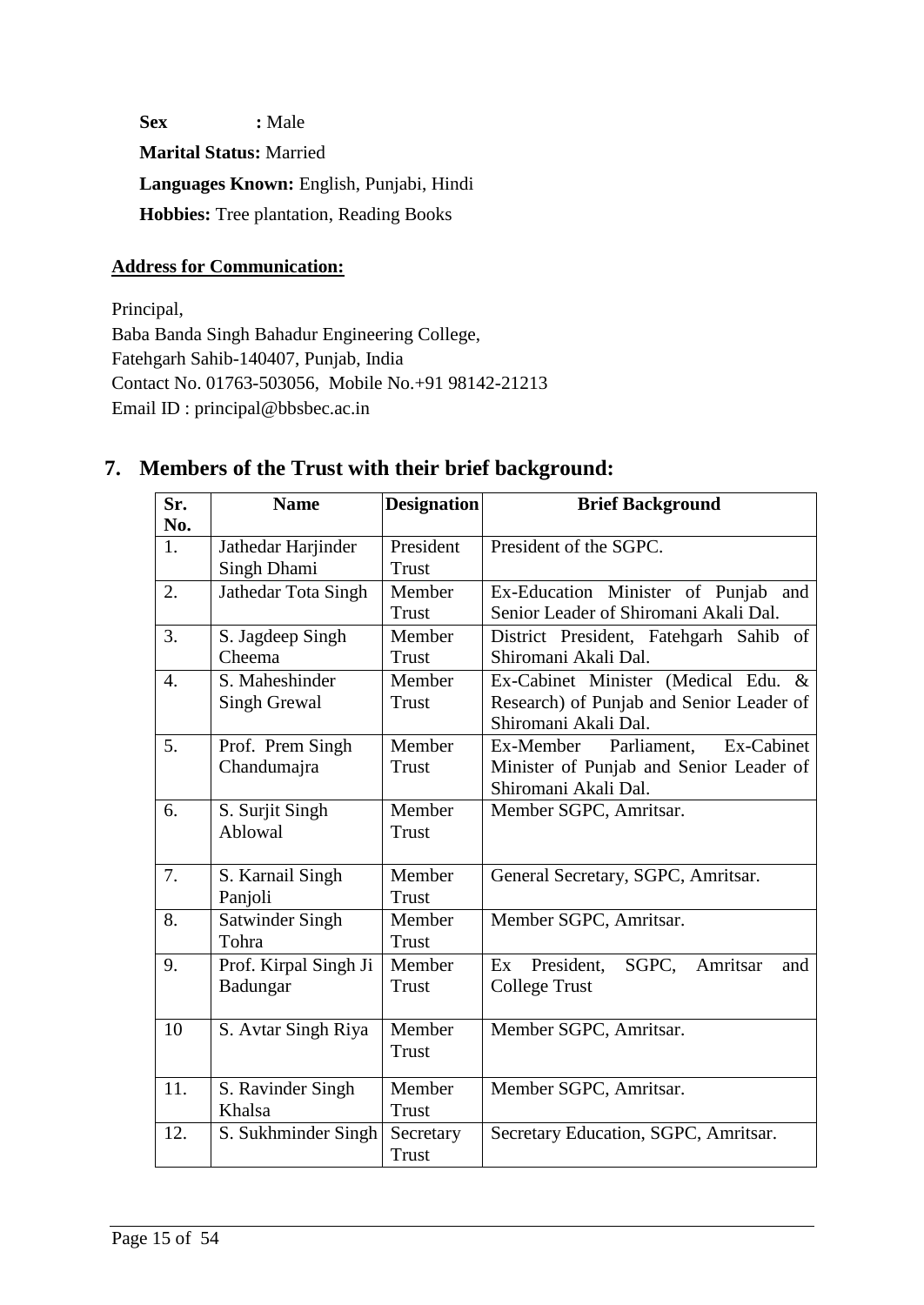# **8. Members of the Academic Advisory Body:**

Baba Banda Singh Bahadur Engineering College (BBSBEC), Fatehgarh Sahib is affiliated to IK Gujral Punjab Technical University, Jalandhar and major part of the curriculum design is taken care of by the University. College Principal and faculty members are the members of the various academic bodies of the university like Board of Studies and Academic Council. College is committed towards the upliftment of the academic standards and improvement of the teaching learning process. For this purpose an academic advisory body was constituted, which has on its board: eminent educationists, corporate personalities and social thinkers. The names of the members of the academic advisory body are given below:

- 1. Dr. Savita Gupta, Director, UIET, Chandigarh
- 2. Dr. Kawaljit Singh, Director, UCC, Punjabi University, Patiala
- 3. Dr. D.S. Sidhu, Registrar, DTE, Chandigarh
- 4. Er. Surinder Pal Singh Dua, Falcon Garden Tools Pvt. Ltd, Ludhiana
- 5. Dr. Pritpal Singh Dhillon, Registrar, SGGSWU, Fatehgarh Sahib
- 6. Er. Harmanjit Singh, Ajiba Auto Mobiles, Sirhind

## **Frequency of the Board Meetings and Academic Advisory Body**

Meetings of board members and academic advisory body are held minimum twice a year or as and when required.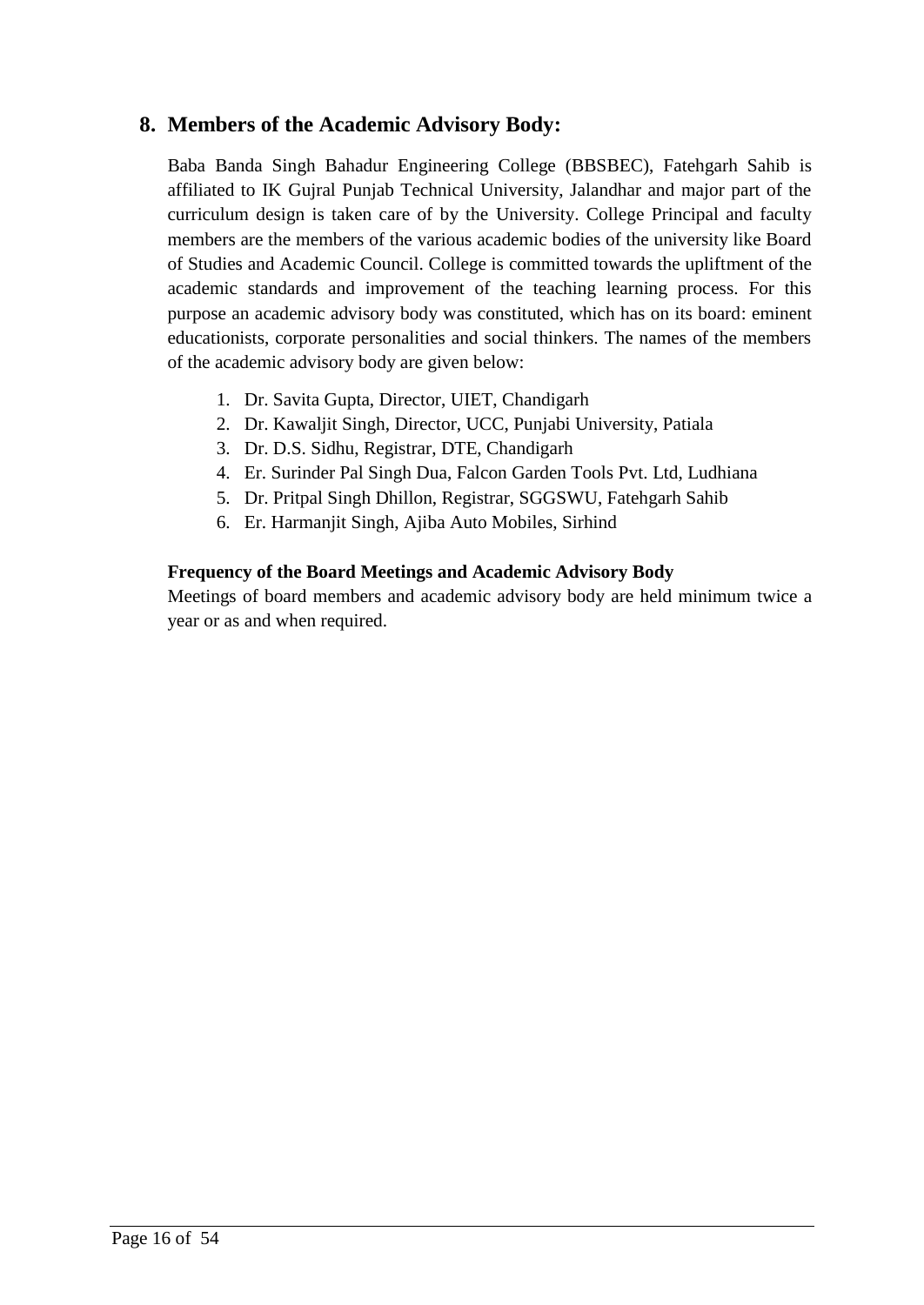# **9. Organizational Chart:**

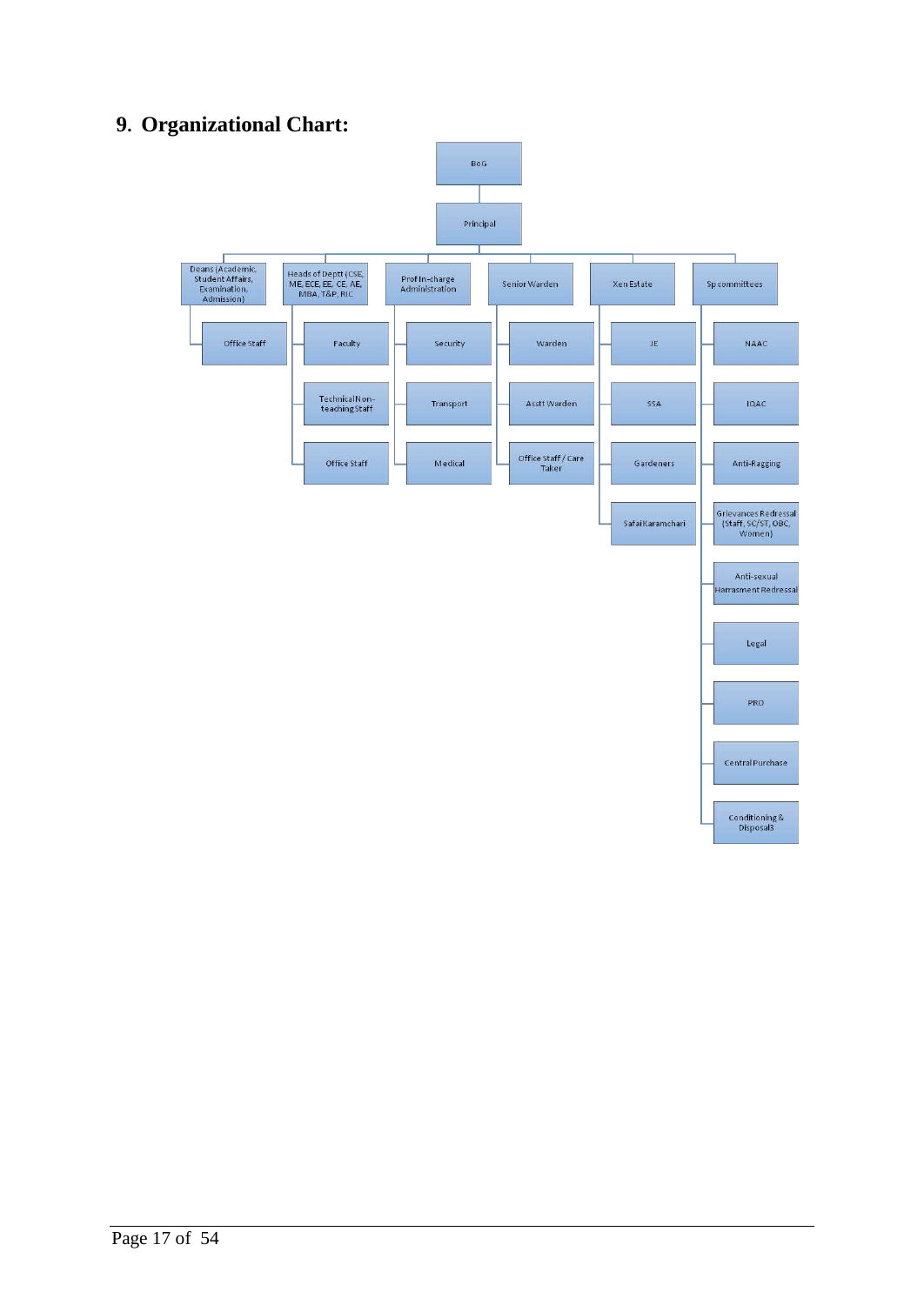## **10. Student's Feedback Mechanism:**

### **FEEDBACK QUESTIONS**

#### **Theory Questions:**

- 1. Punctual in the class and engages for full hour.
- 2. Has clarity of expression and an audible voice.
- 3. Presents the subject matter clearly.
- 4. Encourages the students to actively participate in the class activities (through interaction questions/ answers, clearing of doubts, etc).
- 5. Relates the subject matter with practical examples.
- 6. Gives assignments / seminars / tutorials and monitors them.
- 7. Returns the evaluated internal test papers within 10 days.
- 8. Completes the syllabus in time.
- 9. Available to assist students outside the class hours.
- 10. Motivates the students to learn and creates interest.

### **Lab Questions:**

- 1. Punctual in the laboratory and enthusiastic in the lab class.
- 2. Has clarity of expression and an audible voice.
- 3. Relates the theory behind the experiment with the objectives.
- 4. Encourages the students to actively participate in the lab activities (through appropriate questions and clearing of doubts, etc).
- 5. Relates the outcome of the experiment with practical examples or applications.
- 6. Provides additional input during the monitoring process of the experiments.
- 7. The evaluation process is objective and transparent.
- 8. Provides adequate opportunities for the students to complete the cycle of experiments.
- 9. Available to assist the students outside the lab hours.
- 10. Motivates the students to learn and creates interest among them in the lab.

# **11. Grievance Redressal Mechanism for Faculty, Staff and Students**

College follows a proper hierarchical grievance redressal system. Students depending on the type of their grievance can forward it to student counselor, Head of the department or the Principal. Similarly, faculty members can forward their grievances to the Head of the department, the Principal or the Management. Some of the committees are as:

## **Women Grievances Redressal Committee**

- Dr. Sarabjit Kaur, AS
- Prof. Sumeet Kaur, AS
- Prof. Divya Gupta, EE
- Prof. Gurleen Sidhu, CSE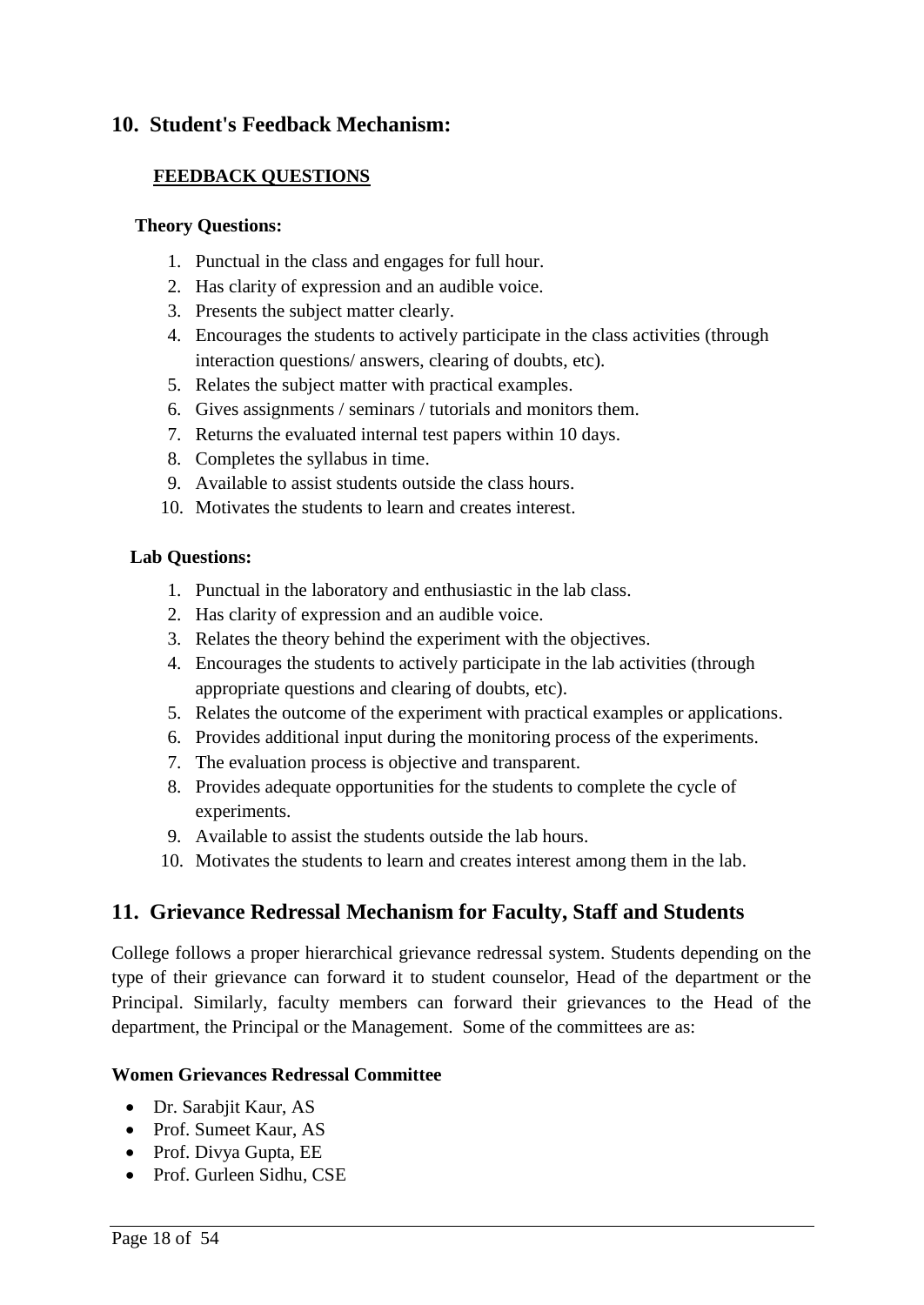• Prof. Manpreet Kaur, Civil

#### **SC/ST Grievances Redressal Committee**

- Dr. Amarinder Singh, AS
- Dr. Mandeep Kaur, ECE
- Prof. Navneet Kaur Panag, EE
- Prof. Avtar Singh, ME
- Sh. Sushil Kumar, Sr. Lab Tech. ECE

#### **OBC Grievance Redressal Committee**

- Dr. R. S. Uppal, HoD, ECE
- Prof. Balraj Singh, ME
- Prof. Rupinder Kaur Saini, CSE
- Dr. Sukhmeet Kaur, MBA
- Sh. Sushil Kumar, ECE

#### **Student Grievances Redressal Committee**

- Dr. Kanwalvir Singh Dhindsa, CSE
- Dr. Manpreet Kaur, ME
- Prof. Simarpreet Kaur, ECE
- Prof. Harpreet Kaur Uppal, AS
- Prof. Maninder Kaur, ME
- Prof. Navneet Kaur Panag, EE
- Prof. Bikramjit Singh, AS
- Prof. Ramanjot Kaur, CSE
- Prof. Avtar Singh, ME
- Ms. Tanisha Saggar, ME
- Mr. Akhilesh Tiwary, ME

## **12. Admission:**

| <b>Name of the Department</b>                         | <b>Computer Science &amp; Engineering</b>         |                      |         |         |         |  |
|-------------------------------------------------------|---------------------------------------------------|----------------------|---------|---------|---------|--|
| <b>Course</b>                                         | <b>B.Tech. Computer Science &amp; Engineering</b> |                      |         |         |         |  |
| <b>Level</b>                                          | <b>Under Graduate</b>                             |                      |         |         |         |  |
| 1st Year of approval by the                           |                                                   | <b>Academic Year</b> |         |         |         |  |
| Council                                               | 2021-22                                           | 2020-21              | 2019-20 | 2018-19 | 2017-18 |  |
| <b>Year wise Sanctioned Intake</b>                    | 180                                               | 180                  | 180     | 180     | 180     |  |
| Year wise Actual Admission                            | 157                                               | 149                  | 166     | 122     | 96      |  |
| Cut off Marks / General Quota                         | 47.60                                             | 44.20                | 45.40   | 48.67   | 44.60   |  |
| No. of seats offered to Fee<br>Waiver (By University) | 6                                                 | 7                    | 8       | 6       | 9       |  |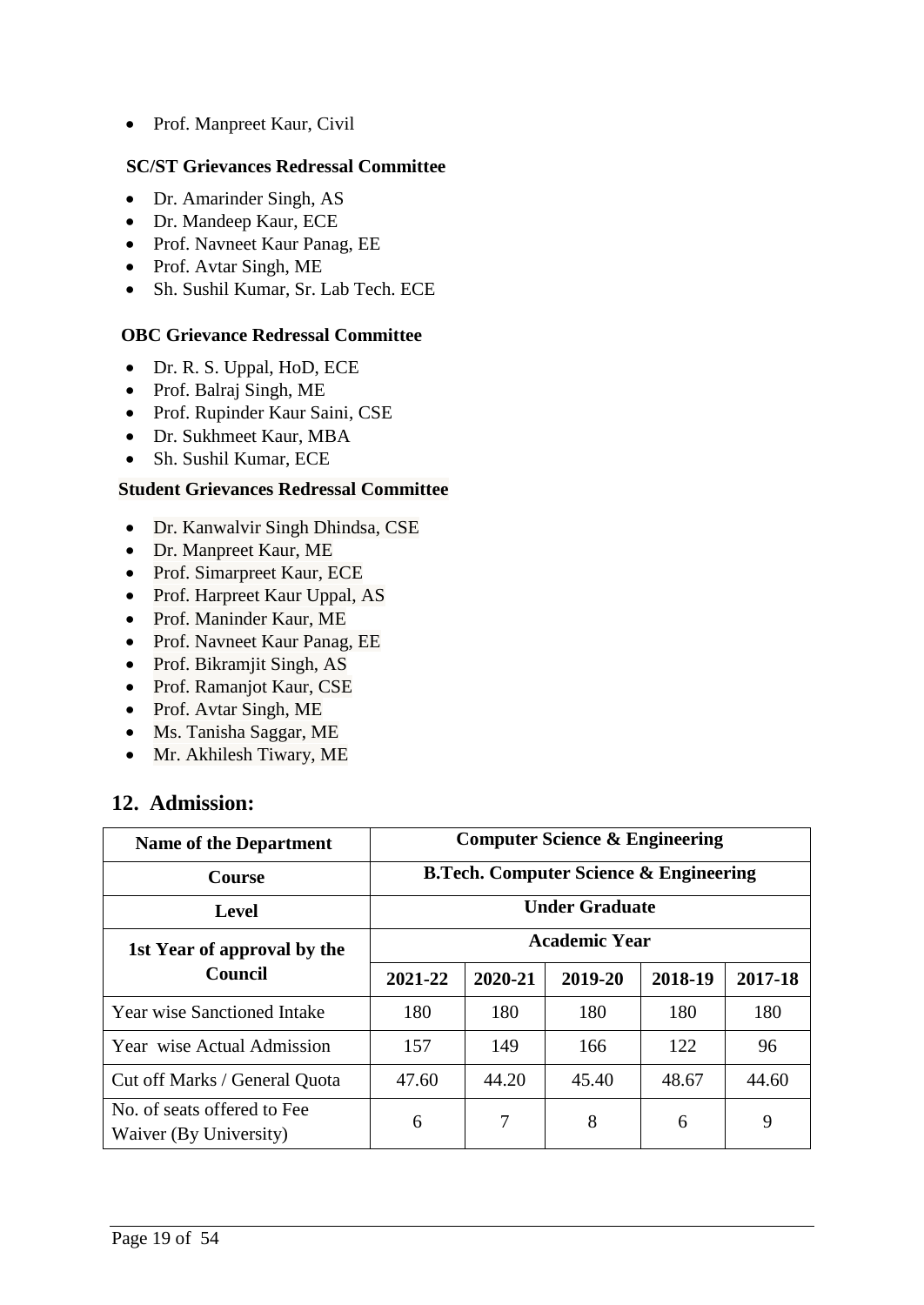| <b>Name of the Department</b>      | <b>Computer Science &amp; Engineering</b> |                |         |         |         |
|------------------------------------|-------------------------------------------|----------------|---------|---------|---------|
| <b>Course</b>                      | M.Tech. (CSE)                             |                |         |         |         |
| <b>Level</b>                       | <b>Post Graduate</b>                      |                |         |         |         |
| 1st Year of approval by the        | <b>Academic Year</b>                      |                |         |         |         |
| Council                            | 2021-22                                   | 2020-21        | 2019-20 | 2018-19 | 2017-18 |
| <b>Year wise Sanctioned Intake</b> | 18                                        | 18             | 18      | 18      | 18      |
| Year wise Actual Admission         | 7                                         | $\overline{2}$ | 6       | 9       | 7       |
| Cut off Marks / General Quota      | 71.90                                     | 68.68          | 71.96   | 69.51   | 64.23   |

| <b>Name of the Department</b>                         | Electronics & Comm. Engineering                    |                      |         |         |         |  |
|-------------------------------------------------------|----------------------------------------------------|----------------------|---------|---------|---------|--|
| <b>Course</b>                                         | <b>B.Tech. Electronics &amp; Comm. Engineering</b> |                      |         |         |         |  |
| <b>Level</b>                                          | <b>Under Graduate</b>                              |                      |         |         |         |  |
| 1st Year of approval by the                           |                                                    | <b>Academic Year</b> |         |         |         |  |
| Council                                               | 2021-22                                            | 2020-21              | 2019-20 | 2018-19 | 2017-18 |  |
| <b>Year wise Sanctioned Intake</b>                    | 60                                                 | 60                   | 60      | 60      | 120     |  |
| Year wise Actual Admission                            | 13                                                 | 13                   | 14      | 10      | 22      |  |
| Cut off Marks / General Quota                         | 46.60                                              | 71.00                | 52.60   | 54.89   | 48      |  |
| No. of seats offered to Fee<br>Waiver (By University) | $\overline{0}$                                     | $\overline{0}$       | 3       | 3       | 2       |  |

| <b>Name of the Department</b>      | Electronics & Comm. Engineering           |         |                      |         |         |
|------------------------------------|-------------------------------------------|---------|----------------------|---------|---------|
| <b>Course</b>                      | M.Tech. (Electronics & Comm. Engineering) |         |                      |         |         |
| Level                              | <b>Post Graduate</b>                      |         |                      |         |         |
| 1st Year of approval by the        |                                           |         | <b>Academic Year</b> |         |         |
| <b>Council</b>                     | 2021-22                                   | 2020-21 | 2019-20              | 2018-19 | 2017-18 |
| <b>Year wise Sanctioned Intake</b> | 18                                        | 18      | 18                   | 18      | 18      |
| Year wise Actual Admission         |                                           |         |                      | 8       |         |
| Cut off Marks / General Quota      |                                           | 74.50   |                      | 64.81   |         |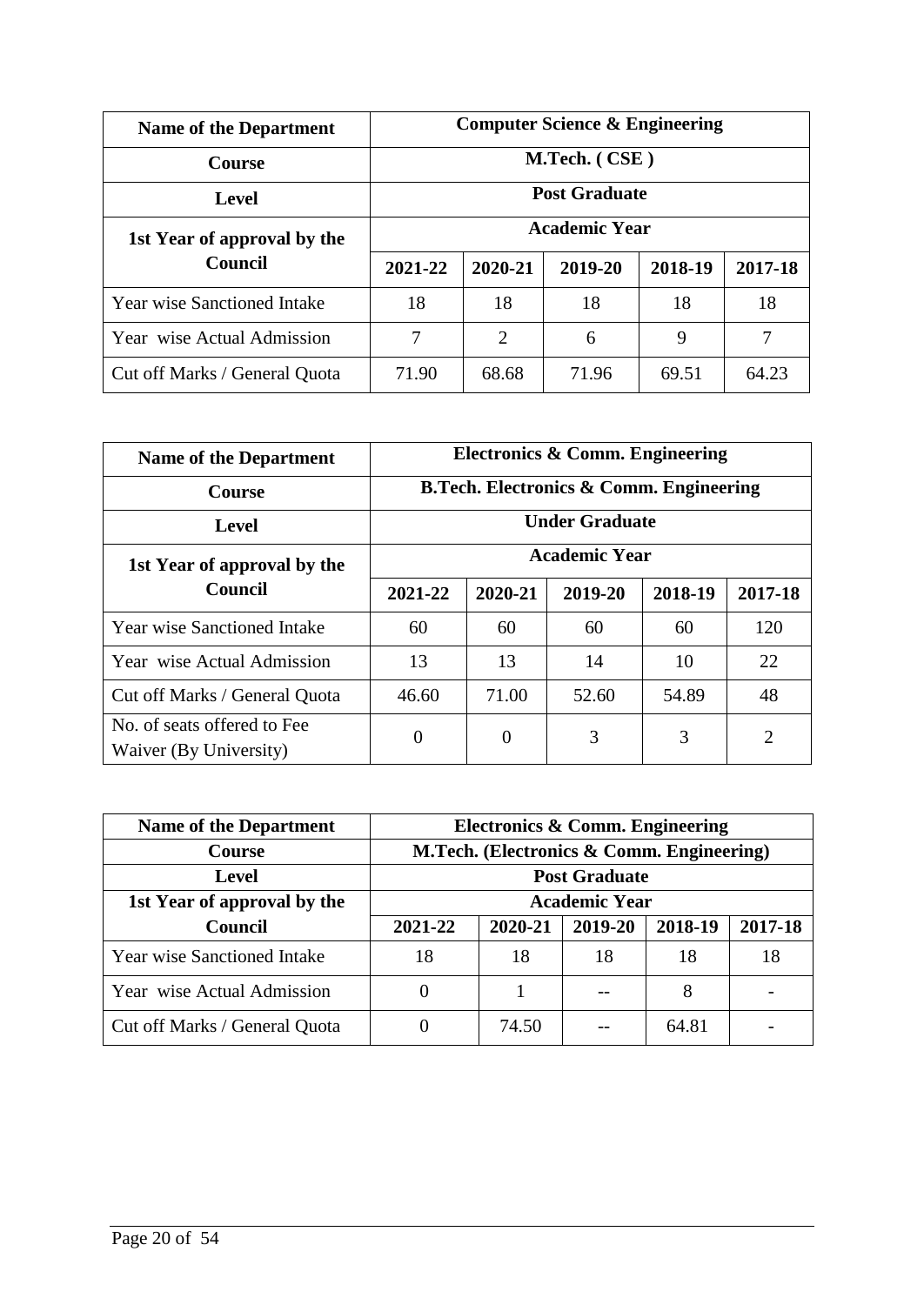| <b>Name of the Department</b>                         | <b>Mechanical Engineering</b><br><b>B.Tech. Mechanical Engineering</b><br><b>Under Graduate</b> |         |                |         |         |  |
|-------------------------------------------------------|-------------------------------------------------------------------------------------------------|---------|----------------|---------|---------|--|
| <b>Course</b>                                         |                                                                                                 |         |                |         |         |  |
| <b>Level</b>                                          |                                                                                                 |         |                |         |         |  |
| 1st Year of approval by the                           | <b>Academic Year</b>                                                                            |         |                |         |         |  |
| <b>Council</b>                                        | 2021-22                                                                                         | 2020-21 | 2019-20        | 2018-19 | 2017-18 |  |
| <b>Year wise Sanctioned Intake</b>                    | 150                                                                                             | 150     | 150            | 180     | 180     |  |
| Year wise Actual Admission                            | 32                                                                                              | 21      | 86             | 37      | 36      |  |
| Cut off Marks / General Quota                         | 47.60                                                                                           | 58.44   | 41.00          | 48.40   | 47.60   |  |
| No. of seats offered to Fee<br>Waiver (By University) | 0                                                                                               | 3       | $\overline{2}$ | 4       | 4       |  |

| <b>Name of the Department</b>      | <b>Mechanical Engineering</b>                                                                            |                      |                      |         |         |  |
|------------------------------------|----------------------------------------------------------------------------------------------------------|----------------------|----------------------|---------|---------|--|
| <b>Course</b>                      | M.Tech. (Mechanical Engineering 2020-21 and 2021-22)<br>(earlier M.Tech (CAD/CAM) 19-20, 18-19 and 17-18 |                      |                      |         |         |  |
| <b>Level</b>                       |                                                                                                          | <b>Post Graduate</b> |                      |         |         |  |
| 1st Year of approval by the        |                                                                                                          |                      | <b>Academic Year</b> |         |         |  |
| Council                            | 2021-22                                                                                                  | 2020-21              | 2019-20              | 2018-19 | 2017-18 |  |
| <b>Year wise Sanctioned Intake</b> | 18                                                                                                       | 18                   | 18                   | 18      | 18      |  |
| Year wise Actual Admission         | 0                                                                                                        |                      |                      | 8       | 5       |  |
| Cut off Marks / General Quota      |                                                                                                          | 5.02<br>Grade        | 77.81                | 61.62   | 55      |  |

| <b>Name of the Department</b>                         | <b>Electrical Engineering</b> |                                       |         |         |         |  |  |
|-------------------------------------------------------|-------------------------------|---------------------------------------|---------|---------|---------|--|--|
| <b>Course</b>                                         |                               | <b>B.Tech. Electrical Engineering</b> |         |         |         |  |  |
| Level                                                 |                               | <b>Under Graduate</b>                 |         |         |         |  |  |
| 1st Year of approval by the                           | <b>Academic Year</b>          |                                       |         |         |         |  |  |
| Council                                               | 2021-22                       | 2020-21                               | 2019-20 | 2018-19 | 2017-18 |  |  |
| <b>Year wise Sanctioned Intake</b>                    | 60                            | 60                                    | 60      | 60      | 120     |  |  |
| Year wise Actual Admission                            | 47                            | 31                                    | 23      | 31      | 22      |  |  |
| Cut off Marks / General Quota                         | 48.60                         | 48.89                                 | 52.22   | 47.11   | 47.4    |  |  |
| No. of seats offered to Fee<br>Waiver (By University) | $\overline{2}$                | 3                                     | 3       | 2       |         |  |  |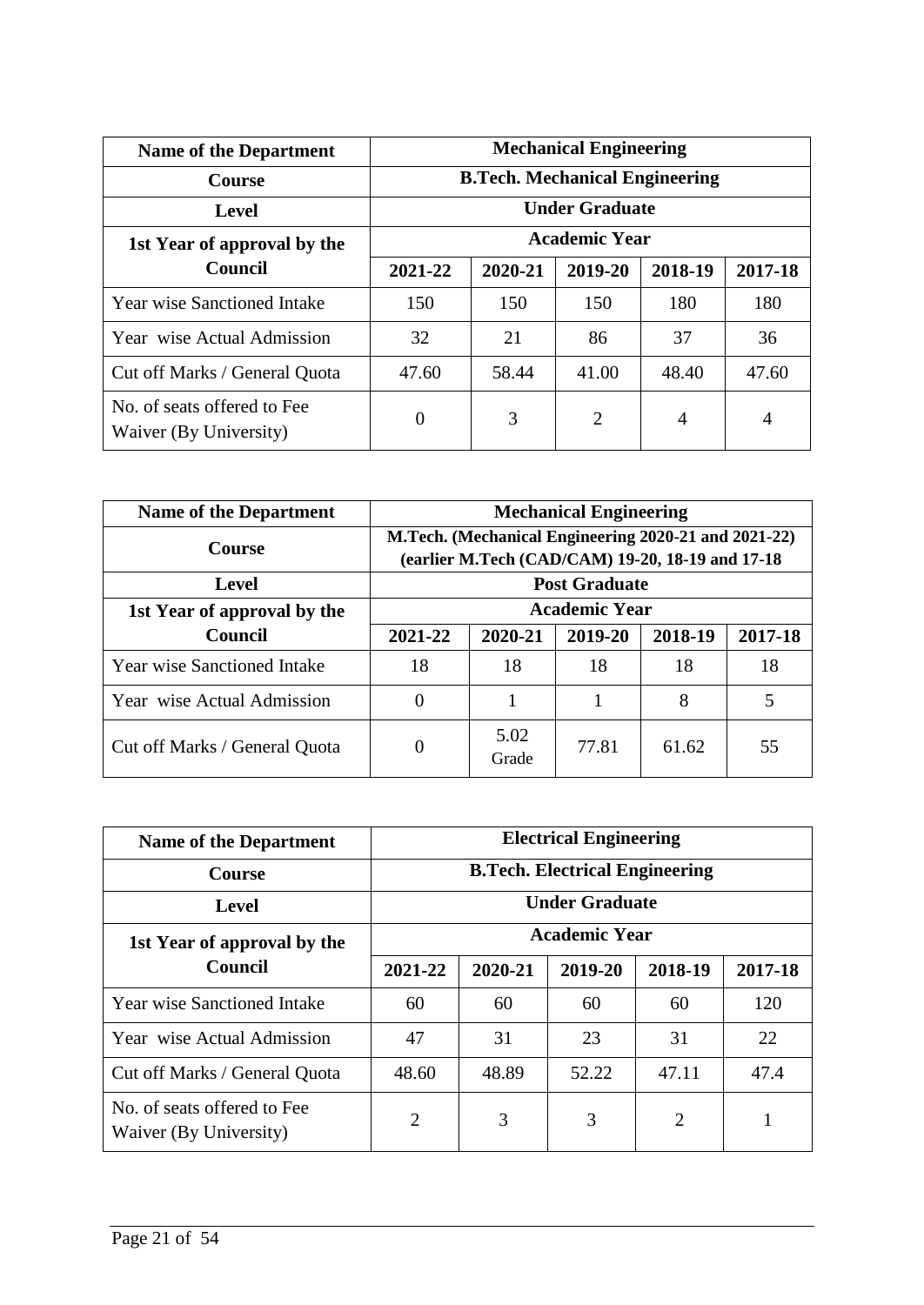| <b>Name of the Department</b>      | <b>Electrical Engineering</b>                        |         |         |         |         |
|------------------------------------|------------------------------------------------------|---------|---------|---------|---------|
| <b>Course</b>                      | <b>M.Tech. Electrical Engineering (Power System)</b> |         |         |         |         |
| Level                              | <b>Post Graduate</b>                                 |         |         |         |         |
| 1st Year of approval by the        | <b>Academic Year</b>                                 |         |         |         |         |
| <b>Council</b>                     | 2021-22                                              | 2020-21 | 2019-20 | 2018-19 | 2017-18 |
| <b>Year wise Sanctioned Intake</b> | 18                                                   | 18      | 18      | 18      | 18      |
| Year wise Actual Admission         |                                                      | 3       | 4       | 9       | 06      |
| Cut off Marks / General Quota      | 79.10                                                | 75.50   | 63.36   | 66.47   | 72.00   |

| <b>Name of the Department</b>                         | <b>Civil Engineering</b>         |                       |                      |         |         |  |
|-------------------------------------------------------|----------------------------------|-----------------------|----------------------|---------|---------|--|
| <b>Course</b>                                         | <b>B.Tech. Civil Engineering</b> |                       |                      |         |         |  |
| <b>Level</b>                                          |                                  | <b>Under Graduate</b> |                      |         |         |  |
| 1st Year of approval by the                           |                                  |                       | <b>Academic Year</b> |         |         |  |
| Council                                               | 2021-22                          | 2020-21               | 2019-20              | 2018-19 | 2017-18 |  |
| <b>Year wise Sanctioned Intake</b>                    | 60                               | 60                    | 60                   | 60      | 120     |  |
| Year wise Actual Admission                            | 28                               | 21                    | 19                   | 37      | 27      |  |
| Cut off Marks / General Quota                         | 45                               | 50.00                 | 54.22                | 48.44   | 45      |  |
| No. of seats offered to Fee<br>Waiver (By University) | $\overline{0}$                   | 1                     | 3                    | 2       | 0       |  |

| <b>Name of the Department</b>                         | <b>Agriculture Engineering</b> |                                        |                       |         |         |  |
|-------------------------------------------------------|--------------------------------|----------------------------------------|-----------------------|---------|---------|--|
| <b>Course</b>                                         |                                | <b>B.Tech. Agriculture Engineering</b> |                       |         |         |  |
| <b>Level</b>                                          |                                |                                        | <b>Under Graduate</b> |         |         |  |
| 1st Year of approval by the<br><b>Council</b>         | Academic Year                  |                                        |                       |         |         |  |
|                                                       | 2021-22                        | 2020-21                                | 2019-20               | 2018-19 | 2017-18 |  |
| <b>Year wise Sanctioned Intake</b>                    | 30                             | 30                                     | 30                    | 60      | 60      |  |
| Year wise Actual Admission                            | 17                             | 7                                      | 10                    |         | 11      |  |
| Cut off Marks / General Quota                         | 55.20                          | 47.80                                  | 50.88                 |         | 49      |  |
| No. of seats offered to Fee<br>Waiver (By University) | $\Omega$                       | 2                                      |                       |         |         |  |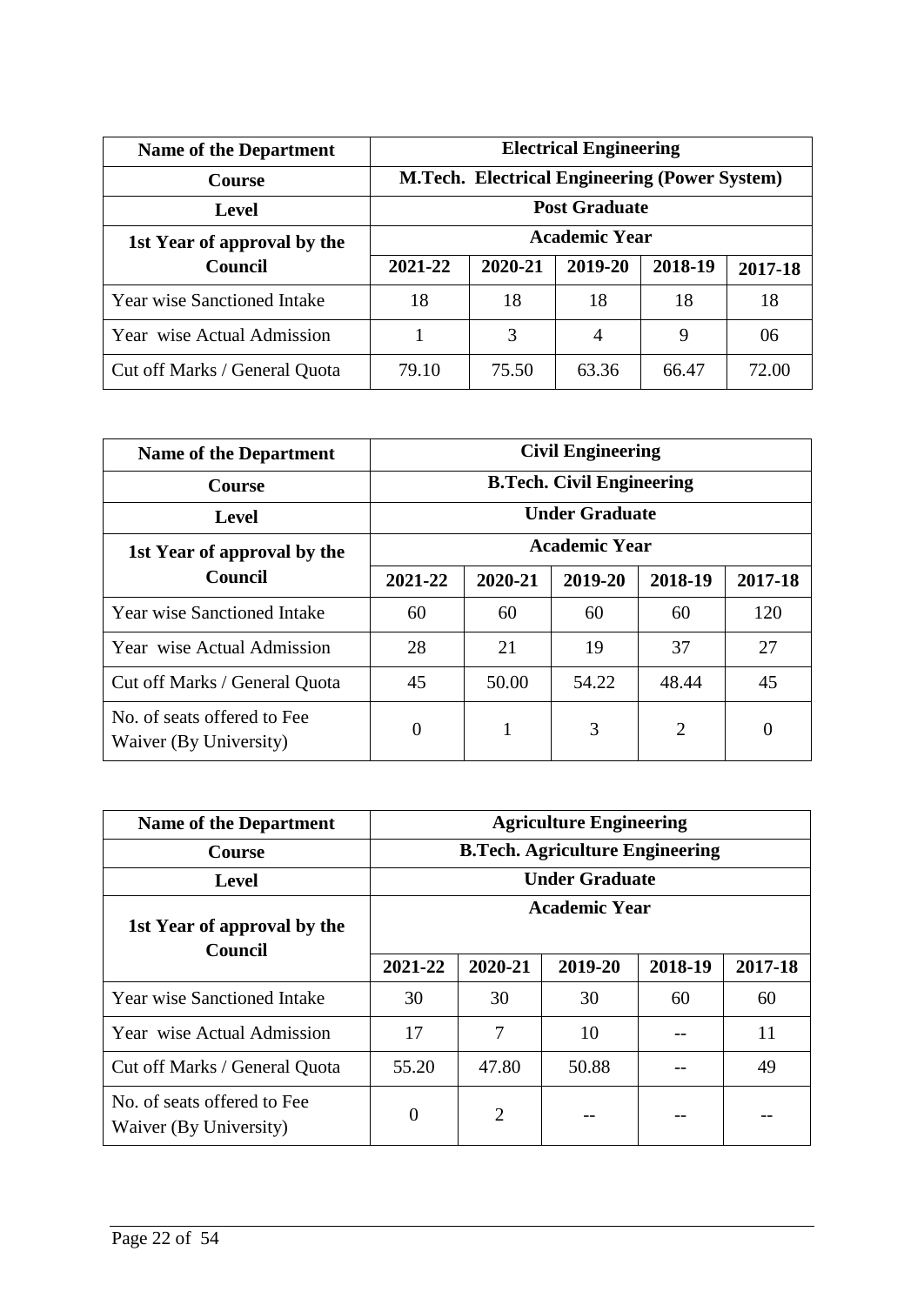| <b>Name of the Department</b> | <b>Department of Management Studies</b> |                      |         |         |         |  |  |
|-------------------------------|-----------------------------------------|----------------------|---------|---------|---------|--|--|
| <b>Course</b>                 | <b>MBA</b>                              |                      |         |         |         |  |  |
| <b>Level</b>                  |                                         | <b>Post Graduate</b> |         |         |         |  |  |
| 1st Year of approval by the   |                                         | <b>Academic Year</b> |         |         |         |  |  |
| Council                       | 2021-22                                 | 2020-21              | 2019-20 | 2018-19 | 2017-18 |  |  |
| Year wise Sanctioned Intake   | 60                                      | 60                   | 60      | 60      | 60      |  |  |
| Year wise Actual Admission    | 30                                      | 18                   | 22      | 31      | 11      |  |  |
| Cut off Marks / General Quota | 50.30                                   | 58.07                | 46.91   | 51.67   | 48.41   |  |  |

| <b>Name of the Department</b>      | <b>Department of ME</b>                    |                       |         |         |         |  |  |
|------------------------------------|--------------------------------------------|-----------------------|---------|---------|---------|--|--|
| <b>Course</b>                      | <b>B.Vocational (Automobile Servicing)</b> |                       |         |         |         |  |  |
| Level                              |                                            | <b>Under Graduate</b> |         |         |         |  |  |
| 1st Year of approval by the        |                                            | <b>Academic Year</b>  |         |         |         |  |  |
| Council                            | 2021-22                                    | 2020-21               | 2019-20 | 2018-19 | 2017-18 |  |  |
| <b>Year wise Sanctioned Intake</b> | 30                                         | 30                    |         |         |         |  |  |
| Year wise Actual Admission         | 17                                         | 8                     |         |         |         |  |  |
| Cut off Marks / General Quota      | 44.44                                      | 52.00                 |         |         |         |  |  |

| <b>Name of the Department</b> | <b>Department of CSE</b>                   |         |         |         |         |  |
|-------------------------------|--------------------------------------------|---------|---------|---------|---------|--|
| <b>Course</b>                 | <b>B.Vocational (Software Development)</b> |         |         |         |         |  |
| Level                         | <b>Under Graduate</b>                      |         |         |         |         |  |
| 1st Year of approval by the   | <b>Academic Year</b>                       |         |         |         |         |  |
| <b>Council</b>                | 2021-22                                    | 2020-21 | 2019-20 | 2018-19 | 2017-18 |  |
| Year wise Sanctioned Intake   | 30                                         | 30      |         |         |         |  |
| Year wise Actual Admission    | 9                                          |         |         |         |         |  |
| Cut off Marks / General Quota | 52.80                                      | 85.00   |         |         |         |  |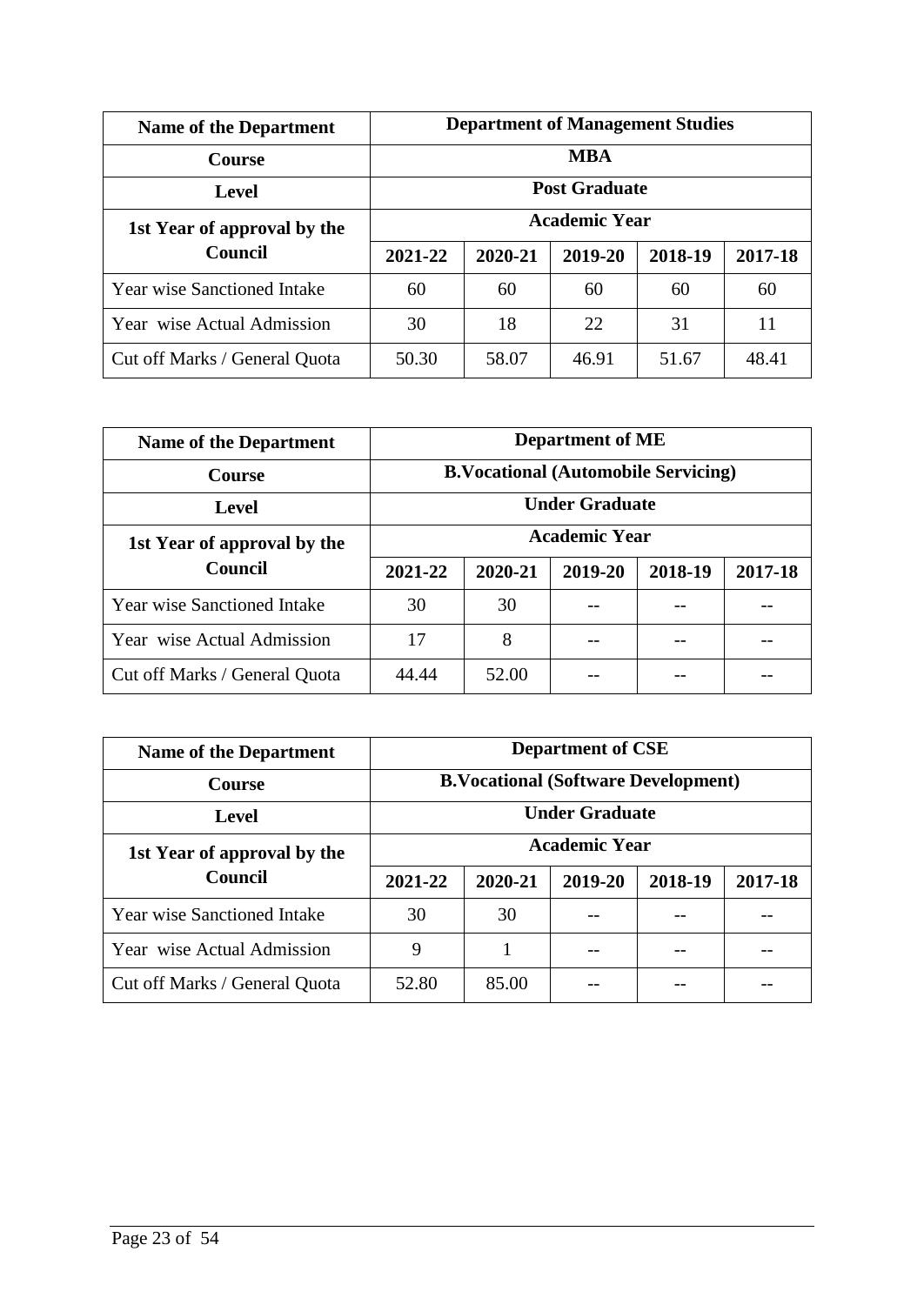| <b>Name of the Department</b>      | <b>Department of ECE</b>                                                  |                       |         |         |         |  |
|------------------------------------|---------------------------------------------------------------------------|-----------------------|---------|---------|---------|--|
| <b>Course</b>                      | <b>B.Vocational (Electronics &amp; Information</b><br><b>Technology</b> ) |                       |         |         |         |  |
| <b>Level</b>                       |                                                                           | <b>Under Graduate</b> |         |         |         |  |
| 1st Year of approval by the        | <b>Academic Year</b>                                                      |                       |         |         |         |  |
| Council                            | 2021-22                                                                   | 2020-21               | 2019-20 | 2018-19 | 2017-18 |  |
| <b>Year wise Sanctioned Intake</b> | 30                                                                        | 30                    |         |         |         |  |
| Year wise Actual Admission         | 16                                                                        | 4                     |         |         |         |  |
| Cut off Marks / General Quota      | 56.00                                                                     | 61.56                 |         |         |         |  |

| <b>Name of the Department</b>          | <b>Department of EE</b>                       |         |         |         |         |  |
|----------------------------------------|-----------------------------------------------|---------|---------|---------|---------|--|
| <b>Course</b>                          | <b>B.Vocational (Solar System Technology)</b> |         |         |         |         |  |
| <b>Level</b>                           | <b>Under Graduate</b>                         |         |         |         |         |  |
| 1st Year of approval by the<br>Council | <b>Academic Year</b>                          |         |         |         |         |  |
|                                        | 2021-22                                       | 2020-21 | 2019-20 | 2018-19 | 2017-18 |  |
| <b>Year wise Sanctioned Intake</b>     | 30                                            |         |         |         |         |  |
| Year wise Actual Admission             | 8                                             |         |         |         |         |  |
| Cut off Marks / General Quota          | 63.33                                         |         |         |         |         |  |

| <b>Name of the Department</b>      | <b>Department of MBA</b> |                                                  |         |         |         |  |
|------------------------------------|--------------------------|--------------------------------------------------|---------|---------|---------|--|
| <b>Course</b>                      |                          | <b>Bachelor of Business Administration (BBA)</b> |         |         |         |  |
| Level                              |                          | <b>Under Graduate</b>                            |         |         |         |  |
| 1st Year of approval by the        | <b>Academic Year</b>     |                                                  |         |         |         |  |
| Council                            | 2021-22                  | 2020-21                                          | 2019-20 | 2018-19 | 2017-18 |  |
| <b>Year wise Sanctioned Intake</b> | 30                       | 30                                               | 30      |         |         |  |
| Year wise Actual Admission         | 30                       | 25                                               |         |         |         |  |
| Cut off Marks / General Quota      | 44.00                    | 35.56                                            |         |         |         |  |

| <b>Name of the Department</b> | <b>Department of CSE</b>                       |
|-------------------------------|------------------------------------------------|
| Course                        | <b>Bachelors of Computer Application (BCA)</b> |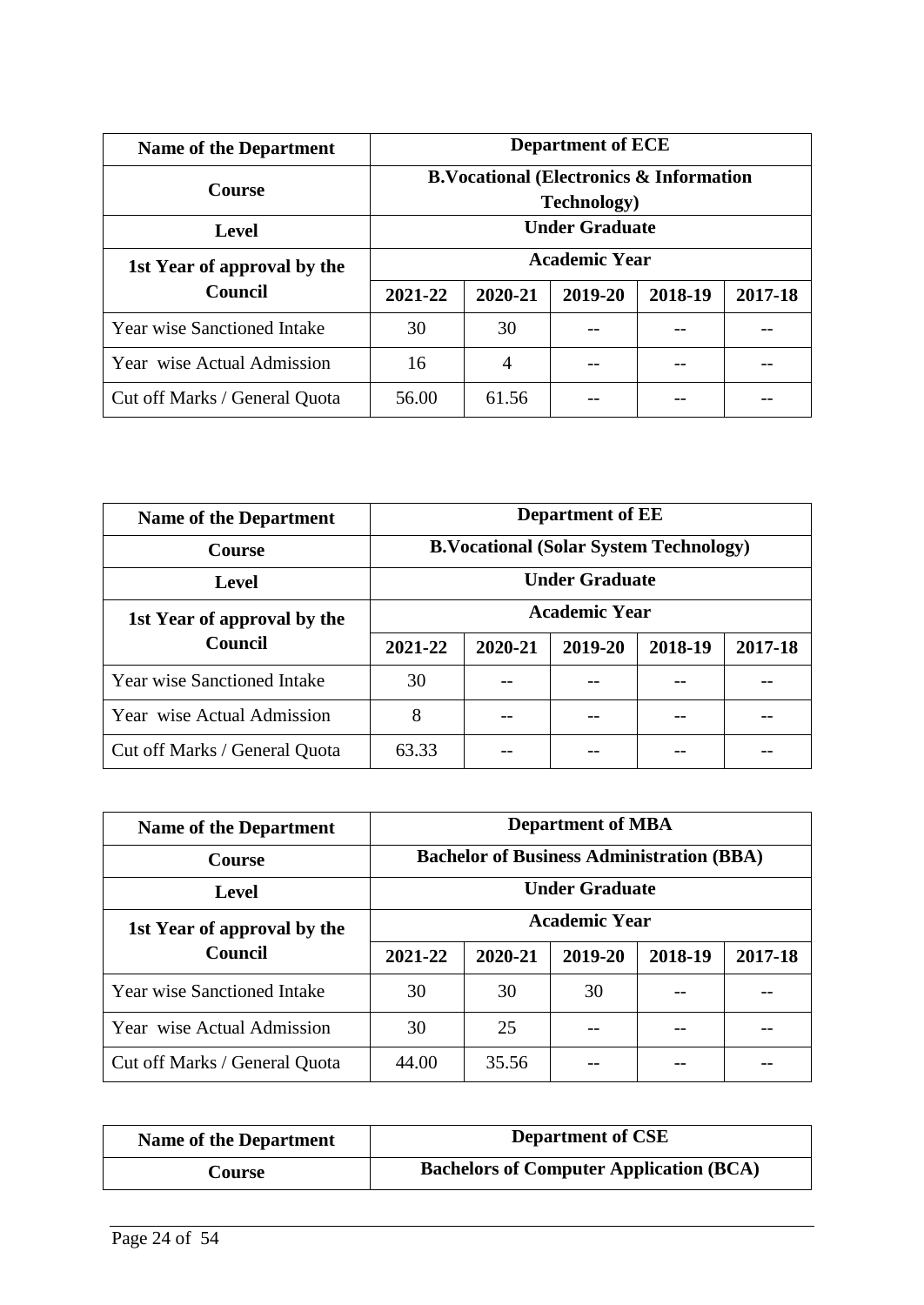| <b>Level</b>                       | <b>Under Graduate</b> |         |         |         |         |  |  |
|------------------------------------|-----------------------|---------|---------|---------|---------|--|--|
| 1st Year of approval by the        | <b>Academic Year</b>  |         |         |         |         |  |  |
| <b>Council</b>                     | 2021-22               | 2020-21 | 2019-20 | 2018-19 | 2017-18 |  |  |
| <b>Year wise Sanctioned Intake</b> | 30                    | 30      | 30      |         |         |  |  |
| Year wise Actual Admission         | 27                    | 17      |         |         |         |  |  |
| Cut off Marks / General Quota      | 52.00                 | 52.89   |         |         |         |  |  |

## **13. Admission Quota**

| Name of the<br><b>Department</b>             | <b>Computer Science &amp; Engineering</b> |                                                                                                                                                                                            |                                  |                                                   |                                  |
|----------------------------------------------|-------------------------------------------|--------------------------------------------------------------------------------------------------------------------------------------------------------------------------------------------|----------------------------------|---------------------------------------------------|----------------------------------|
| <b>Course</b>                                |                                           |                                                                                                                                                                                            |                                  | <b>B.Tech. Computer Science &amp; Engineering</b> |                                  |
| <b>Level</b>                                 |                                           |                                                                                                                                                                                            | <b>Under Graduate</b>            |                                                   |                                  |
| <b>Admission Quota</b>                       |                                           | <b>Management Quota</b>                                                                                                                                                                    |                                  |                                                   |                                  |
| Entrance Test /<br><b>Admission Criteria</b> | N <sub>0</sub>                            | Entrance Test, Single window counseling<br>following<br>reservation. Merit based on cut off marks obtained in<br>Mathematics, Physics & Chemistry (PCM) in Higher Secondary<br>Examination |                                  |                                                   |                                  |
|                                              |                                           | <b>Academic Year</b>                                                                                                                                                                       |                                  |                                                   |                                  |
|                                              | 2021-22                                   | 2020-21                                                                                                                                                                                    | 2019-20                          | 2018-19                                           | 2017-18                          |
| Cut off / Last candidate<br>admitted marks   | 47.60                                     | 44.20                                                                                                                                                                                      | 45.40                            | 48.67                                             | 44.60                            |
| <b>Admission Calendar</b>                    | $1 - 7 - 21$ to<br>30.11.21               | $1 - 7 - 20$ to<br>30.11.20                                                                                                                                                                | $1 - 7 - 19$ to<br>$15 - 8 - 19$ | $1 - 7 - 18$ to<br>$15 - 8 - 18$                  | $1 - 7 - 17$ to<br>$15 - 8 - 17$ |

| Name of the<br><b>Department</b>             | <b>Computer Science &amp; Engineering</b>             |               |         |                                                                                           |           |
|----------------------------------------------|-------------------------------------------------------|---------------|---------|-------------------------------------------------------------------------------------------|-----------|
| <b>Course</b>                                |                                                       | M.Tech. (CSE) |         |                                                                                           |           |
| Level                                        | <b>Post Graduate</b>                                  |               |         |                                                                                           |           |
| <b>Admission Quota</b>                       | <b>Management Quota</b>                               |               |         |                                                                                           |           |
| Entrance Test /<br><b>Admission Criteria</b> | N <sub>0</sub><br>Entrance<br><b>B.E.</b> Examination | Test,         |         | Single window counseling<br>reservation. Merit based on cut off marks obtained in B.Tech/ | following |
|                                              | <b>Academic Year</b>                                  |               |         |                                                                                           |           |
|                                              | 2021-22                                               | 2020-21       | 2019-20 | 2018-19                                                                                   | 2017-18   |
| Cut off / Last candidate                     | 71.90                                                 | 68.68         | 71.96   | 69.51                                                                                     | 70.03     |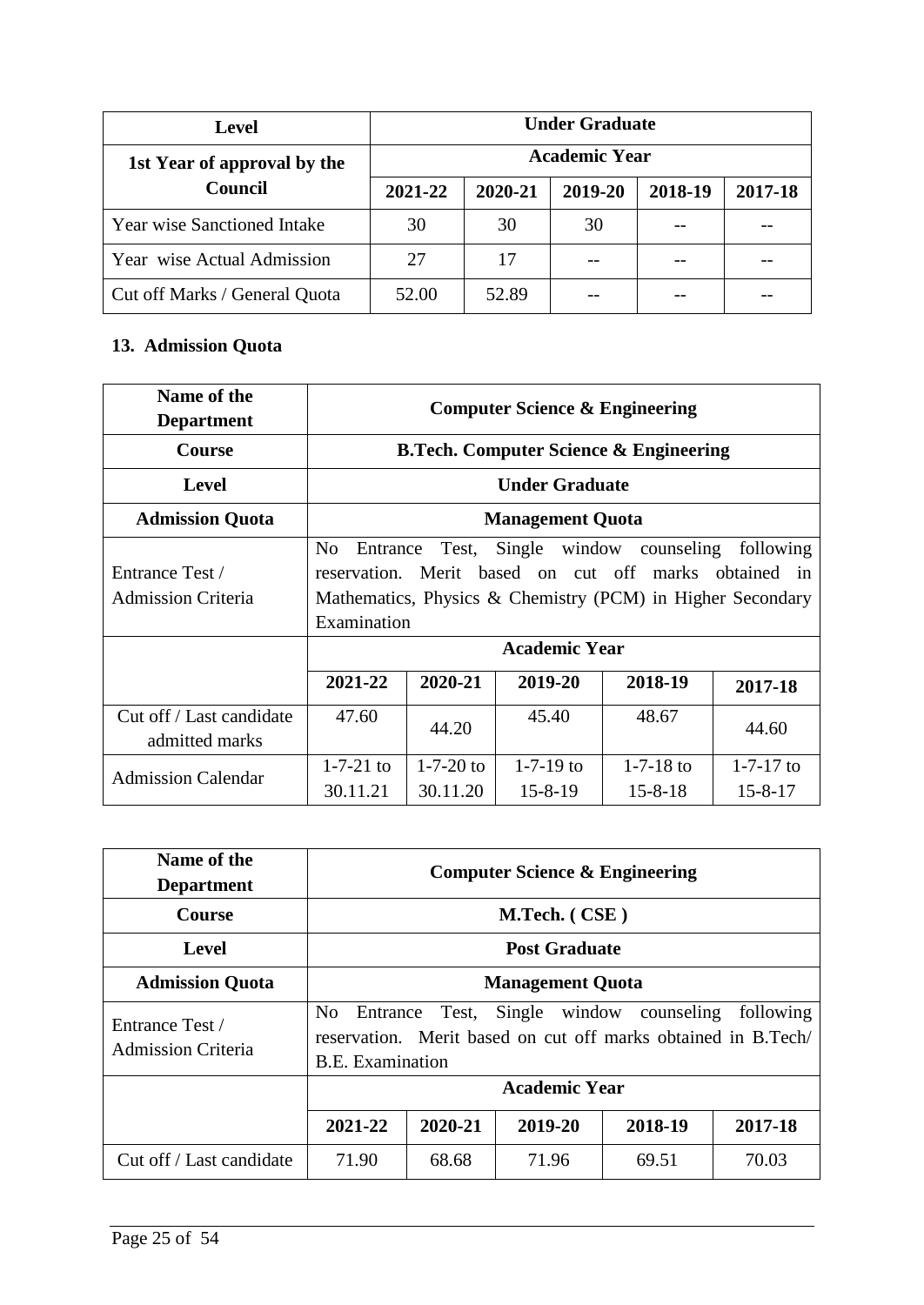| admitted marks            |          |                       |               |                 |                 |
|---------------------------|----------|-----------------------|---------------|-----------------|-----------------|
|                           |          | 1-7-21 to   1-7-20 to | $1-7-19$ to   | $1 - 7 - 18$ to | $1 - 7 - 17$ to |
| <b>Admission Calendar</b> | 30.11.21 | 30.11.20              | $15 - 8 - 19$ | $15 - 8 - 18$   | 15-8-17         |

| Name of the<br><b>Department</b>             | <b>Electronics &amp; Comm. Engineering</b>                                                                                                                                                                            |                             |                                                    |                                  |                                  |
|----------------------------------------------|-----------------------------------------------------------------------------------------------------------------------------------------------------------------------------------------------------------------------|-----------------------------|----------------------------------------------------|----------------------------------|----------------------------------|
| <b>Course</b>                                |                                                                                                                                                                                                                       |                             | <b>B.Tech. Electronics &amp; Comm. Engineering</b> |                                  |                                  |
| <b>Level</b>                                 |                                                                                                                                                                                                                       |                             | <b>Under Graduate</b>                              |                                  |                                  |
| <b>Admission Quota</b>                       |                                                                                                                                                                                                                       | <b>Management Quota</b>     |                                                    |                                  |                                  |
| Entrance Test /<br><b>Admission Criteria</b> | Single window counseling<br>following<br>N <sub>0</sub><br>Test,<br>Entrance<br>Merit based on cut off marks obtained in<br>reservation.<br>Mathematics, Physics & Chemistry (PCM) in Higher Secondary<br>Examination |                             |                                                    |                                  |                                  |
|                                              | <b>Academic Year</b>                                                                                                                                                                                                  |                             |                                                    |                                  |                                  |
|                                              | 2021-22                                                                                                                                                                                                               | 2020-21                     | 2019-20                                            | 2018-19                          | 2017-18                          |
| Cut off / Last candidate<br>admitted marks   | 46.60                                                                                                                                                                                                                 | 71.00                       | 52.60                                              | 54.89                            | 48                               |
| <b>Admission Calendar</b>                    | $1 - 7 - 21$ to<br>30.11.21                                                                                                                                                                                           | $1 - 7 - 20$ to<br>30.11.20 | $1 - 7 - 19$ to<br>$15 - 8 - 19$                   | $1 - 7 - 18$ to<br>$15 - 8 - 18$ | $1 - 7 - 17$ to<br>$15 - 8 - 17$ |

| Name of the<br><b>Department</b>             | Electronics & Comm. Engineering                       |                       |                                                                                                                   |                                  |                                  |
|----------------------------------------------|-------------------------------------------------------|-----------------------|-------------------------------------------------------------------------------------------------------------------|----------------------------------|----------------------------------|
| <b>Course</b>                                |                                                       |                       | M.Tech. (Electronics & Comm. Engineering)                                                                         |                                  |                                  |
| <b>Level</b>                                 |                                                       | <b>Post Graduate</b>  |                                                                                                                   |                                  |                                  |
| <b>Admission Quota</b>                       | <b>Management Quota</b>                               |                       |                                                                                                                   |                                  |                                  |
| Entrance Test /<br><b>Admission Criteria</b> | N <sub>0</sub><br>Entrance<br><b>B.E.</b> Examination | Test,                 | Single window counseling<br>reservation. Merit based on cut off marks obtained in B.Tech/<br><b>Academic Year</b> |                                  | following                        |
|                                              | 2021-22                                               | 2020-21               | 2019-20                                                                                                           | 2018-19                          | 2017-18                          |
| Cut off / Last candidate<br>admitted marks   | $\Omega$                                              | 74.50                 |                                                                                                                   | 64.81                            |                                  |
| <b>Admission Calendar</b>                    | $1 - 7 - 21$ to<br>30.11.21                           | 1-7-20 to<br>30.11.20 | $1 - 7 - 19$ to<br>$15 - 8 - 19$                                                                                  | $1 - 7 - 18$ to<br>$15 - 8 - 18$ | $1 - 7 - 17$ to<br>$15 - 8 - 17$ |

| Name of the       | <b>Mechanical Engineering</b> |
|-------------------|-------------------------------|
| <b>Department</b> |                               |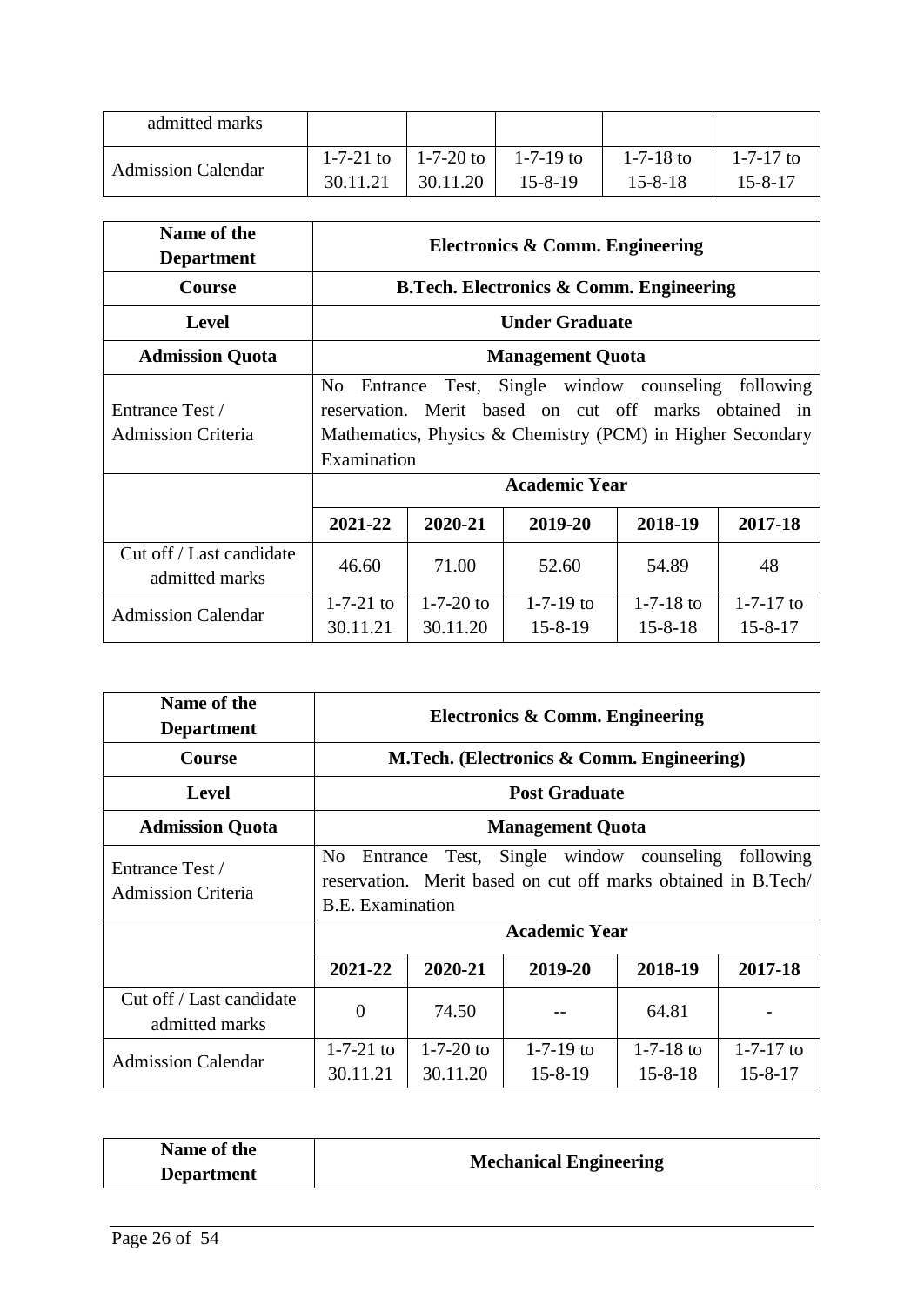| <b>Course</b>                                | <b>B.Tech. Mechanical Engineering</b>                                                                                                                                                                                 |                             |                                  |                                  |                                  |
|----------------------------------------------|-----------------------------------------------------------------------------------------------------------------------------------------------------------------------------------------------------------------------|-----------------------------|----------------------------------|----------------------------------|----------------------------------|
| Level                                        |                                                                                                                                                                                                                       | <b>Under Graduate</b>       |                                  |                                  |                                  |
| <b>Admission Quota</b>                       |                                                                                                                                                                                                                       |                             | <b>Management Quota</b>          |                                  |                                  |
| Entrance Test /<br><b>Admission Criteria</b> | Single window counseling<br>N <sub>0</sub><br>following<br>Test,<br>Entrance<br>Merit based on cut off marks obtained in<br>reservation.<br>Mathematics, Physics & Chemistry (PCM) in Higher Secondary<br>Examination |                             |                                  |                                  |                                  |
|                                              | <b>Academic Year</b>                                                                                                                                                                                                  |                             |                                  |                                  |                                  |
|                                              | 2021-22                                                                                                                                                                                                               | 2020-21                     | 2019-20                          | 2018-19                          | 2017-18                          |
| Cut off / Last candidate<br>admitted marks   | 47.60                                                                                                                                                                                                                 | 58.44                       | 41.00                            | 48.40                            | 45.8                             |
| <b>Admission Calendar</b>                    | $1 - 7 - 21$ to<br>30.11.21                                                                                                                                                                                           | $1 - 7 - 20$ to<br>30.11.20 | $1 - 7 - 19$ to<br>$15 - 8 - 19$ | $1 - 7 - 18$ to<br>$15 - 8 - 18$ | $1 - 7 - 17$ to<br>$15 - 8 - 17$ |

| Name of the<br><b>Department</b>             | <b>Mechanical Engineering</b>                                                                                                                                                                    |                       |                              |                                  |                                  |
|----------------------------------------------|--------------------------------------------------------------------------------------------------------------------------------------------------------------------------------------------------|-----------------------|------------------------------|----------------------------------|----------------------------------|
| <b>Course</b>                                |                                                                                                                                                                                                  | M.Tech. (CAD/CAM)     |                              |                                  |                                  |
| Level                                        |                                                                                                                                                                                                  |                       | <b>Post Graduate</b>         |                                  |                                  |
| <b>Admission Quota</b>                       | <b>Management Quota</b>                                                                                                                                                                          |                       |                              |                                  |                                  |
| Entrance Test /<br><b>Admission Criteria</b> | Single window counseling<br>following<br>N <sub>0</sub><br>Entrance<br>Test,<br>reservation. Merit based on cut off marks obtained in B.Tech/<br><b>B.E.</b> Examination<br><b>Academic Year</b> |                       |                              |                                  |                                  |
|                                              | 2021-22                                                                                                                                                                                          | 2020-21               | 2019-20                      | 2018-19                          | 2017-18                          |
| Cut off / Last candidate<br>admitted marks   | $\Omega$                                                                                                                                                                                         | 5.2 Grade             | 77.81                        | 61.62                            | 55                               |
| <b>Admission Calendar</b>                    | $1 - 7 - 21$ to<br>30.11.21                                                                                                                                                                      | 1-7-20 to<br>30.11.20 | $1-7-19$ to<br>$15 - 8 - 19$ | $1 - 7 - 18$ to<br>$15 - 8 - 18$ | $1 - 7 - 17$ to<br>$15 - 8 - 17$ |

| Name of the<br><b>Department</b> | <b>Electrical Engineering</b>                                        |  |  |
|----------------------------------|----------------------------------------------------------------------|--|--|
| <b>Course</b>                    | <b>B.Tech. Electrical Engineering</b>                                |  |  |
| Level                            | <b>Under Graduate</b>                                                |  |  |
| <b>Admission Quota</b>           | <b>Management Quota</b>                                              |  |  |
| Entrance Test /                  | No Entrance Test, Single window counseling<br>following              |  |  |
| <b>Admission Criteria</b>        | reservation. Merit based on cut off marks obtained<br>$\overline{1}$ |  |  |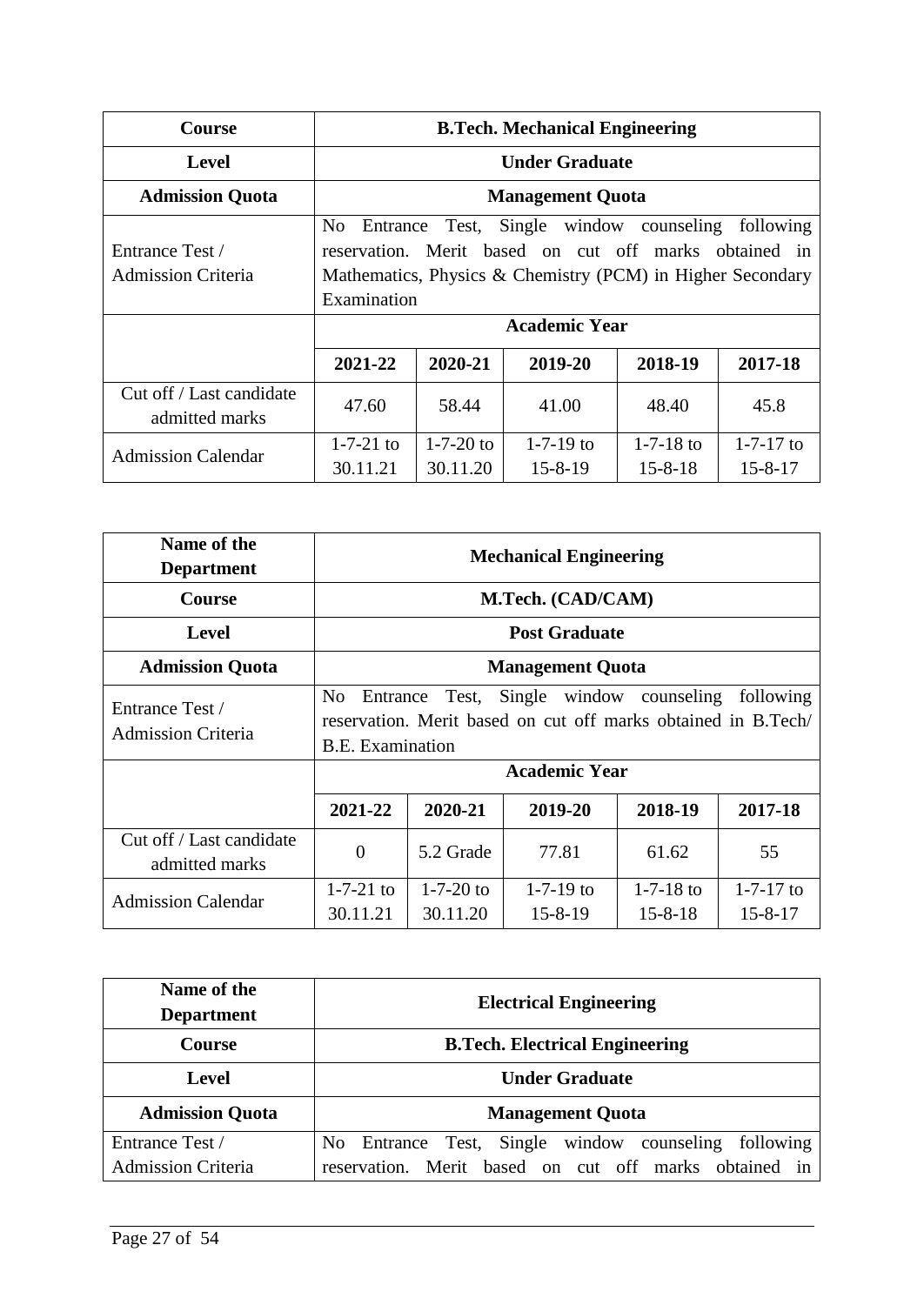|                                            | Mathematics, Physics & Chemistry (PCM) in Higher Secondary |                             |                                  |                                  |                                  |
|--------------------------------------------|------------------------------------------------------------|-----------------------------|----------------------------------|----------------------------------|----------------------------------|
|                                            | Examination                                                |                             |                                  |                                  |                                  |
|                                            | <b>Academic Year</b>                                       |                             |                                  |                                  |                                  |
|                                            | 2021-22                                                    | 2020-21                     | 2019-20                          | 2018-19                          | 2017-18                          |
| Cut off / Last candidate<br>admitted marks | 48.60                                                      | 48.89                       | 52.22                            | 47.11                            | 47.4                             |
| <b>Admission Calendar</b>                  | $1 - 7 - 21$ to<br>30.11.21                                | $1 - 7 - 20$ to<br>30.11.20 | $1 - 7 - 19$ to<br>$15 - 8 - 19$ | $1 - 7 - 18$ to<br>$15 - 8 - 18$ | $1 - 7 - 17$ to<br>$15 - 8 - 17$ |

| Name of the<br><b>Department</b>             | <b>Electrical Engineering</b>                                                                                                                                                            |                                                      |                              |                            |                                  |  |  |
|----------------------------------------------|------------------------------------------------------------------------------------------------------------------------------------------------------------------------------------------|------------------------------------------------------|------------------------------|----------------------------|----------------------------------|--|--|
| <b>Course</b>                                |                                                                                                                                                                                          | <b>M.Tech. Electrical Engineering (Power System)</b> |                              |                            |                                  |  |  |
| <b>Level</b>                                 | <b>Post Graduate</b>                                                                                                                                                                     |                                                      |                              |                            |                                  |  |  |
| <b>Admission Quota</b>                       | <b>Management Quota</b>                                                                                                                                                                  |                                                      |                              |                            |                                  |  |  |
| Entrance Test /<br><b>Admission Criteria</b> | Single window counseling<br>following<br>N <sub>0</sub><br>Test,<br>Entrance<br>reservation. Merit based on cut off marks obtained in<br>B.Tech/B.E. Examination<br><b>Academic Year</b> |                                                      |                              |                            |                                  |  |  |
|                                              | 2021-22                                                                                                                                                                                  | 2020-21                                              | 2019-20                      | 2018-19                    | 2017-18                          |  |  |
| Cut off / Last candidate<br>admitted marks   | 79.10                                                                                                                                                                                    | 75.50                                                | 63.36                        | 66.47                      | 72.00                            |  |  |
| <b>Admission Calendar</b>                    | $1-7-21$ to<br>30.11.21                                                                                                                                                                  | 1-7-20 to<br>30.11.20                                | $1-7-19$ to<br>$15 - 8 - 19$ | 1-7-18 to<br>$15 - 8 - 18$ | $1 - 7 - 17$ to<br>$15 - 8 - 17$ |  |  |

| Name of the<br><b>Department</b>             | <b>Civil Engineering</b>                                                                                                                                                                          |                                          |       |       |       |  |  |
|----------------------------------------------|---------------------------------------------------------------------------------------------------------------------------------------------------------------------------------------------------|------------------------------------------|-------|-------|-------|--|--|
| <b>Course</b>                                |                                                                                                                                                                                                   | <b>B.Tech. Civil Engineering</b>         |       |       |       |  |  |
| <b>Level</b>                                 | <b>Under Graduate</b>                                                                                                                                                                             |                                          |       |       |       |  |  |
| <b>Admission Quota</b>                       | <b>Management Quota</b>                                                                                                                                                                           |                                          |       |       |       |  |  |
| Entrance Test /<br><b>Admission Criteria</b> | Single window counseling following<br>No.<br>Entrance Test,<br>reservation. Merit based on cut off marks obtained in<br>Mathematics, Physics & Chemistry (PCM) in Higher Secondary<br>Examination |                                          |       |       |       |  |  |
|                                              | Academic Year                                                                                                                                                                                     |                                          |       |       |       |  |  |
|                                              | 2021-22                                                                                                                                                                                           | 2019-20<br>2018-19<br>2017-18<br>2020-21 |       |       |       |  |  |
| Cut off / Last candidate                     | 45.00                                                                                                                                                                                             | 50.00                                    | 54.22 | 48.44 | 64.40 |  |  |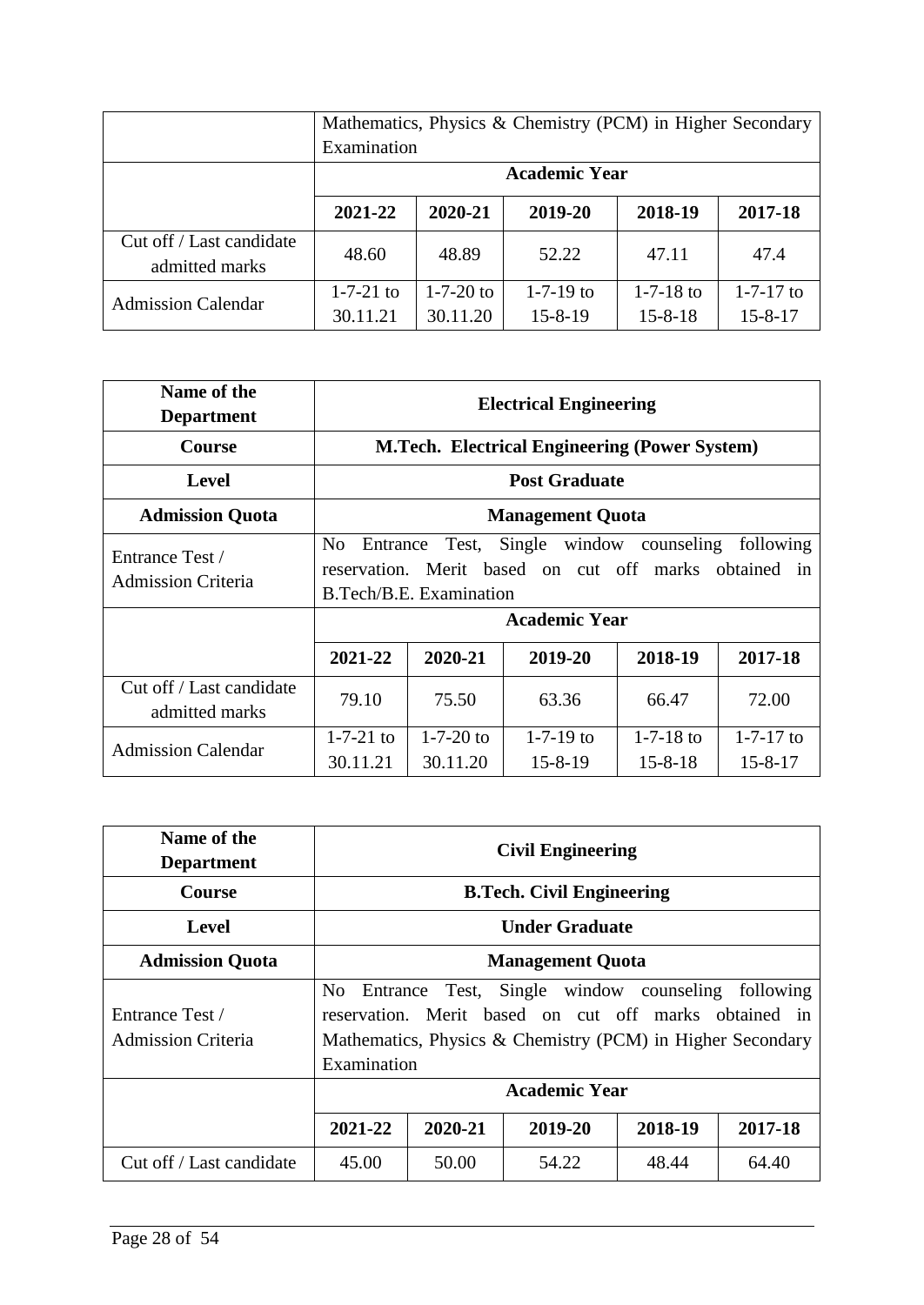| admitted marks            |                       |             |               |                 |             |
|---------------------------|-----------------------|-------------|---------------|-----------------|-------------|
|                           | 1-7-21 to $\parallel$ | $1-7-20$ to | $1-7-19$ to   | $1 - 7 - 18$ to | $1-7-17$ to |
| <b>Admission Calendar</b> | 30.11.21              | 30.11.20    | $15 - 8 - 19$ | $15 - 8 - 18$   | 15-8-17     |

| Name of the<br><b>Department</b>             | <b>Agriculture Engineering</b> |                                                                                                                                                                                                                          |                                        |                                  |                                  |
|----------------------------------------------|--------------------------------|--------------------------------------------------------------------------------------------------------------------------------------------------------------------------------------------------------------------------|----------------------------------------|----------------------------------|----------------------------------|
| <b>Course</b>                                |                                |                                                                                                                                                                                                                          | <b>B.Tech. Agriculture Engineering</b> |                                  |                                  |
| <b>Level</b>                                 |                                |                                                                                                                                                                                                                          | <b>Under Graduate</b>                  |                                  |                                  |
| <b>Admission Quota</b>                       | <b>Management Quota</b>        |                                                                                                                                                                                                                          |                                        |                                  |                                  |
| Entrance Test /<br><b>Admission Criteria</b> | N <sub>0</sub>                 | Single window counseling<br>following<br>Test,<br>Entrance<br>reservation. Merit based on cut off marks obtained in<br>Mathematics, Physics & Chemistry (PCM) in Higher Secondary<br>Examination<br><b>Academic Year</b> |                                        |                                  |                                  |
|                                              | 2021-22                        | 2020-21                                                                                                                                                                                                                  | 2019-20                                | 2018-19                          | 2017-18                          |
| Cut off / Last candidate<br>admitted marks   | 55.20                          | 47.80                                                                                                                                                                                                                    | 50.88                                  |                                  | 51.2                             |
| <b>Admission Calendar</b>                    | $1 - 7 - 21$ to<br>30.11.21    | $1 - 7 - 20$ to<br>30.11.20                                                                                                                                                                                              | $1 - 7 - 19$ to<br>$15 - 8 - 19$       | $1 - 7 - 18$ to<br>$15 - 8 - 18$ | $1 - 7 - 17$ to<br>$15 - 8 - 17$ |

| Name of the<br><b>Department</b>           | <b>Department of Management Studies</b>                          |           |                      |                 |                 |
|--------------------------------------------|------------------------------------------------------------------|-----------|----------------------|-----------------|-----------------|
| <b>Course</b>                              |                                                                  |           | <b>MBA</b>           |                 |                 |
| <b>Level</b>                               |                                                                  |           | <b>Post Graduate</b> |                 |                 |
| <b>Admission Quota</b>                     | <b>Management Quota</b>                                          |           |                      |                 |                 |
| Entrance Test /                            | No Entrance Test, Single window counseling following             |           |                      |                 |                 |
| <b>Admission Criteria</b>                  | reservation. Merit based on cut off marks obtained in Graduation |           |                      |                 |                 |
|                                            | <b>Academic Year</b>                                             |           |                      |                 |                 |
|                                            | 2021-22                                                          | 2020-21   | 2019-20              | 2018-19         | 2017-18         |
| Cut off / Last candidate<br>admitted marks | 50.30                                                            | 58.07     | 46.91                | 51.67           | 48.41           |
| <b>Admission Calendar</b>                  | $1 - 7 - 21$ to                                                  | 1-7-20 to | $1 - 7 - 19$ to      | $1 - 7 - 18$ to | $1 - 7 - 17$ to |
|                                            | 30.11.21                                                         | 30.11.20  | $15 - 8 - 19$        | $15 - 8 - 18$   | $15 - 8 - 17$   |

| Name of the       | <b>Mechanical Engineering</b> |
|-------------------|-------------------------------|
| <b>Department</b> |                               |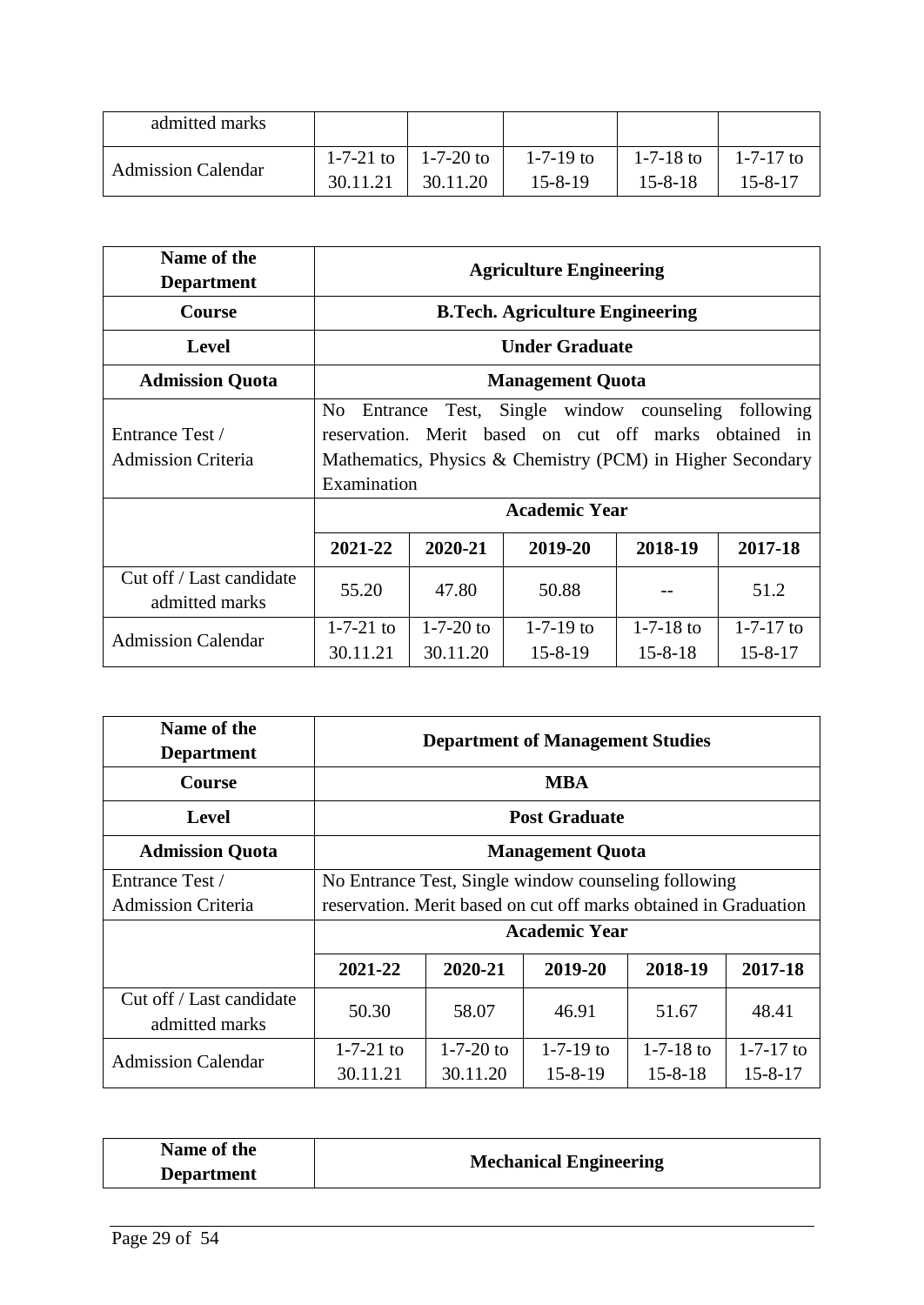| <b>Course</b>                              | <b>B.Vocational (Automobile Servicing)</b>                                                                                                                                    |                               |         |         |         |  |
|--------------------------------------------|-------------------------------------------------------------------------------------------------------------------------------------------------------------------------------|-------------------------------|---------|---------|---------|--|
| Level                                      |                                                                                                                                                                               | <b>Under Graduate</b>         |         |         |         |  |
| <b>Admission Quota</b>                     |                                                                                                                                                                               | <b>Management Quota</b>       |         |         |         |  |
| Entrance Test /<br>Admission Criteria      | Entrance Test, Single window counseling<br>following<br>N <sub>0</sub><br>reservation. Merit based on cut off marks obtained in $10+2$<br>Examination<br><b>Academic Year</b> |                               |         |         |         |  |
|                                            |                                                                                                                                                                               |                               |         |         |         |  |
|                                            | 2021-22                                                                                                                                                                       | 2020-21                       | 2019-20 | 2018-19 | 2017-18 |  |
| Cut off / Last candidate<br>admitted marks | 44.44                                                                                                                                                                         | 52.00                         |         |         |         |  |
| <b>Admission Calendar</b>                  | $1 - 7 - 21$ to<br>30.11.21                                                                                                                                                   | $1 - 7 - 20$ to<br>$30-11-20$ |         |         |         |  |

| Name of the<br><b>Department</b>             |                                                                                                                                                                                     |                           | <b>Department of CSE</b> |         |         |
|----------------------------------------------|-------------------------------------------------------------------------------------------------------------------------------------------------------------------------------------|---------------------------|--------------------------|---------|---------|
| <b>Course</b>                                | <b>B.Vocational (Software Development)</b>                                                                                                                                          |                           |                          |         |         |
| <b>Level</b>                                 | <b>Under Graduate</b>                                                                                                                                                               |                           |                          |         |         |
| <b>Admission Quota</b>                       | <b>Management Quota</b>                                                                                                                                                             |                           |                          |         |         |
| Entrance Test /<br><b>Admission Criteria</b> | N <sub>0</sub><br>Single window counseling<br>following<br>Test,<br>Entrance<br>reservation. Merit based on cut off marks obtained in $10+2$<br>Examination<br><b>Academic Year</b> |                           |                          |         |         |
|                                              | 2021-22                                                                                                                                                                             | 2020-21                   | 2019-20                  | 2018-19 | 2017-18 |
| Cut off / Last candidate<br>admitted marks   | 52.80                                                                                                                                                                               | 85.00                     |                          |         |         |
| <b>Admission Calendar</b>                    | 1-7-21 to<br>30.11.21                                                                                                                                                               | $1-7-20$ to<br>$30-11-20$ |                          |         |         |

| Name of the                                  | <b>Department of ECE</b>                                                                                                               |
|----------------------------------------------|----------------------------------------------------------------------------------------------------------------------------------------|
| <b>Department</b>                            |                                                                                                                                        |
| <b>Course</b>                                | <b>B.Vocational (Electronics &amp; Information Technology)</b>                                                                         |
| Level                                        | <b>Under Graduate</b>                                                                                                                  |
| <b>Admission Quota</b>                       | <b>Management Quota</b>                                                                                                                |
| Entrance Test /<br><b>Admission Criteria</b> | No Entrance Test, Single window counseling<br>following<br>reservation. Merit based on cut off marks obtained in $10+2$<br>Examination |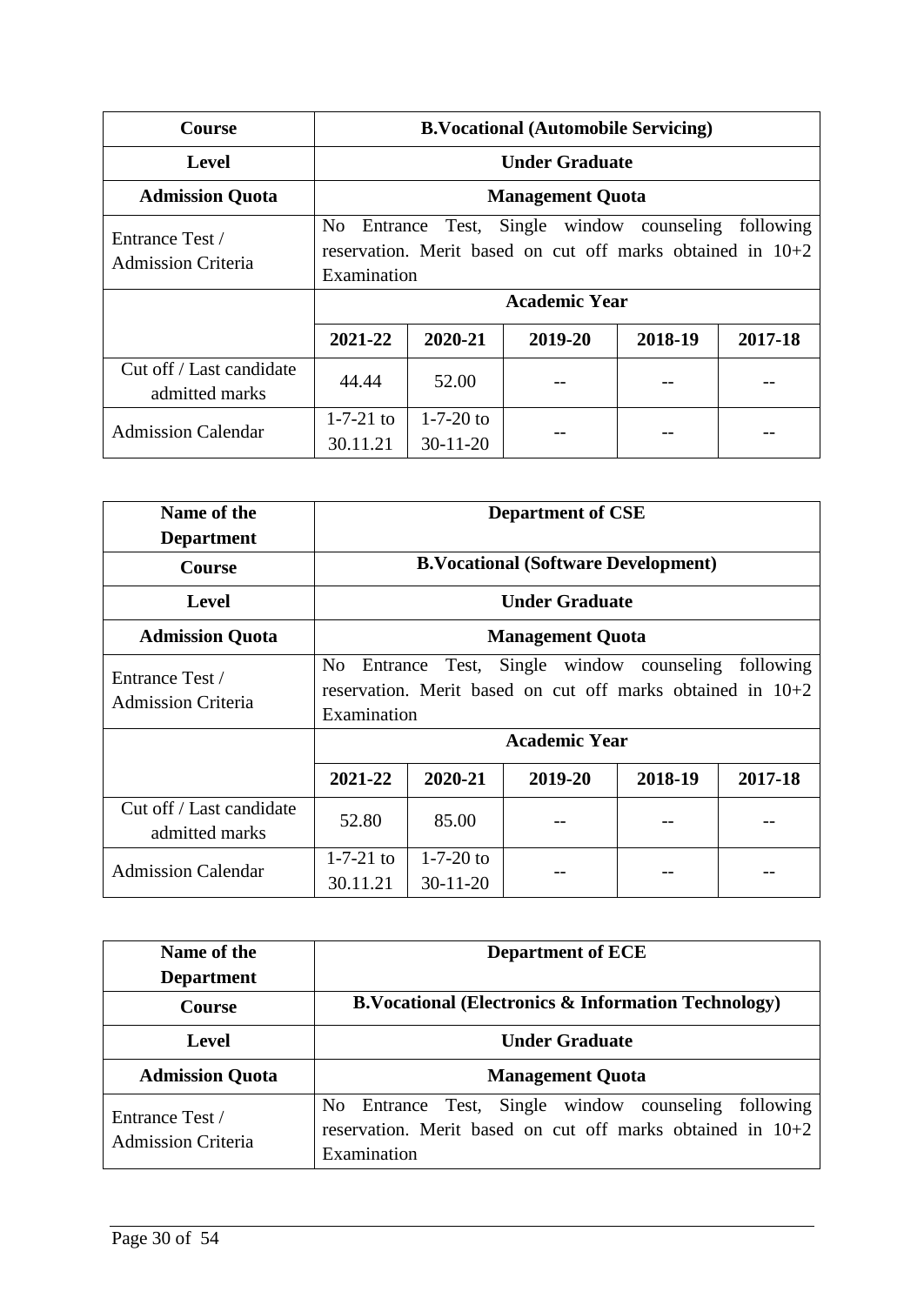|                                            | <b>Academic Year</b>        |                               |         |         |         |
|--------------------------------------------|-----------------------------|-------------------------------|---------|---------|---------|
|                                            | 2021-22                     | 2020-21                       | 2019-20 | 2018-19 | 2017-18 |
| Cut off / Last candidate<br>admitted marks | 56.00                       | 61.56                         |         |         |         |
| <b>Admission Calendar</b>                  | $1 - 7 - 21$ to<br>30.11.21 | $1 - 7 - 20$ to<br>$30-11-20$ |         |         |         |

| Name of the<br><b>Department</b>             |                                                                                                                                                             |                                               | <b>Department of EE</b> |         |         |  |
|----------------------------------------------|-------------------------------------------------------------------------------------------------------------------------------------------------------------|-----------------------------------------------|-------------------------|---------|---------|--|
| <b>Course</b>                                |                                                                                                                                                             | <b>B.Vocational (Solar System Technology)</b> |                         |         |         |  |
| <b>Level</b>                                 | <b>Under Graduate</b>                                                                                                                                       |                                               |                         |         |         |  |
| <b>Admission Quota</b>                       | <b>Management Quota</b>                                                                                                                                     |                                               |                         |         |         |  |
| Entrance Test /<br><b>Admission Criteria</b> | Single window counseling<br>following<br>N <sub>o</sub><br>Test,<br>Entrance<br>reservation. Merit based on cut off marks obtained in $10+2$<br>Examination |                                               |                         |         |         |  |
|                                              |                                                                                                                                                             |                                               | <b>Academic Year</b>    |         |         |  |
|                                              | 2021-22                                                                                                                                                     | 2020-21                                       | 2019-20                 | 2018-19 | 2017-18 |  |
| Cut off / Last candidate<br>admitted marks   | 63.33                                                                                                                                                       |                                               |                         |         |         |  |
| <b>Admission Calendar</b>                    | $1 - 7 - 21$ to<br>30.11.21                                                                                                                                 |                                               |                         |         |         |  |

| Name of the<br><b>Department</b>           | <b>Department of MBA</b>                                                                                                                            |                                                  |                      |         |         |
|--------------------------------------------|-----------------------------------------------------------------------------------------------------------------------------------------------------|--------------------------------------------------|----------------------|---------|---------|
| <b>Course</b>                              |                                                                                                                                                     | <b>Bachelor of Business Administration (BBA)</b> |                      |         |         |
| Level                                      | <b>Under Graduate</b>                                                                                                                               |                                                  |                      |         |         |
| <b>Admission Quota</b>                     | <b>Management Quota</b>                                                                                                                             |                                                  |                      |         |         |
| Entrance Test /<br>Admission Criteria      | Single window<br>following<br>counseling<br>No.<br>Entrance<br>Test,<br>reservation. Merit based on cut off marks obtained in $10+2$<br>Examination |                                                  |                      |         |         |
|                                            |                                                                                                                                                     |                                                  | <b>Academic Year</b> |         |         |
|                                            | 2021-22                                                                                                                                             | 2020-21                                          | 2019-20              | 2018-19 | 2017-18 |
| Cut off / Last candidate<br>admitted marks | 44.00                                                                                                                                               | 35.56                                            |                      |         |         |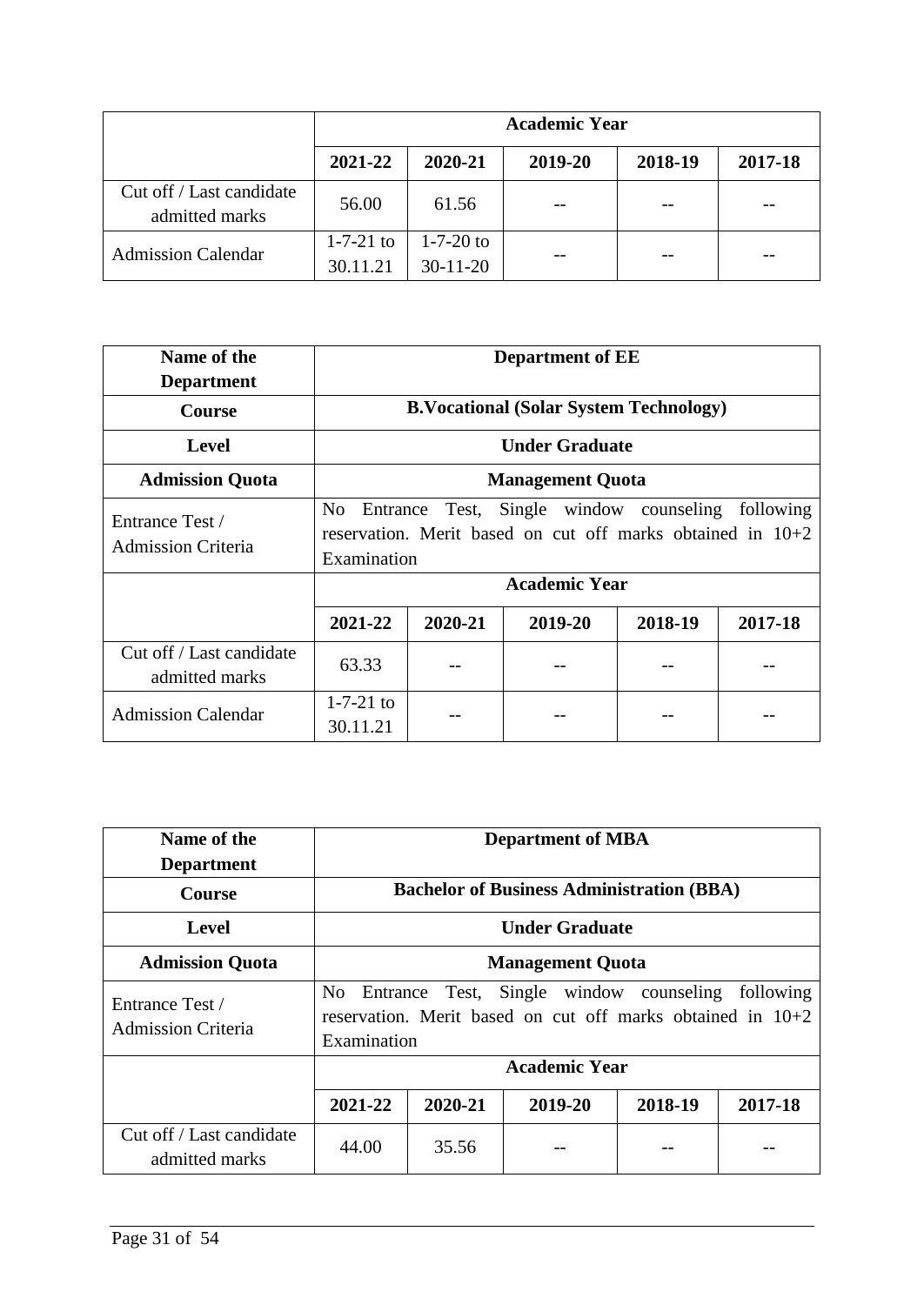|                           | 1-7-21 to   1-7-20 to   |       |       |       |
|---------------------------|-------------------------|-------|-------|-------|
| <b>Admission Calendar</b> | $30.11.21$   $30-11-20$ | $- -$ | $- -$ | $- -$ |

| Name of the<br><b>Department</b>             | <b>Department of CSE</b>                                                                                                                        |                               |                                                |         |         |
|----------------------------------------------|-------------------------------------------------------------------------------------------------------------------------------------------------|-------------------------------|------------------------------------------------|---------|---------|
| <b>Course</b>                                |                                                                                                                                                 |                               | <b>Bachelors of Computer Application (BCA)</b> |         |         |
| Level                                        |                                                                                                                                                 | <b>Under Graduate</b>         |                                                |         |         |
| <b>Admission Quota</b>                       | <b>Management Quota</b>                                                                                                                         |                               |                                                |         |         |
| Entrance Test /<br><b>Admission Criteria</b> | Single window counseling<br>No<br>Test,<br>following<br>Entrance<br>reservation. Merit based on cut off marks obtained in $10+2$<br>Examination |                               |                                                |         |         |
|                                              |                                                                                                                                                 |                               | <b>Academic Year</b>                           |         |         |
|                                              | 2021-22                                                                                                                                         | 2020-21                       | 2019-20                                        | 2018-19 | 2017-18 |
| Cut off / Last candidate<br>admitted marks   | 52.00                                                                                                                                           | 52.89                         |                                                |         |         |
| <b>Admission Calendar</b>                    | $1 - 7 - 21$ to<br>30.11.21                                                                                                                     | $1 - 7 - 20$ to<br>$30-11-20$ |                                                |         |         |

# **14. Results:**

| <b>Name of the Department</b>                | <b>Computer Science &amp; Engineering</b>         |     |     |     |  |
|----------------------------------------------|---------------------------------------------------|-----|-----|-----|--|
| <b>Course</b>                                | <b>B.Tech. Computer Science &amp; Engineering</b> |     |     |     |  |
| <b>Level</b>                                 | <b>Under Graduate</b>                             |     |     |     |  |
|                                              | <b>Academic Year</b>                              |     |     |     |  |
|                                              | 2019-20<br>2018-19<br>2017-18<br>2020-21          |     |     |     |  |
| % Students passed with<br><b>First Class</b> | 69%                                               | 72% | 77% | 85% |  |

| <b>Name of the Department</b> | Electronics & Comm. Engineering                    |
|-------------------------------|----------------------------------------------------|
| <b>Course</b>                 | <b>B.Tech. Electronics &amp; Comm. Engineering</b> |
| Level                         | <b>Under Graduate</b>                              |
|                               | <b>Academic Year</b>                               |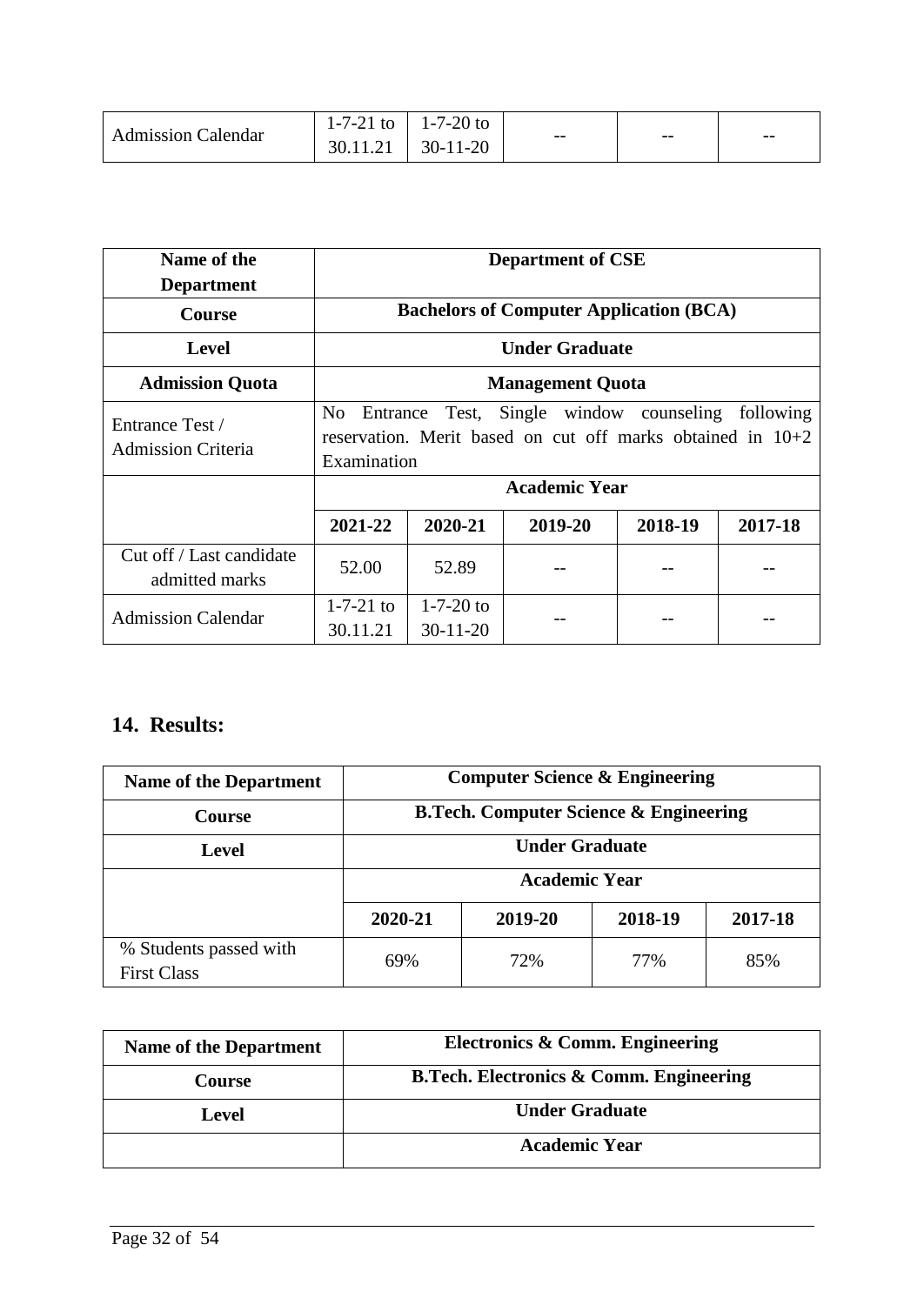|                                              | 2020-21 | 2019-20 | 2018-19 | 2017-18 |
|----------------------------------------------|---------|---------|---------|---------|
| % Students passed with<br><b>First Class</b> | 43%     | 78%     | 69%     | 84%     |

| <b>Name of the Department</b>                | <b>Mechanical Engineering</b>            |     |     |     |  |
|----------------------------------------------|------------------------------------------|-----|-----|-----|--|
| <b>Course</b>                                | <b>B.Tech. Mechanical Engineering</b>    |     |     |     |  |
| <b>Level</b>                                 | <b>Under Graduate</b>                    |     |     |     |  |
|                                              | <b>Academic Year</b>                     |     |     |     |  |
|                                              | 2019-20<br>2018-19<br>2020-21<br>2017-18 |     |     |     |  |
| % Students passed with<br><b>First Class</b> | 41%                                      | 42% | 59% | 83% |  |

| <b>Name of the Department</b>                | <b>Electrical Engineering</b>            |     |     |     |  |
|----------------------------------------------|------------------------------------------|-----|-----|-----|--|
| <b>Course</b>                                | <b>B.Tech. Electrical Engineering</b>    |     |     |     |  |
| <b>Level</b>                                 | <b>Under Graduate</b>                    |     |     |     |  |
|                                              | <b>Academic Year</b>                     |     |     |     |  |
|                                              | 2020-21<br>2019-20<br>2018-19<br>2017-18 |     |     |     |  |
| % Students passed with<br><b>First Class</b> | 38%                                      | 74% | 56% | 76% |  |

| <b>Name of the Department</b>                | <b>Civil Engineering</b>                 |     |     |     |  |
|----------------------------------------------|------------------------------------------|-----|-----|-----|--|
| <b>Course</b>                                | <b>B.Tech. Civil Engineering</b>         |     |     |     |  |
| <b>Level</b>                                 | <b>Under Graduate</b>                    |     |     |     |  |
|                                              | <b>Academic Year</b>                     |     |     |     |  |
|                                              | 2019-20<br>2020-21<br>2018-19<br>2017-18 |     |     |     |  |
| % Students passed with<br><b>First Class</b> | 50%                                      | 50% | 59% | 72% |  |

| <b>Name of the Department</b> | <b>Department of AE</b> |
|-------------------------------|-------------------------|
| <b>Course</b>                 | AЕ                      |
| <b>Level</b>                  | <b>Under Graduate</b>   |
|                               | <b>Academic Year</b>    |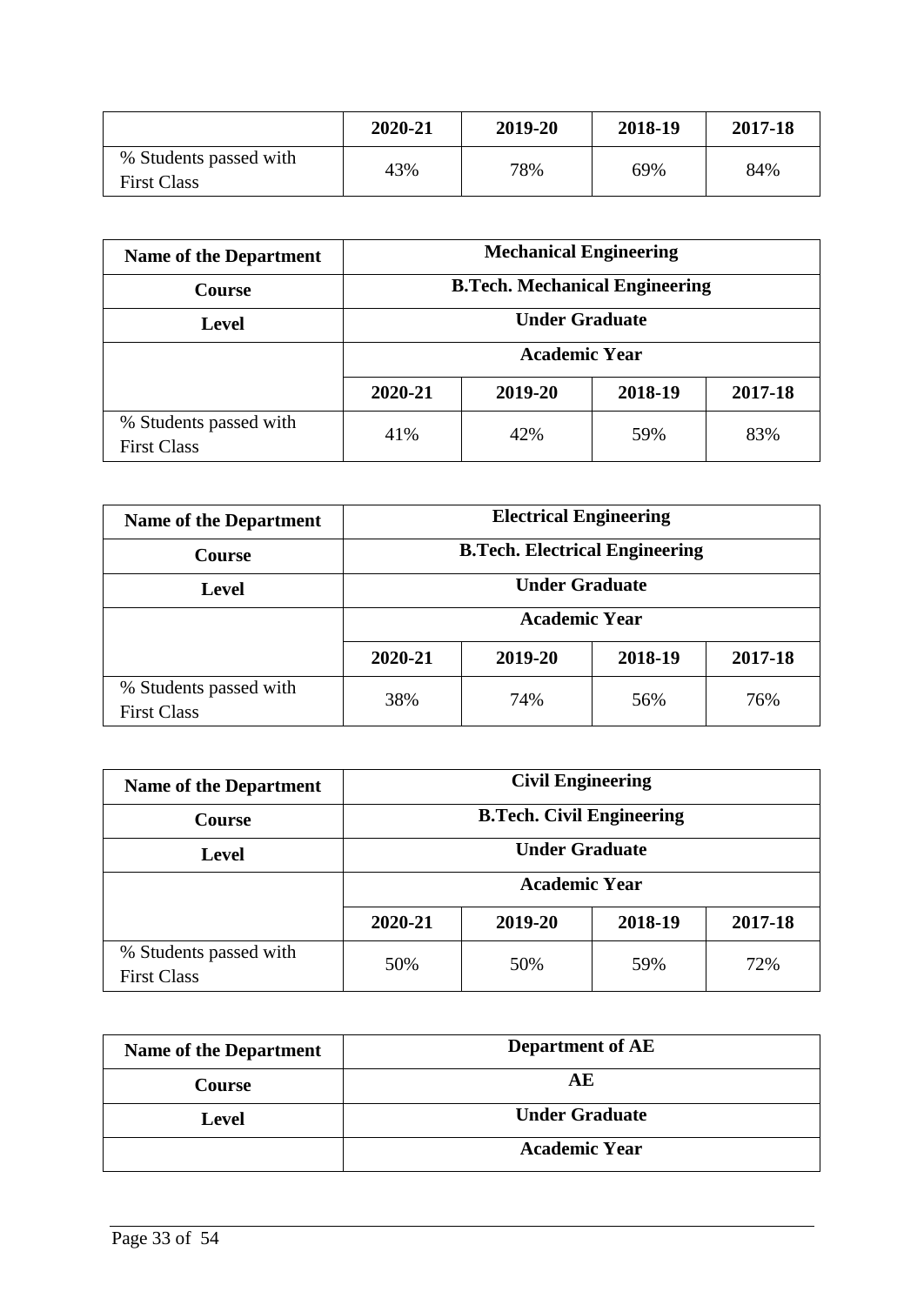|                                              | 2020-21 | 2019-20 | 2018-19                  | 2017-18 |
|----------------------------------------------|---------|---------|--------------------------|---------|
| % Students passed with<br><b>First Class</b> | 100%    | 64%     | $\overline{\phantom{m}}$ | 100%    |

| <b>Name of the Department</b>                | <b>Computer Science &amp; Engineering</b> |     |     |     |  |
|----------------------------------------------|-------------------------------------------|-----|-----|-----|--|
| <b>Course</b>                                | M.Tech. Computer Science & Engineering    |     |     |     |  |
| Level                                        | <b>Post Graduate</b>                      |     |     |     |  |
|                                              | <b>Academic Year</b>                      |     |     |     |  |
|                                              | 2018-19<br>2020-21<br>2019-20<br>2017-18  |     |     |     |  |
| % Students passed with<br><b>First Class</b> | 100%                                      | 60% | 67% | 71% |  |

| <b>Name of the Department</b>                | Electronics & Comm. Engineering          |  |  |  |  |
|----------------------------------------------|------------------------------------------|--|--|--|--|
| <b>Course</b>                                | M.Tech. Electronics & Comm. Engineering  |  |  |  |  |
| <b>Level</b>                                 | <b>Post Graduate</b>                     |  |  |  |  |
|                                              | <b>Academic Year</b>                     |  |  |  |  |
|                                              | 2019-20<br>2017-18<br>2020-21<br>2018-19 |  |  |  |  |
| % Students passed with<br><b>First Class</b> | 100%<br>100%                             |  |  |  |  |

| <b>Name of the Department</b>                | <b>Mechanical Engineering</b>            |  |  |  |  |
|----------------------------------------------|------------------------------------------|--|--|--|--|
| <b>Course</b>                                | M.Tech. (CAD/CAM)                        |  |  |  |  |
| Level                                        | <b>Post Graduate</b>                     |  |  |  |  |
|                                              | <b>Academic Year</b>                     |  |  |  |  |
|                                              | 2020-21<br>2019-20<br>2018-19<br>2017-18 |  |  |  |  |
| % Students passed with<br><b>First Class</b> | 100%<br>80%<br>40%                       |  |  |  |  |

| <b>Name of the Department</b> | <b>Electrical Engineering</b>                        |
|-------------------------------|------------------------------------------------------|
| Course                        | <b>M.Tech. Electrical Engineering (Power System)</b> |
| Level                         | <b>Post Graduate</b>                                 |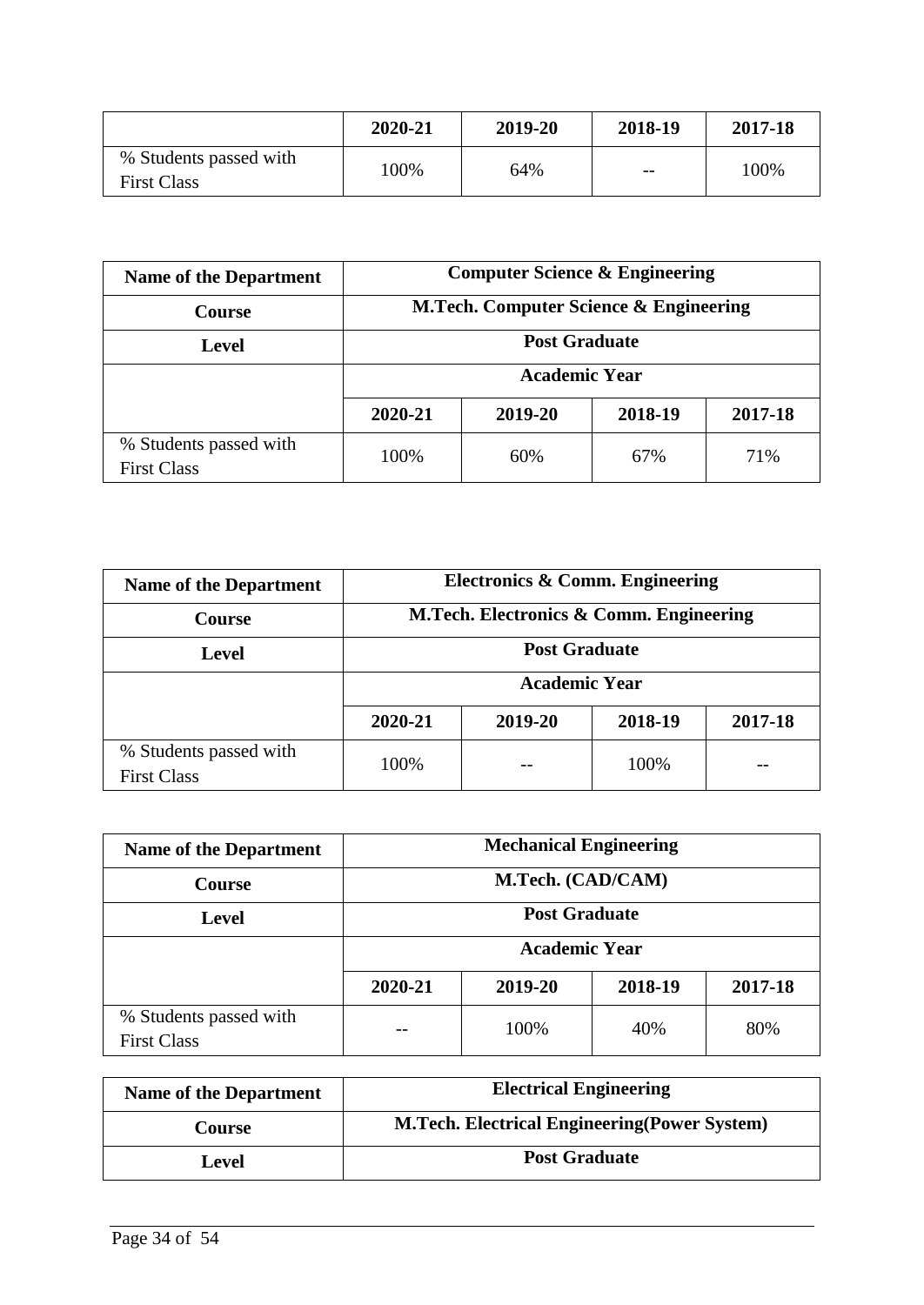|                                              | <b>Academic Year</b> |         |         |         |  |
|----------------------------------------------|----------------------|---------|---------|---------|--|
|                                              | 2020-21              | 2019-20 | 2018-19 | 2017-18 |  |
| % Students passed with<br><b>First Class</b> | 100%                 | 100%    | 62%     | 50%     |  |

| <b>Name of the Department</b>                | <b>Department of Management Studies</b>  |  |  |  |  |
|----------------------------------------------|------------------------------------------|--|--|--|--|
| <b>Course</b>                                | <b>MBA</b>                               |  |  |  |  |
| <b>Level</b>                                 | <b>Post Graduate</b>                     |  |  |  |  |
|                                              | <b>Academic Year</b>                     |  |  |  |  |
|                                              | 2020-21<br>2019-20<br>2018-19<br>2017-18 |  |  |  |  |
| % Students passed with<br><b>First Class</b> | 82%<br>73%<br>86%<br>81\%                |  |  |  |  |

| <b>Name of the Department</b>                | <b>Department of Management Studies</b>  |  |  |  |  |
|----------------------------------------------|------------------------------------------|--|--|--|--|
| <b>Course</b>                                | <b>BBA</b>                               |  |  |  |  |
| Level                                        | <b>Under Graduate</b>                    |  |  |  |  |
|                                              | <b>Academic Year</b>                     |  |  |  |  |
|                                              | 2019-20<br>2018-19<br>2017-18<br>2020-21 |  |  |  |  |
| % Students passed with<br><b>First Class</b> | 56%                                      |  |  |  |  |

| <b>Name of the Department</b>                | <b>Department of Computer Science</b>    |  |  |  |  |
|----------------------------------------------|------------------------------------------|--|--|--|--|
| <b>Course</b>                                | <b>BCA</b>                               |  |  |  |  |
| <b>Level</b>                                 | <b>Under Graduate</b>                    |  |  |  |  |
|                                              | <b>Academic Year</b>                     |  |  |  |  |
|                                              | 2020-21<br>2019-20<br>2018-19<br>2017-18 |  |  |  |  |
| % Students passed with<br><b>First Class</b> | 82%                                      |  |  |  |  |

| <b>Name of the Department</b> | <b>Department of Computer Science &amp; Engineering</b> |
|-------------------------------|---------------------------------------------------------|
| Course                        | <b>B.Voc (Software Development)</b>                     |
| Level                         | <b>Under Graduate</b>                                   |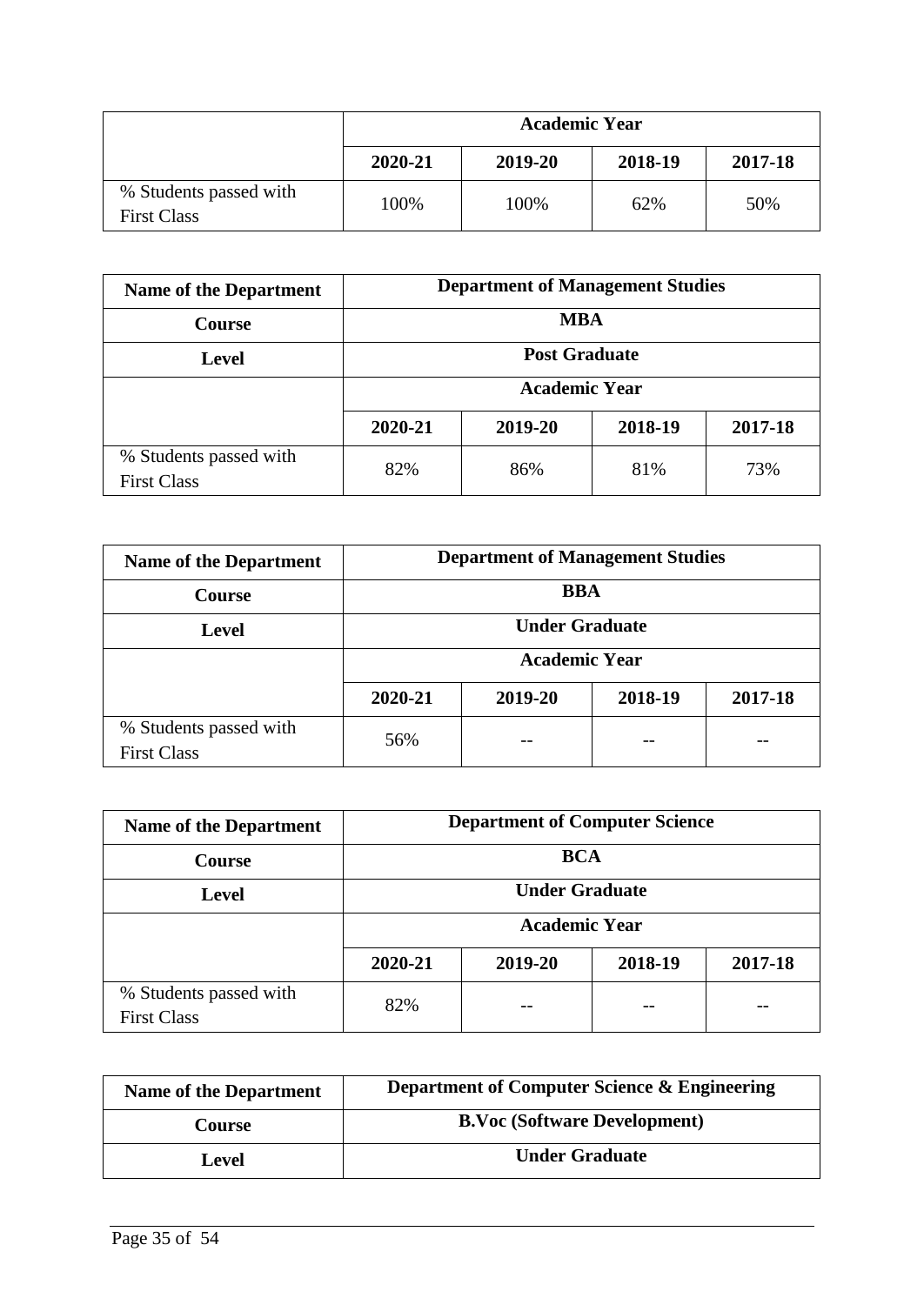|                                              | <b>Academic Year</b> |         |         |         |
|----------------------------------------------|----------------------|---------|---------|---------|
|                                              | 2020-21              | 2019-20 | 2018-19 | 2017-18 |
| % Students passed with<br><b>First Class</b> | 50%                  | $- -$   | $ -$    | $- -$   |

| <b>Name of the Department</b>                | <b>Department of Mechanical Engineering</b> |  |  |  |  |
|----------------------------------------------|---------------------------------------------|--|--|--|--|
| <b>Course</b>                                | <b>B.Voc (Automobile Servicing)</b>         |  |  |  |  |
| <b>Level</b>                                 | <b>Under Graduate</b>                       |  |  |  |  |
|                                              | <b>Academic Year</b>                        |  |  |  |  |
|                                              | 2020-21<br>2019-20<br>2018-19<br>2017-18    |  |  |  |  |
| % Students passed with<br><b>First Class</b> | 42%<br>17%                                  |  |  |  |  |

| <b>Name of the Department</b>                | Department of Electronics & Communication Engg.         |  |  |  |  |
|----------------------------------------------|---------------------------------------------------------|--|--|--|--|
| <b>Course</b>                                | <b>B.Voc (Electronics &amp; Information Technology)</b> |  |  |  |  |
| Level                                        | <b>Under Graduate</b>                                   |  |  |  |  |
|                                              | <b>Academic Year</b>                                    |  |  |  |  |
|                                              | 2019-20<br>2018-19<br>2020-21<br>2017-18                |  |  |  |  |
| % Students passed with<br><b>First Class</b> | 25%                                                     |  |  |  |  |

# **15. Placements:**

| <b>Name of the Department</b> | <b>Computer Science &amp; Engineering</b> |                                                   |            |           |  |  |
|-------------------------------|-------------------------------------------|---------------------------------------------------|------------|-----------|--|--|
| <b>Course</b>                 |                                           | <b>B.Tech. Computer Science &amp; Engineering</b> |            |           |  |  |
| Level                         | <b>Under Graduate</b>                     |                                                   |            |           |  |  |
| 1st Year of approval by       | <b>Academic Year</b>                      |                                                   |            |           |  |  |
| the Council                   | 2020-21                                   | 2019-20                                           | 2018-19    | 2017-18   |  |  |
| <b>Student Placed</b>         | 52%                                       | 56%                                               | 33.33%     | 47%       |  |  |
| Average Pay package, lpa*     | $3.08$ lpa                                | 3 lpa                                             | $2.11$ lpa | $2.8$ lpa |  |  |

**lpa – lacs per annum**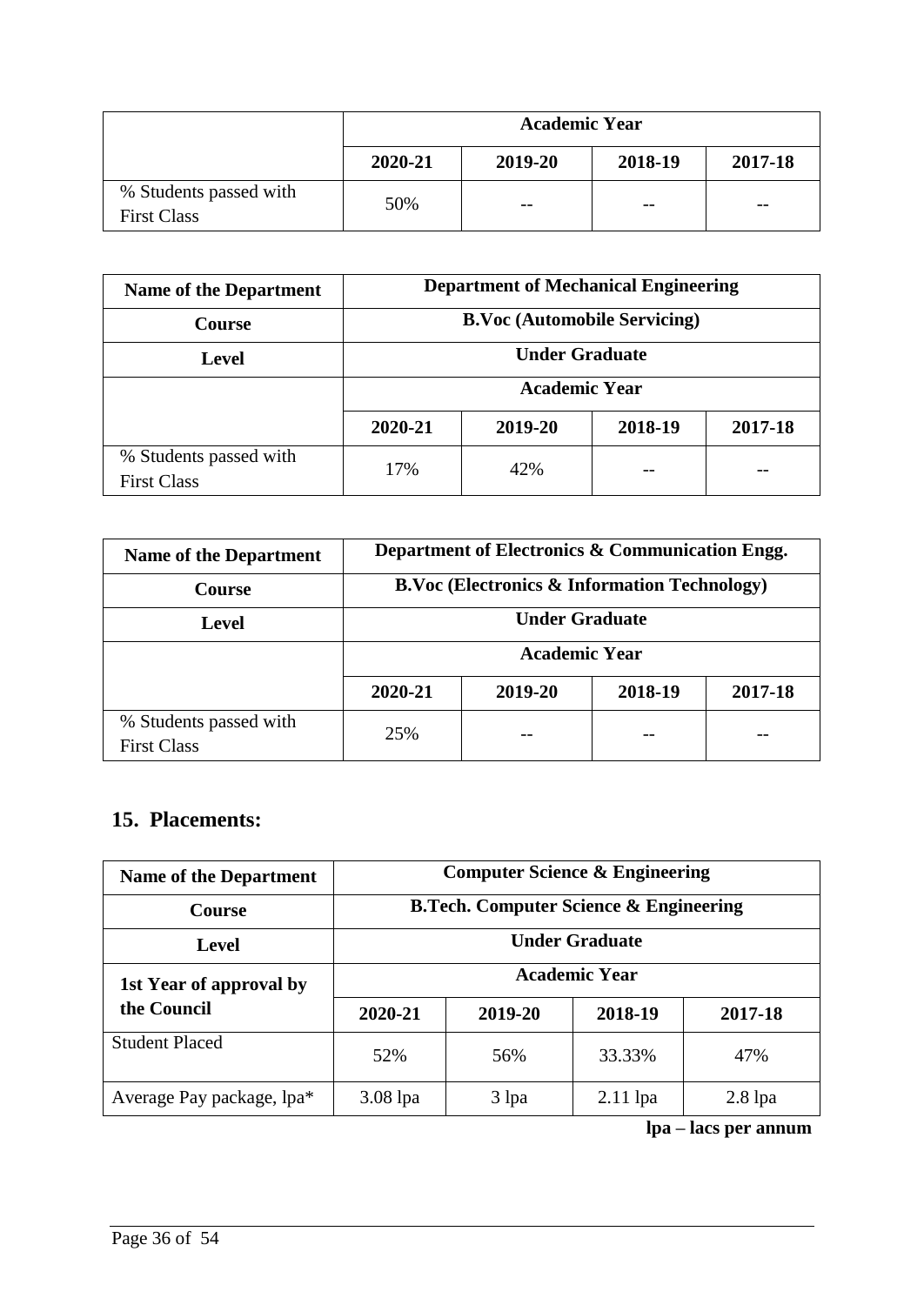| <b>Name of the Department</b>          | <b>Computer Science &amp; Engineering</b> |           |           |           |
|----------------------------------------|-------------------------------------------|-----------|-----------|-----------|
| <b>Course</b>                          | <b>B.Tech. Information Technology</b>     |           |           |           |
| Level                                  | <b>Under Graduate</b>                     |           |           |           |
|                                        | <b>Academic Year</b>                      |           |           |           |
| 1st Year of approval by<br>the Council | 2020-21                                   | 2019-20   | 2018-19   | 2017-18   |
| <b>Student Placed</b>                  | <b>NA</b>                                 | <b>NA</b> | 50%       | 41%       |
| Average Pay package, lpa               | NA                                        | <b>NA</b> | $1.8$ lpa | $2.8$ lpa |

| <b>Name of the Department</b>          | Electronics & Comm. Engineering                     |           |            |            |
|----------------------------------------|-----------------------------------------------------|-----------|------------|------------|
| <b>Course</b>                          | <b>B.Tech (Electronics &amp; Comm. Engineering)</b> |           |            |            |
| Level                                  | <b>Under Graduate</b>                               |           |            |            |
|                                        | <b>Academic Year</b>                                |           |            |            |
| 1st Year of approval by<br>the Council | 2020-21                                             | 2019-20   | 2018-19    | 2017-18    |
| <b>Student Placed</b>                  | 47%                                                 | 56%       | 76.9%      | 37%        |
| Average Pay package, lpa               | $2.4$ lpa                                           | $2.8$ lpa | $2.16$ lpa | $2.75$ lpa |

| <b>Name of the Department</b>          | <b>Mechanical Engineering</b>         |           |            |         |
|----------------------------------------|---------------------------------------|-----------|------------|---------|
| <b>Course</b>                          | <b>B.Tech. Mechanical Engineering</b> |           |            |         |
| <b>Level</b>                           | <b>Under Graduate</b>                 |           |            |         |
|                                        | <b>Academic Year</b>                  |           |            |         |
| 1st Year of approval by<br>the Council | 2020-21                               | 2019-20   | 2018-19    | 2017-18 |
| <b>Student Placed</b>                  | 45%                                   | 53%       | 50%        | 46%     |
| Average Pay package, Ipa               | $2.18$ lpa                            | $2.4$ lpa | $1.85$ lpa | 3 lpa   |

| <b>Name of the Department</b> | <b>Electrical Engineering</b>         |  |  |
|-------------------------------|---------------------------------------|--|--|
| <b>Course</b>                 | <b>B.Tech. Electrical Engineering</b> |  |  |
| Level                         | <b>Under Graduate</b>                 |  |  |
|                               | <b>Academic Year</b>                  |  |  |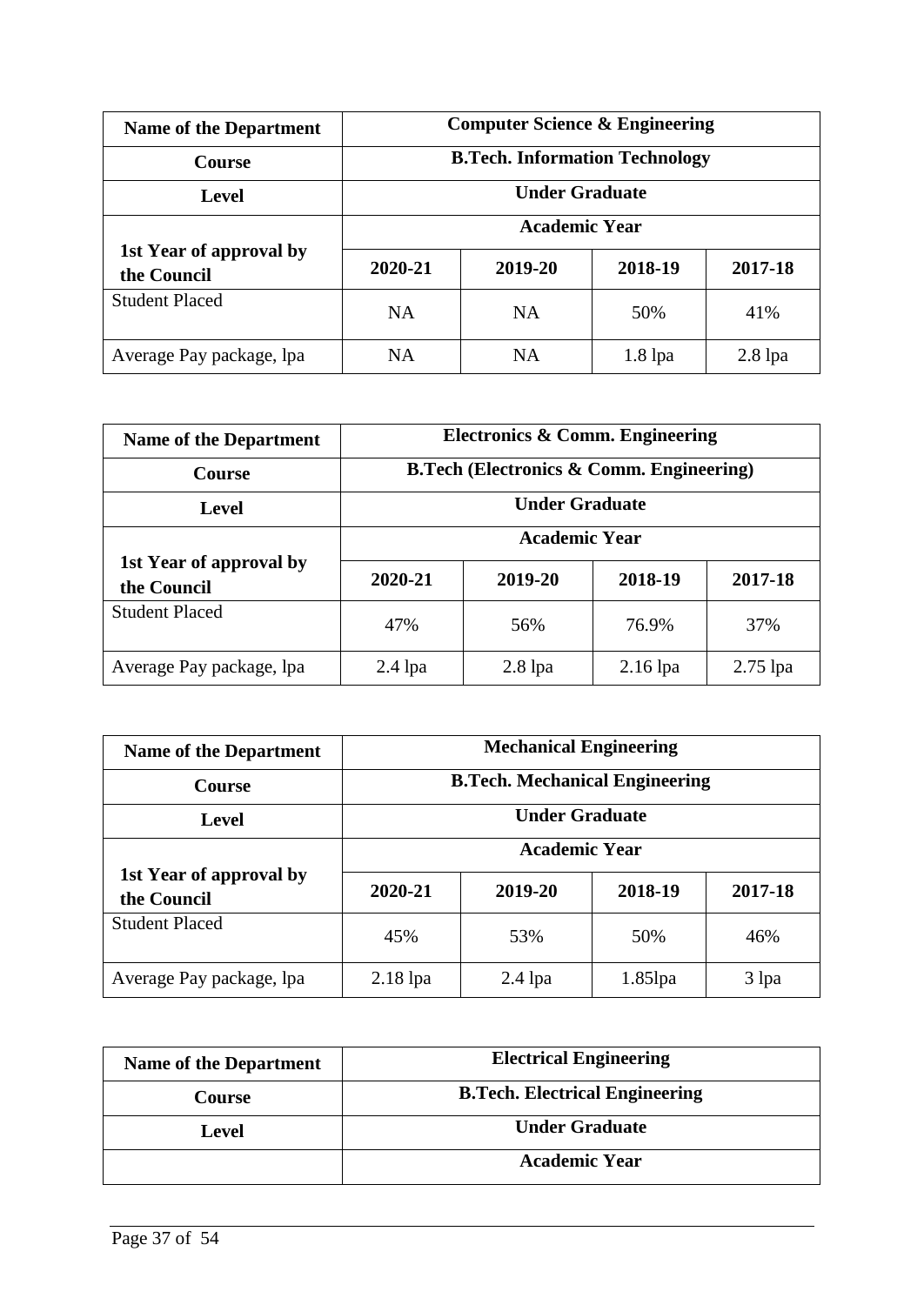| 1st Year of approval by<br>the Council | 2020-21   | 2019-20   | 2018-19 | 2017-18   |
|----------------------------------------|-----------|-----------|---------|-----------|
| <b>Student Placed</b>                  | 46%       | 56%       | 81.25%  | 37%       |
| Average Pay package, lpa               | $2.5$ lpa | $2.2$ lpa | 2.21    | $2.5$ lpa |

| <b>Name of the Department</b>          | <b>Civil Engineering</b>         |           |           |           |
|----------------------------------------|----------------------------------|-----------|-----------|-----------|
| <b>Course</b>                          | <b>B.Tech. Civil Engineering</b> |           |           |           |
| Level                                  | <b>Under Graduate</b>            |           |           |           |
|                                        | <b>Academic Year</b>             |           |           |           |
| 1st Year of approval by<br>the Council | 2020-21                          | 2019-20   | 2018-19   | 2017-18   |
| <b>Student Placed</b>                  | 38%                              | 42%       | 31.25%    | 39%       |
| Average Pay package, Ipa               | 3lpa                             | $2.2$ lpa | $1.8$ lpa | $2.1$ lpa |

| <b>Name of the Department</b>          | <b>Agriculture Engineering</b>         |           |           |           |
|----------------------------------------|----------------------------------------|-----------|-----------|-----------|
| <b>Course</b>                          | <b>B.Tech. Agriculture Engineering</b> |           |           |           |
| <b>Level</b>                           | <b>Under Graduate</b>                  |           |           |           |
| 1st Year of approval by<br>the Council | <b>Academic Year</b>                   |           |           |           |
|                                        | 2020-21                                | 2019-20   | 2018-19   | 2017-18   |
| <b>Student Placed</b>                  | 45%                                    | 49%       | <b>NA</b> | <b>NA</b> |
| Average Pay package, lpa               | $2.4$ lpa                              | $2.8$ lpa | <b>NA</b> | <b>NA</b> |

| <b>Name of the Department</b>          | <b>Department of Management Studies</b> |         |         |         |
|----------------------------------------|-----------------------------------------|---------|---------|---------|
| <b>Course</b>                          | <b>MBA</b>                              |         |         |         |
| Level                                  | <b>Post Graduate</b>                    |         |         |         |
|                                        | <b>Academic Year</b>                    |         |         |         |
| 1st Year of approval by<br>the Council | 2020-21                                 | 2019-20 | 2018-19 | 2017-18 |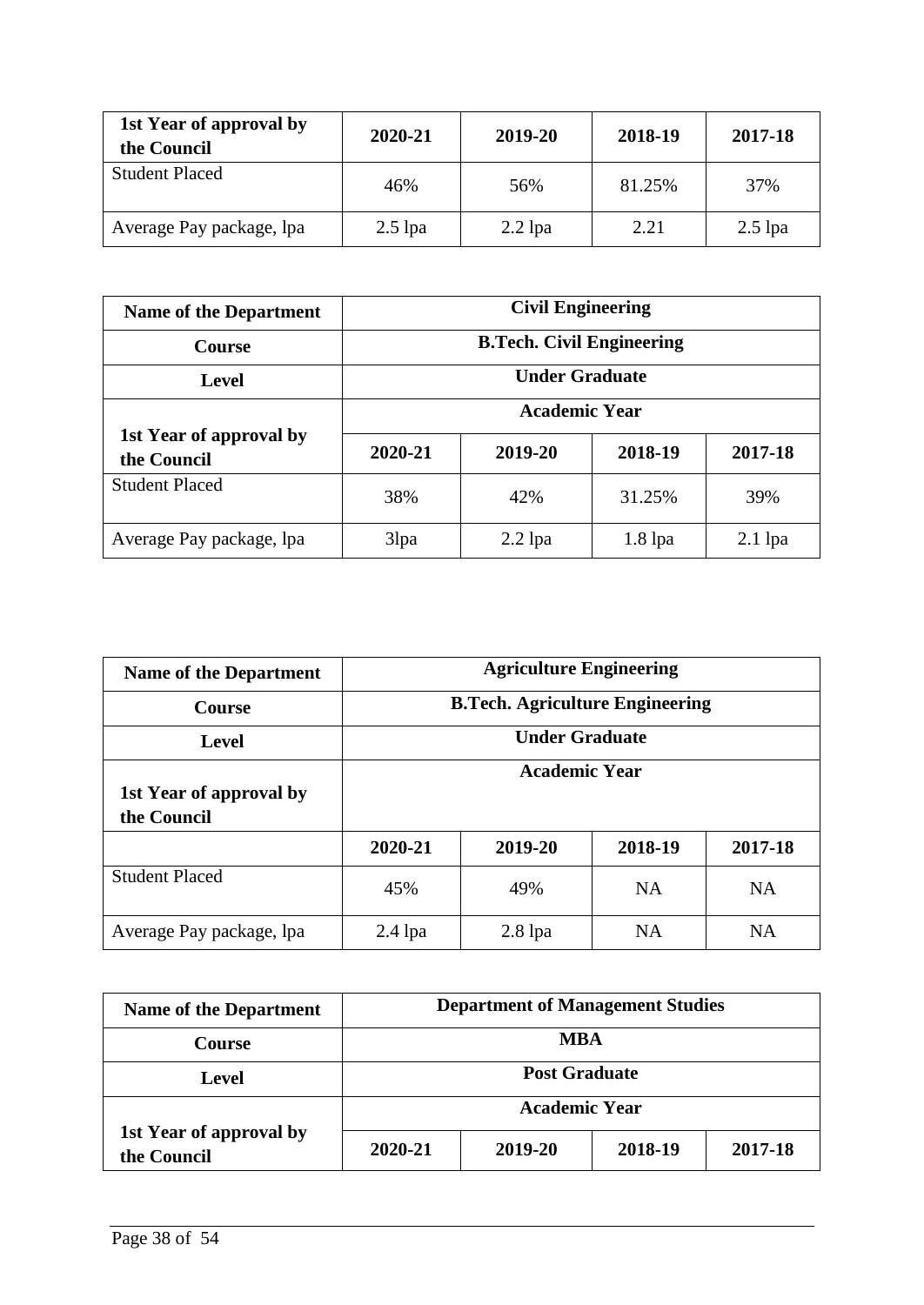| <b>Student Placed</b>    | 59%   | 64%       | 50%        | 88%        |
|--------------------------|-------|-----------|------------|------------|
| Average Pay package, lpa | 3 lpa | $2.4$ lpa | $1.75$ lpa | $2.75$ lpa |

**Note: The %age of placed students has been calculated based on the eligible students. For eligibility, all clear students with 60% marks in B.Tech degree has been considered.**

# **16. Infrastructure Information:**

|           | <b>Classroom / Tutorial Room facilities</b> | : Yes |
|-----------|---------------------------------------------|-------|
|           | Laboratory details                          | : Yes |
|           | <b>Computer Centre facilities</b>           | : Yes |
|           | Library facilities                          | : Yes |
| $\bullet$ | Seminar/Conferences Halls                   | : Yes |
|           | Auditorium                                  | : Yes |
|           | Cafeteria                                   | : Yes |
|           | Indoor Sports facilities                    | : Yes |
|           | <b>Outdoor Sports facilities</b>            | : Yes |
|           | <b>Students Hostels</b>                     | : Yes |
|           | <b>Faculty Residences</b>                   | : Yes |
|           | <b>Staff Residences</b>                     | : Yes |
|           | <b>Transport facilities</b>                 | : Yes |
| $\bullet$ | Wi-Fi Campus                                | : Yes |
|           | <b>Medical facilities</b>                   | : Yes |
|           | <b>Swimming Pool</b>                        | : Yes |
|           | <b>Gymnasium</b> facilities                 | : Yes |
|           | Facilities for disabled                     | : Yes |

# **17. Academic Sessions: Semester Pattern:**

| <b>Examination System (Semesters)</b> | : End Semester Exams         |
|---------------------------------------|------------------------------|
| Period of declaration of results      | : 15 days from the last exam |

# **18. Counseling/ Monitoring:**

| <b>Career Counseling</b> | $\cdot$ Yes |
|--------------------------|-------------|
| Medical facilities       | : Yes       |
| <b>Student Insurance</b> | $\cdot$ Yes |

# **19. Students Activity Body:**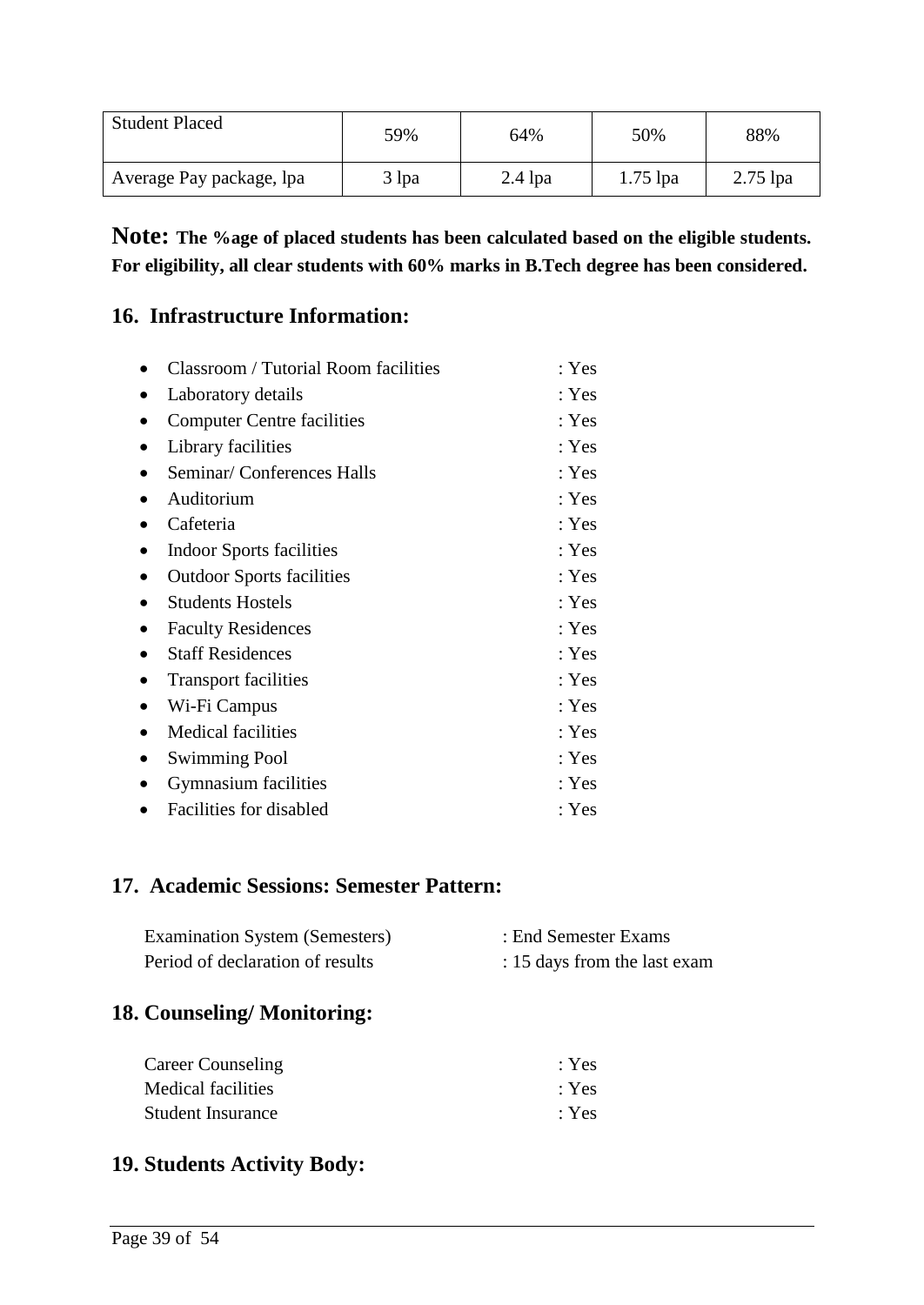| Cultural activities              | : Yes |
|----------------------------------|-------|
| Sports activities                | : Yes |
| Literary activities              | : Yes |
| Magazine / Newsletter            | : Yes |
| Technical activities / Tech Fest | : Yes |
| Industrial Visits / Tours        | : Yes |
| Alumni activities                | : Yes |

# **20. Name of the Information officer for RTI: S. Sukhjit Singh**

 Designation: Superintendent Academics Phone number with STD Code: 01763-503060 Fax number with STD Code: 01763-503139 Email: sukhjit.singh@bbsbec.ac.in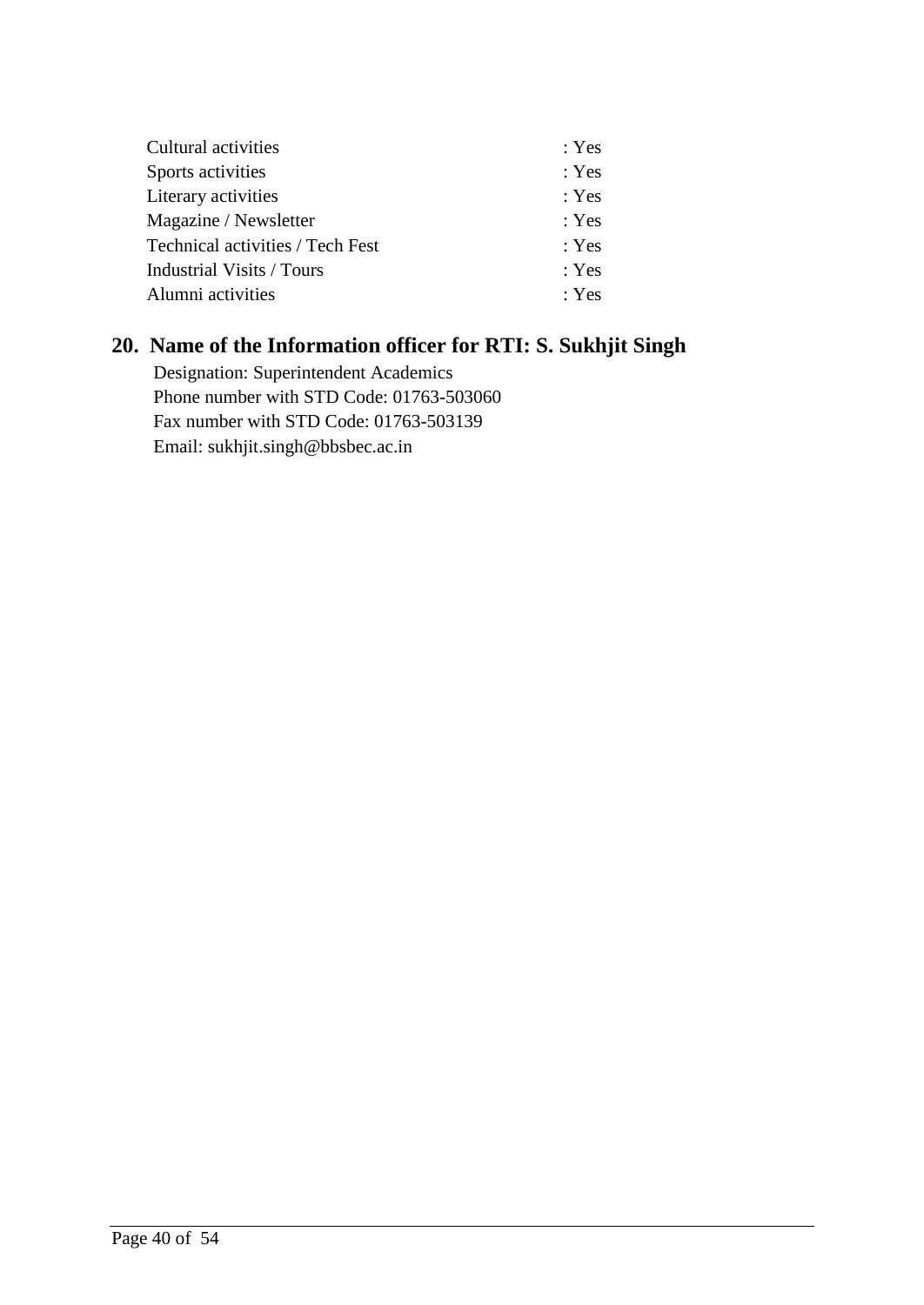### **I. NAME OF THE INSTITUTION**

Baba Banda Singh Bahadur Engineering College, Fatehgarh Sahib-140407, Phone No.(01763)-503056, 503060, 503067 Fax No.+91 - 1763 - 503139, e-mail: principal@bbsbec.ac.in

### **II. NAME & ADDRESS OF THE PRINCIPAL**

Dr. Lakhvir Singh, Principal, Baba Banda Singh Bahadur Engineering College, Fatehgarh Sahib-140407 Phone No.: +91 - 1763 - 503056, 503060, 503067, Mobile No: 98142-21213 Fax No.: +91 - 1763 - 503139 e-mail: principal@bbsbec.ac.in

### **III. NAME OF THE AFFILIATING UNIVERSITY**

#### **I.K. Gujral Punjab Technical University**

Jalandhar - Kapurthala Highway, VPO - Ibban, Kapurthala-144603, Distt. Kapurthala Phone: +91-1822-282533, 35, 83 Website: *https://ptu.ac.in/* Email: [registrar@ptu.ac.in](https://ptu.ac.in/registrar@ptu.ac.in)

#### **IV. GOVERNANCE**

BBSBEC was set up by the SGPC, the apex Sikh body and is governed by Baba Banda Singh Bahadur Education Trust. The Trust has many eminent educational administrators, educationists, industrialists and public men of great repute, who have long experience of establishing and managing educational institutions including Technical and Medical education as its patrons. With such luminaries to guide the destiny, BBSBEC is bound to achieve greater & greater heights for the fulfillment of its mission and goals.

## **Nature and Extent of involvement of faculty and students in academic affairs/ improvements**

Faculty and students constitute the two major entities in any educational setup and without their involvement it is not possible to bring about improvement in the academics. At BBSBEC both the students and faculty members are involved at various levels and at various capacities in all the policy formulations and as well as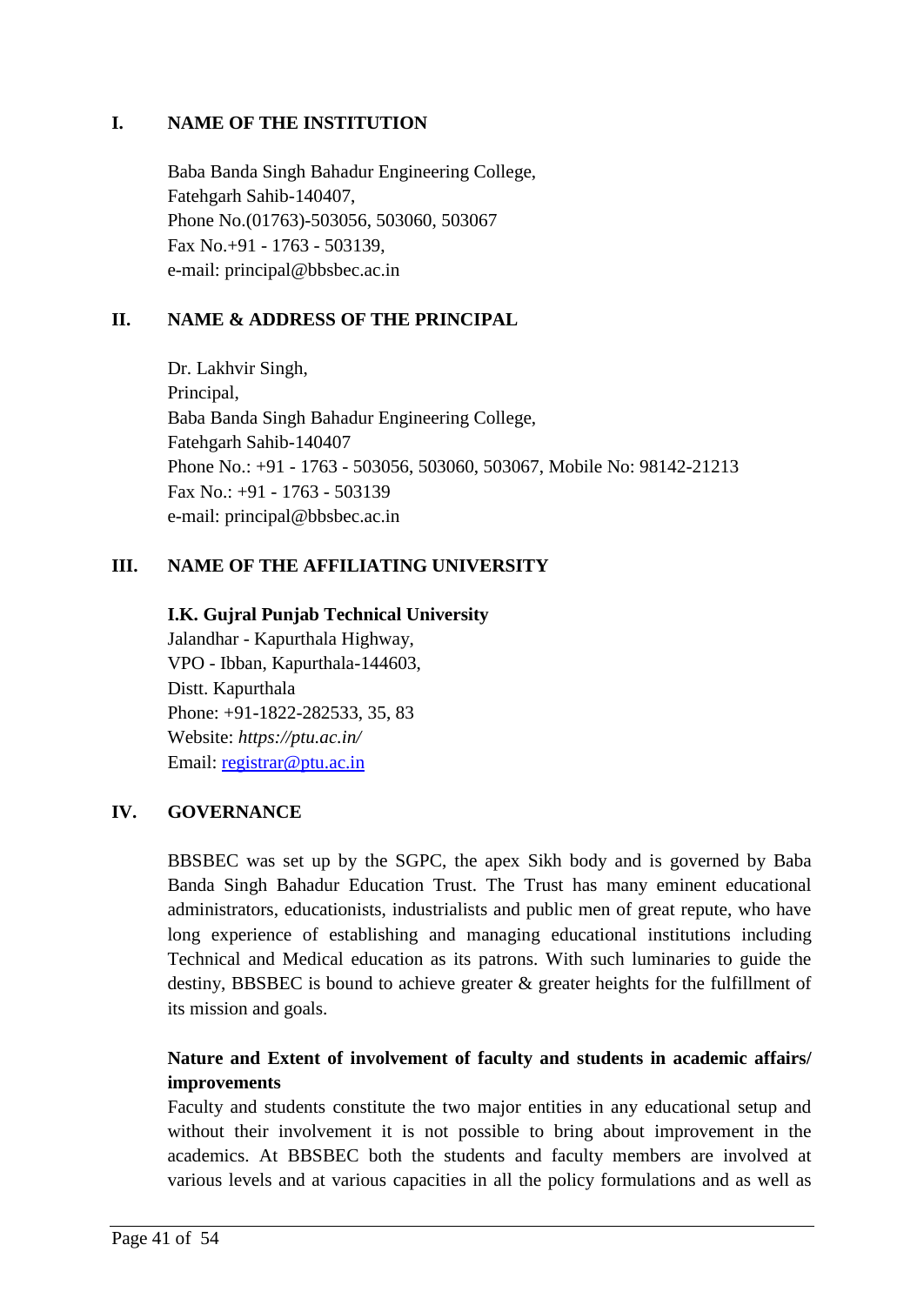implementations aimed at improving the academic standards. Student's feedback serve as a very effective tool for gathering the first hand information about the ground academic environment of the institution and this feedback is used for corrective measures. Student's counselors/mentors are appointed for every class, who interact with the students and take their inputs which are forwarded to higher authorities for necessary actions. Students are actively involved in all the major events and activities organized by the institute. Faculty members are given representation in various committees constituted from time to time and their inputs and suggestions are taken into account in all the policy formulations.

Various committees and bodies in which students and faculty is given representation are given below:

- Course Coordinators
- Event Incharges
- Admission Committee
- Counselors
- Mentors
- Mess Committees
- Sports Committees
- Discipline Committees
- Cultural Committees
- Student Chapters
- Student and Faculty feedback system

#### **V. PROGRAMMES**

#### **Name of the Programmes approved by the AICTE**

#### **Under Graduate Level**

- B.Tech (Computer Science & Engineering)
- B.Tech (Electronics & Communication Engineering)
- B.Tech (Mechanical Engineering)
- B.Tech (Electrical Engineering)
- B.Tech (Civil Engineering)
- B.Tech (Agriculture Engineering)
- B. Voc (Automobile Servicing)
- B. Voc (Software Development)
- $\bullet$  B. Voc (ECE & IT)
- B. Voc (Construction Technology)

#### **Post Graduate Level**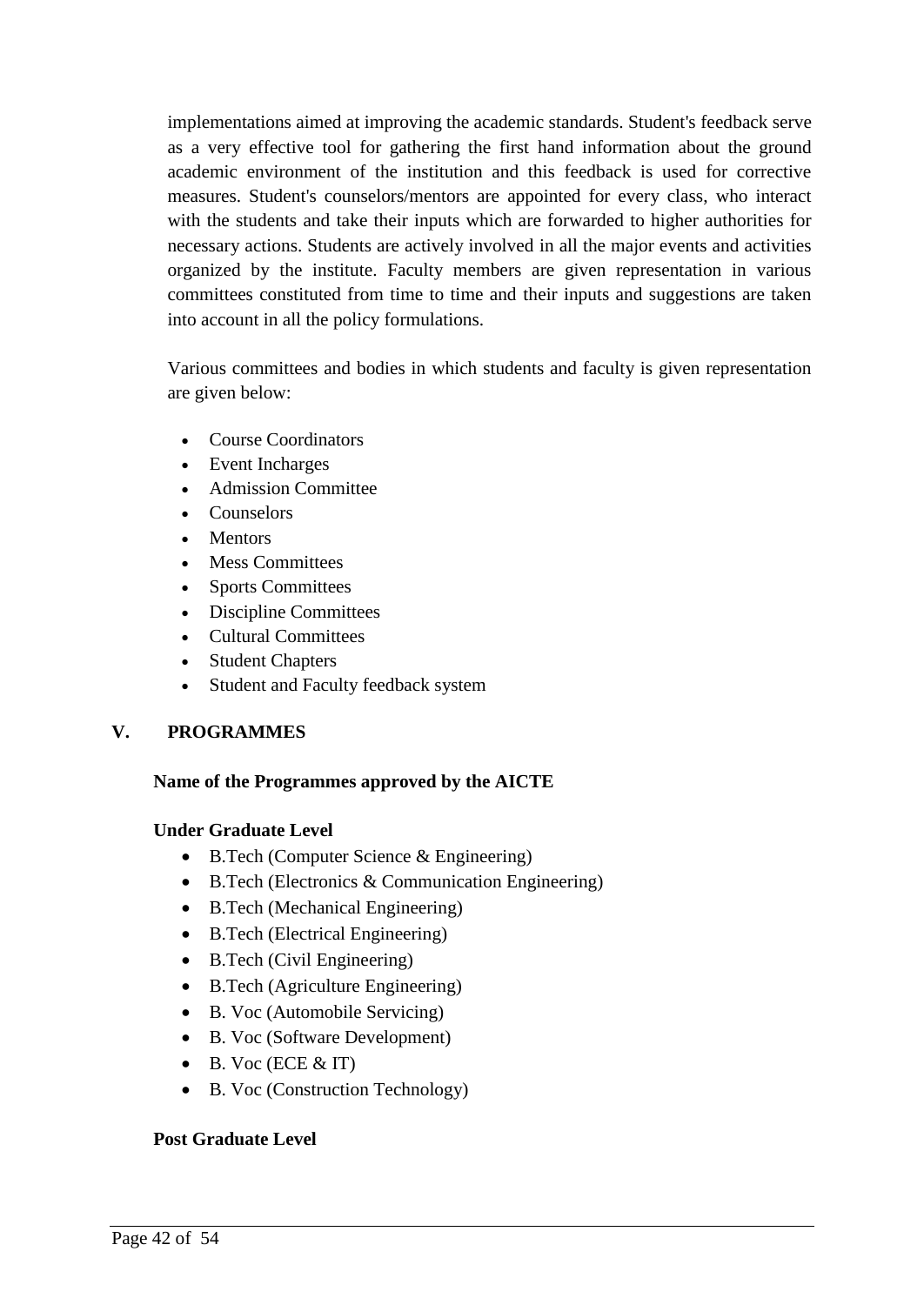- M.Tech. (Mechanical Engineering)
- M.Tech. (CSE)
- M.Tech. (ECE)
- M.Tech. Elect. Engg (Power System)
- $\bullet$  MBA

#### **Name of the Non-AICTE Programmes approved by the IKGPTU**

- Bachelor of Business Administration (BBA)
- Bachelor of Computer Applications (BCA)
- B. Voc (Solar System Technology)

#### **Name of the Programmes accredited by the NAAC**

All programmes are accredited with NAAC "A" Grade

#### **Name of the Programmes accredited by the NBA**

#### **Under Graduate Level**

B.Tech (Computer Science & Engineering)

## **Name and duration of programme(s) having affiliation/collaboration with Foreign University(s)/Institution(s) and being run in the same campus along with status of AICTE approval**

– Not Applicable

#### **Details of the Foreign Institution/University**

– Not Applicable

**Whether the Collaborative Programme is approved by AICTE? If not whether the Domestic/Foreign Institution has applied to AICTE for approval as required under notification no.37-3/Legal/2005 dated 16th May, 2005**

– Not Applicable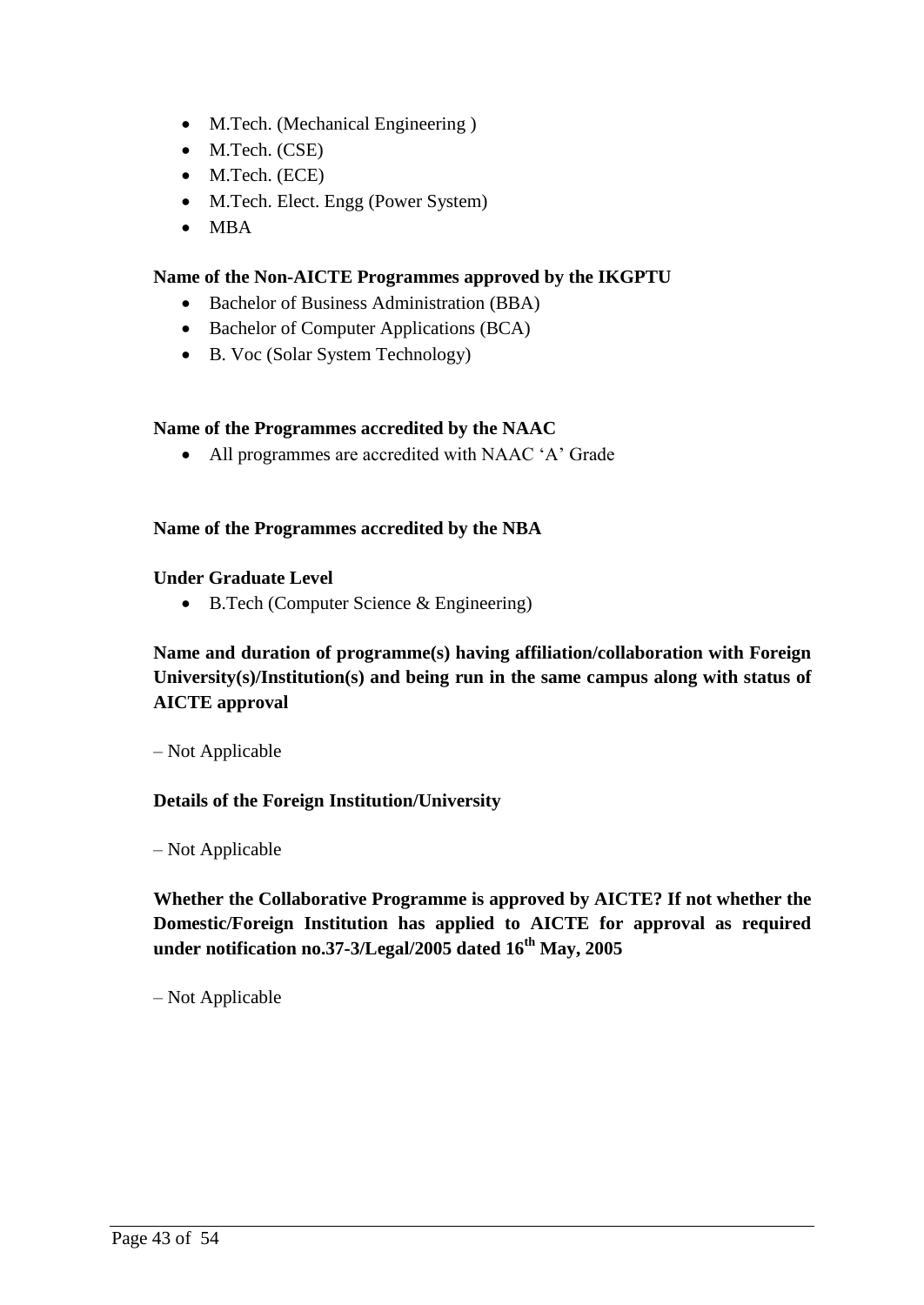# **VI. FACULTY**

Branch wise faculty members

# **Faculty of Mechanical Engineering Department:**

| Sr.<br>No.        | Name                        | Designation                            | Date of Joining |
|-------------------|-----------------------------|----------------------------------------|-----------------|
| $\overline{1}$ .  | Dr. Lakhvir Singh           | Principal & Professor (MED)            | 22-07-1996      |
| 2.                | Dr. Amanpreet Singh Sethi   | Professor & Dean Student Affairs       | 08-01-1996      |
| 3.                | Dr. Jaspreet Singh Oberoi   | Professor & H.O.D. T & P Cell          | 29-07-1996      |
| $\overline{4}$ .  | Er. Jasbir Singh Ratol      | Xen and W/s Supdt.                     | $09-01-1995$    |
| $\overline{5}$ .  | Dr. Bhupinder Singh Bhullar | Associate Prof. & HOD (MED)            | 04-04-1997      |
| 6.                | Dr. Manpreet Kaur Arora     | Associate Prof. & HOD R&I Centre       | 11-01-1999      |
| $\overline{7}$ .  | Dr. Doordarshi Singh        | <b>Associate Professor</b>             | 12-01-2004      |
| 8.                | Dr. Siddhartha Saha         | Assistant Professor (Sel. Grade)       | 31-07-2009      |
| 9.                | Er. Maninder Kaur           | <b>Assistant Professor (Sr. Scale)</b> | 17-10-2002      |
| 10.               | Dr. Sanjeev Bhandari        | Assistant Professor (Sr. Scale)& DCOE  | 29-01-2007      |
| 11.               | Dr. Amandeep Singh          | Assistant Professor (Sr. Scale) & PRO  | 10-02-2005      |
| $\overline{12}$ . | Er. Balraj Singh            | <b>Assistant Professor (Sr. Scale)</b> | $06-10-2005$    |
| $\overline{13}$ . | Dr. Sanjiv Kumar            | Assistant Professor (Sr. Scale)        | 11-08-2006      |
| 14.               | Er. Harpreet Singh Aujla    | <b>Assistant Professor</b>             | 20-08-2008      |
| 15.               | Er. Amardeep Singh          | <b>Assistant Professor</b>             | 15-07-2009      |
| 16.               | Er. Rajeev Sukheeja         | <b>Assistant Professor</b>             | 18-03-2009      |
| 17.               | Dr. Nitin Singla            | <b>Assistant Professor</b>             | 18-08-2010      |
| 18.               | Dr. Harmesh Kumar           | <b>Assistant Professor</b>             | 20-08-2010      |
| 19.               | Er. Gurpreet Singh          | <b>Assistant Professor</b>             | 11-08-2011      |
| 20.               | Er. Gagandeep Singh         | <b>Assistant Professor</b>             | 16-08-2011      |
| 21.               | Er. Ishpreet Singh          | <b>Assistant Professor</b>             | 16-08-2011      |
| 22.               | Er. Arishu Kaushik          | <b>Assistant Professor</b>             | 21-09-2009      |
| 23.               | Er. Palwinder Singh         | <b>Assistant Professor</b>             | 23-07-2012      |
| 24.               | Er. Birdevinder Singh       | <b>Assistant Professor</b>             | 23-07-2012      |
| 25.               | Er. Avtar Singh             | <b>Assistant Professor</b>             | 24-07-2012      |
| 26.               | Er. Ashish Kumar            | <b>Assistant Professor</b>             | 24-07-2012      |
| 27.               | Er. Sanpreet Singh          | <b>Assistant Professor</b>             | 01-08-2012      |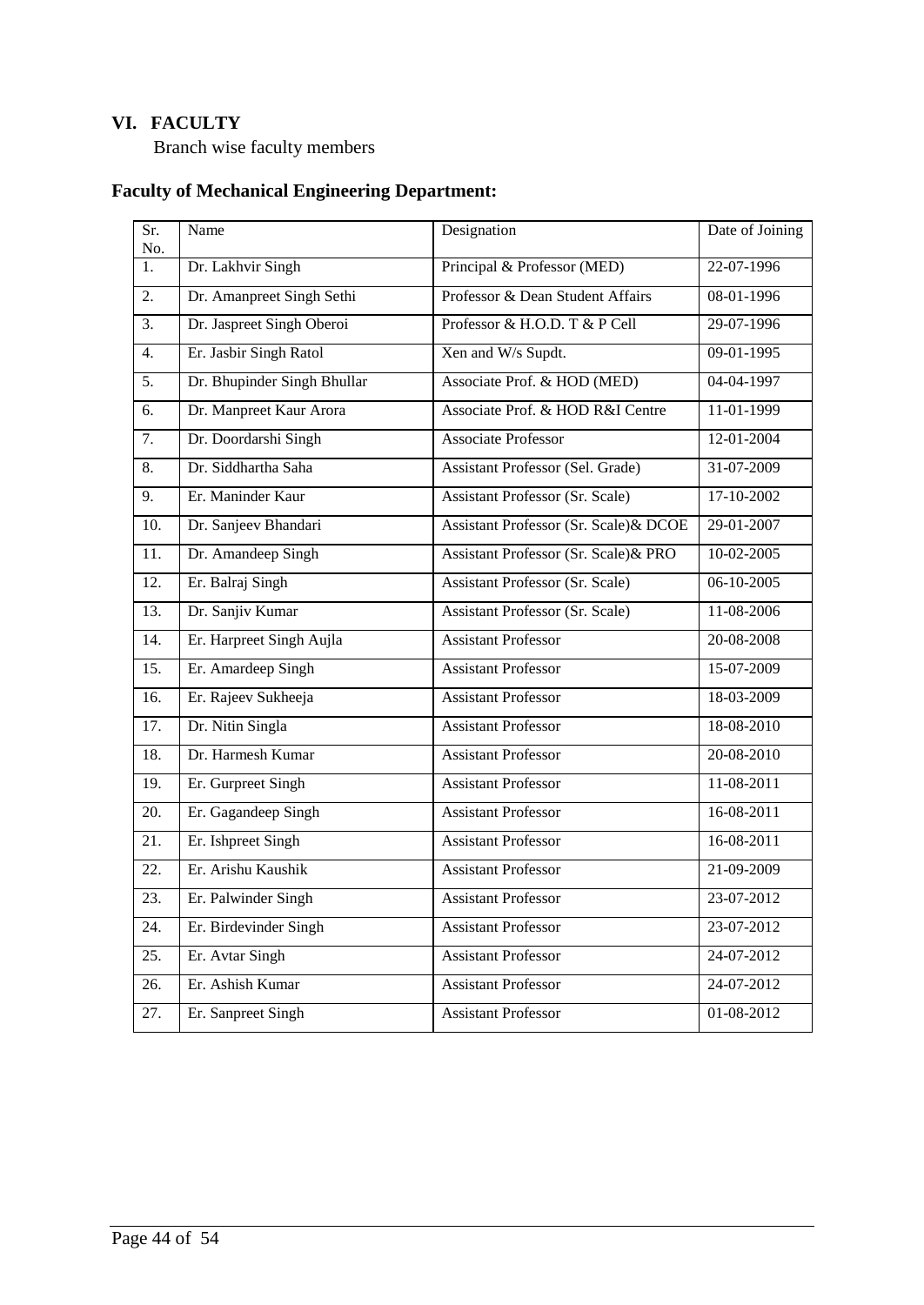| Sr.<br>No. | Name                        | Designation                     | Date of Joining  |
|------------|-----------------------------|---------------------------------|------------------|
| 1.         | Dr. Baljit Singh            | Professor                       | 02-07-2007       |
| 2.         | Dr. Kanwalvir Singh Dhindsa | Professor & HOD                 | 08-08-2000       |
| 3.         | Er. Amanjot Kaur            | Assistant Professor (Sr. Scale) | 20-01-2005       |
| 4.         | Er. Khayati Marwaha         | Assistant Professor (Sr. Scale) | 04-10-2005       |
| 5.         | Er. Jatinder Singh Saini    | Assistant Professor (Sr. Scale) | 09-08-2006       |
| 6.         | Er. Jaspreet Kaur           | Assistant Professor (Sr. Scale) | 17-01-2006       |
| 7.         | Er. Gurleen Kaur Dhaliwal   | <b>Assistant Professor</b>      | 20-08-2008       |
| 8.         | Er. Sandeep Kaur Dhanda     | <b>Assistant Professor</b>      | 15-07-2009       |
| 9.         | Er. Gurleen Sidhu           | <b>Assistant Professor</b>      | 16-08-2010       |
| 10.        | Er. Rupinder Kaur           | <b>Assistant Professor</b>      | 10-08-2006       |
| 11.        | Er. Manpreet Kaur           | <b>Assistant Professor</b>      | 10-08-2006       |
| 12.        | Er. Gurbahar Singh          | <b>Assistant Professor</b>      | 23-01-2007       |
| 13.        | Er. Gurpreet Kaur           | <b>Assistant Professor</b>      | 02-07-2007       |
| 14.        | Er. Rupinder Kaur-II        | <b>Assistant Professor</b>      | 22-08-2007       |
| 15.        | Er. Balpreet Kaur           | <b>Assistant Professor</b>      | 30-08-2007       |
| 16.        | Er. Ramandeep Kaur          | <b>Assistant Professor</b>      | 16-08-2010       |
| 17.        | Er. Amandeep Kaur           | <b>Assistant Professor</b>      | 17-08-2010       |
| 18.        | Er. Simarjot Kaur           | <b>Assistant Professor</b>      | 24-01-2007       |
| 19.        | Er. Kamalpreet Kaur Gurna   | <b>Assistant Professor</b>      | 08-08-2011       |
| 20.        | Er. Ramanjot Kaur           | <b>Assistant Professor</b>      | 08-08-2011       |
| 21.        | Er. Sandeep Kaur            | <b>Assistant Professor</b>      | 09-08-2011       |
| 22.        | Er. Simrat Walia            | <b>Assistant Professor</b>      | 16-08-2011       |
| 23.        | Er. Perminder Kaur          | <b>Assistant Professor</b>      | 18-07-2012       |
| 24.        | Er. Amandeep Kaur           | <b>Assistant Professor</b>      | 07-01-2013       |
| 25.        | Er. Mandeep Kaur            | <b>Assistant Professor</b>      | 20-01-2015       |
| 26.        | Er.Parwinder Kaur           | <b>Assistant Professor</b>      | 08-01-2018       |
| 27.        | Er.Mehzabeen Kaur           | <b>Assistant Professor</b>      | $26 - 08 - 2013$ |
| 28.        | Er.Jaswinder Kaur           | <b>Assistant Professor</b>      | 10-09-2021       |
| 29.        | Er. Divjot Kaur             | <b>Assistant Professor</b>      | 10-09-2021       |
| 30.        | Er. Rupinder Kaur           | <b>Assistant Professor</b>      | 10-09-2021       |
| 31.        | Er. Amrita Preet Kaur       | <b>Assistant Professor</b>      | 10-09-2021       |
| 32.        | Er. Bhavneet Kaur Chahal    | <b>Assistant Professor</b>      | 14-09-2021       |
| 33.        | Er. Shabad Kaur             | <b>Assistant Professor</b>      | 24-09-2021       |

# **Faculty of Computer Science & Engineering Department:**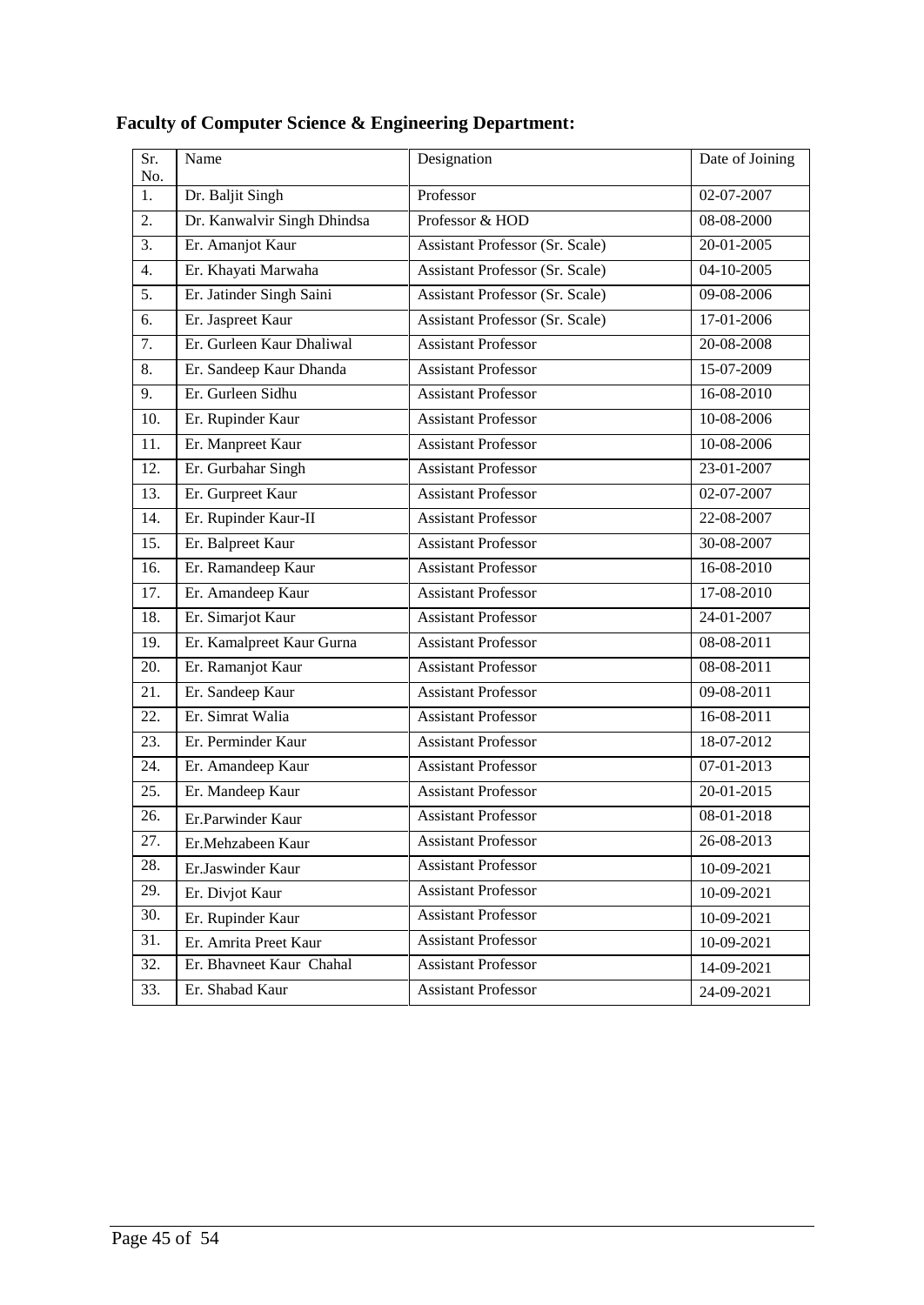# **Faculty of Applied Science:**

| Sr. | Name                        | Designation                                  | Date of Joining |
|-----|-----------------------------|----------------------------------------------|-----------------|
| No. |                             |                                              |                 |
| 1.  | Dr. Harbax Singh Bhatti     | Professor & Dean Examination                 | 16-01-1995      |
| 2.  | Dr. Virinder Singh          | Professor & Incharge Sec. & Trans.           | 16-09-1993      |
| 3.  | Dr. Amritbir Singh          | Professor & HOD                              | 22-09-1993      |
| 4.  | Mrs. Sarabjit Kaur Chatha   | <b>Assistant Professor (Selection Grade)</b> | 01-08-2001      |
| 5.  | Mrs. Sumeet Kaur            | Assistant Professor (Sr. Scale)              | 01-08-2002      |
| 6.  | Dr. Harpreet Kaur Uppal     | Assistant Professor (Sr. Scale)              | 05-08-2003      |
| 7.  | Dr. Manish Gogna            | Assistant Professor (Sr. Scale)              | 07-08-2003      |
| 8.  | Mrs. Pardeep Kaur           | Assistant Professor (Sr. Scale)              | 09-08-2006      |
| 9.  | Ms. Simranpreet Kaur        | Assistant Professor (Sr. Scale)              | $01-08-2005$    |
| 10. | Dr. Amarinder Singh         | Assistant Professor (Sr. Scale)              | 02-07-2007      |
| 11. | Dr. Harleen Kaur            | <b>Assistant Professor</b>                   | 21-08-2008      |
| 12. | Sh. Bikramjit Singh         | <b>Assistant Professor</b>                   | 22-08-2008      |
| 13. | Ms. Mohinder Pal Kaur Rekhi | <b>Assistant Professor</b>                   | 28-07-2009      |
| 14. | Sh. Amarjit Singh           | <b>Assistant Professor</b>                   | 14-02-2007      |
| 15. | Ms. Jagmohan Kaur           | <b>Assistant Professor</b>                   | 02-07-2007      |
| 16. | Ms. Mandeep Kaur            | <b>Assistant Professor</b>                   | 07-01-2013      |
| 17. | Ms. Rajwinder Kaur          | <b>Assistant Professor</b>                   | 07-08-2013      |
| 18. | Ms. Triza                   | <b>Assistant Professor</b>                   | 29-09-2021      |

# **Faculty of Electronics & Communication Engineering Department**

| Sr. | Name                      | Designation                               | Date of Joining |
|-----|---------------------------|-------------------------------------------|-----------------|
| No. |                           |                                           |                 |
| 1.  | Dr. Raminder Singh Uppal  | Associate Prof. & Dean-Industry Relation  | 09-08-1996      |
| 2.  | Er. Simarpreet Kaur       | Assistant Professor (Sel. Grade) & H.O.D. | 08-07-2009      |
| 3.  | Dr. Tripatjot Singh Panag | Assistant Professor (Sel. Grade)          | 01-08-2002      |
| 4.  | Er. Jatinder pal Singh    | Assistant Professor (Sel. Grade)          | 01-08-2001      |
| 5.  | Er. Kiranpreet Kaur       | Assistant Professor (Sel. Grade)          | 01-08-2001      |
| 6.  | Er. Sonia                 | Assistant Professor (Sr. Scale)           | 03-02-2003      |
| 7.  | Er. Navpreet Kaur         | Assistant Professor (Sr. Scale)           | 12-01-2004      |
| 8.  | Er. Mandeep Kaur          | Assistant Professor (Sr. Scale)           | 12-01-2004      |
| 9.  | Er. Kamaldeep Kaur        | Assistant Professor (Sr. Scale)           | 01-08-2005      |
| 10. | Dr. Raju Sharma           | Assistant Professor (Sr. Scale)           | 18-10-2005      |
| 11. | Er. Amrit Kaur            | Assistant Professor (Sr. Scale)           | 16-01-2006      |
| 12. | Dr. Supreet Singh         | Assistant Professor (Sr. Scale)           | 16-01-2006      |
| 13. | Er. Prabhjot Kaur         | <b>Assistant Professor</b>                | 21-08-2008      |
| 14. | Er. Harpreet Kaur         | <b>Assistant Professor</b>                | 07-11-2007      |
| 15. | Er. Bhalinder             | <b>Assistant Professor</b>                | 06-02-2006      |
| 16. | Er. Karamjeet Singh       | <b>Assistant Professor</b>                | 22-07-2009      |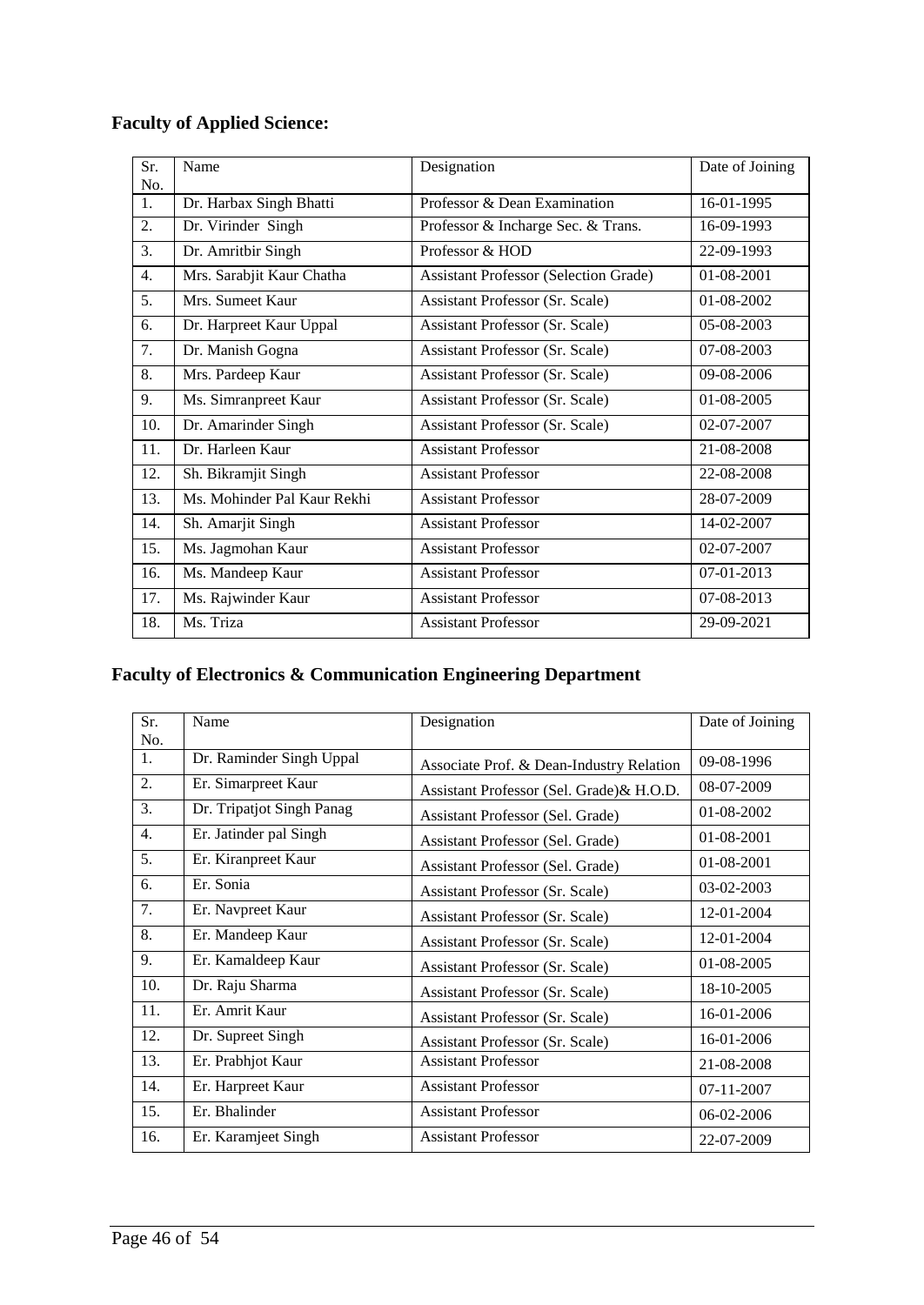| <b>Faculty of Electrical Engineering Department:</b> |  |
|------------------------------------------------------|--|
|                                                      |  |

| Sr. | Name                    | Designation                     | Date of Joining |
|-----|-------------------------|---------------------------------|-----------------|
| No. |                         |                                 |                 |
| 1.  | Dr. Lakhwinder Singh    | Professor & Dean Academics      | 28-09-1993      |
| 2.  | Dr. Gursewak Singh      | Professor & H.O.D.              | 09-02-2007      |
| 3.  | Er. Rajni Bala          | Assistant Professor (Sr. Scale) | 12-01-2004      |
| 4.  | Er. Navneet Kaur Panag  | Assistant Professor (Sr. Scale) | 17-09-2004      |
| 5.  | Er. Neeraj Sharma       | <b>Assistant Professor</b>      | 21-8-2008       |
| 6.  | Er. Amarjeet Kaur       | <b>Assistant Professor</b>      | 20-08-2008      |
| 7.  | Er. Divya Gupta         | <b>Assistant Professor</b>      | 20-08-2008      |
| 8.  | Er. Navdeep Kaur Brar   | <b>Assistant Professor</b>      | 09-02-2007      |
| 9.  | Er. Ranvir Kaur         | <b>Assistant Professor</b>      | 12-08-2010      |
| 10. | Er. Manpreet Singh      | <b>Assistant Professor</b>      | 06-08-2013      |
| 11. | Er. Navjot Kaur         | <b>Assistant Professor</b>      | 01-11-2014      |
| 12. | Er.Mandeep Kaur Pandher | <b>Assistant Professor</b>      | 17-11-2014      |
| 13. | Er. Tejpal Singh Cheema | <b>Assistant Professor</b>      | 20-01-2015      |
| 14. | Er. Simarpreet Singh    | <b>Assistant Professor</b>      | 12-02-2015      |
| 15. | Er. Simranjeet Singh    | <b>Assistant Professor</b>      | 04-01-2016      |
| 16. | Er. Tanu Puri           | <b>Assistant Professor</b>      | 27-01-2016      |
| 17. | Er. Daljeet Singh       | <b>Assistant Professor</b>      | 09-02-2009      |

# **Faculty of Civil Engineering Department:**

| Sr. | Name                  | Designation                | Date of Joining |
|-----|-----------------------|----------------------------|-----------------|
| No. |                       |                            |                 |
| -1. | Er. Guljit Singh      | <b>Assistant Professor</b> | 25-07-2012      |
| 2.  | Er. Ishatpreet Kaur   | <b>Assistant Professor</b> | 07-08-2013      |
| 3.  | Er. Manpreet Kaur     | <b>Assistant Professor</b> | $07-08-2013$    |
| 4.  | Er. Rakhjinder Singh  | <b>Assistant Professor</b> | $07-08-2013$    |
| 5.  | Er. Simranpreet Singh | <b>Assistant Professor</b> | 07-08-2013      |
| 6.  | Er. Harkomal Kaur     | <b>Assistant Professor</b> | 12-08-2013      |
| 7.  | Er. Taranjeet Kaur    | <b>Assistant Professor</b> | 11-08-2014      |
| 8.  | Er. Gagandeep Singh   | <b>Assistant Professor</b> | 03-08-2015      |
| 9.  | Er. Arshjot Singh     | <b>Assistant Professor</b> | 14-01-2016      |

# **Faculty of Agriculture Engineering Department:**

| Sr. | <b>Name</b>             | Designation                  | Date of Joining |
|-----|-------------------------|------------------------------|-----------------|
| No. |                         |                              |                 |
| 1.  | Dr. Lakhwinder Singh    | Professor & HOD(Agri. Engg.) | 28-09-1993      |
| 2.  | Er. Gurupreet Singh     | <b>Assistant Professor</b>   | 17-07-2017      |
| 3.  | Er. Pankaj Kumar Thakur | <b>Assistant Professor</b>   | 20-09-2021      |
| 4.  | Er. Nitika Rathi        | <b>Assistant Professor</b>   | 24-09-2021      |
| 5.  | Er. Harpreet Singh Nagi | <b>Assistant Professor</b>   | 23-07-2012      |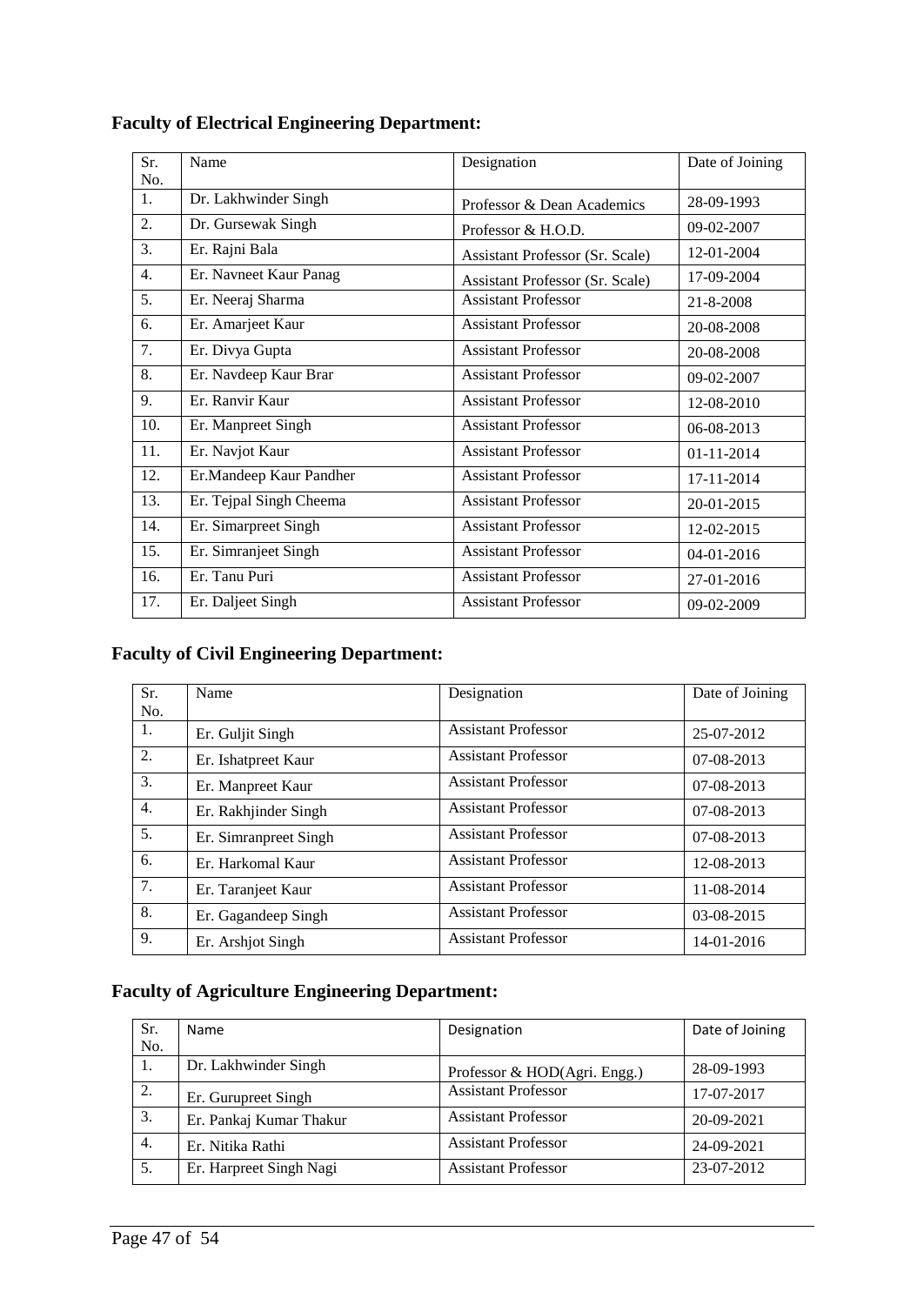#### **Faculty of MBA Department:**

| Sr. | <b>Name</b>                | Designation                | Date of Joining |
|-----|----------------------------|----------------------------|-----------------|
| No. |                            |                            |                 |
| 1.  | Dr. Sukhwinder Kaur Dhanda | <b>Assistant Professor</b> | 25-08-2008      |
| 2.  | Dr. Jasleen Kaur Kathuria  | <b>Assistant Professor</b> | 15-07-2009      |
| 3.  | Dr. Sukhmeet Kaur          | <b>Assistant Professor</b> | 15-07-2009      |
| 4.  | Er. Manjit Kaur            | <b>Assistant Professor</b> | $05-08-2019$    |
| 5.  | Er. Gurinderpal Kaur       | <b>Assistant Professor</b> | 01-08-2019      |
| 6.  | Er. Peeyush Gaba           | <b>Assistant Professor</b> | 07-07-2009      |

#### **VIII. FEE STRUCTURE**

Details of fee, as approved by University & State Government. **(See details at: http://bbsbec.edu.in/fee-structure/)**

**Number of scholarship offered by the institute, duration and amount Visit: http://bbsbec.edu.in/scholarships-bbsbec/**

### **IX. ADMISSION PROCEDURE**

As per university brochure given at www.ptu.ac.in Calendar for admission against management/vacant seats: - As per University schedule

| Last date for request for applications –    | As per university schedule      |
|---------------------------------------------|---------------------------------|
| Last date for submission of application $-$ | As per university schedule      |
| Dates for announcing final results -        | As per university schedule      |
| Release of admission list -                 | As per university schedule      |
| Date for acceptance by the candidate -      | As per university schedule      |
| Last date for closing of admission –        | As announced by the university  |
| Starting of Academic session –              | In August                       |
| Activation of waiting list $-$              | On the expiry of main list      |
| Policy of refund of the fee $-$             | Refund of fee with deduction of |
| Rs.1000/- to join another college           |                                 |

#### **X. CRITERIA AND WEIGHTAGE FOR ADMISSION**

Each criteria with its respective weightage i.e. JEE rank, marks in qualifying examination etc. – Marks in qualifying exam – Pass Marks. Cut-off levels of percentage & percentile scores of the candidates in the admission test for the last three years – Pass marks. Display marks scored in Test etc. and in aggregate for all candidates who were admitted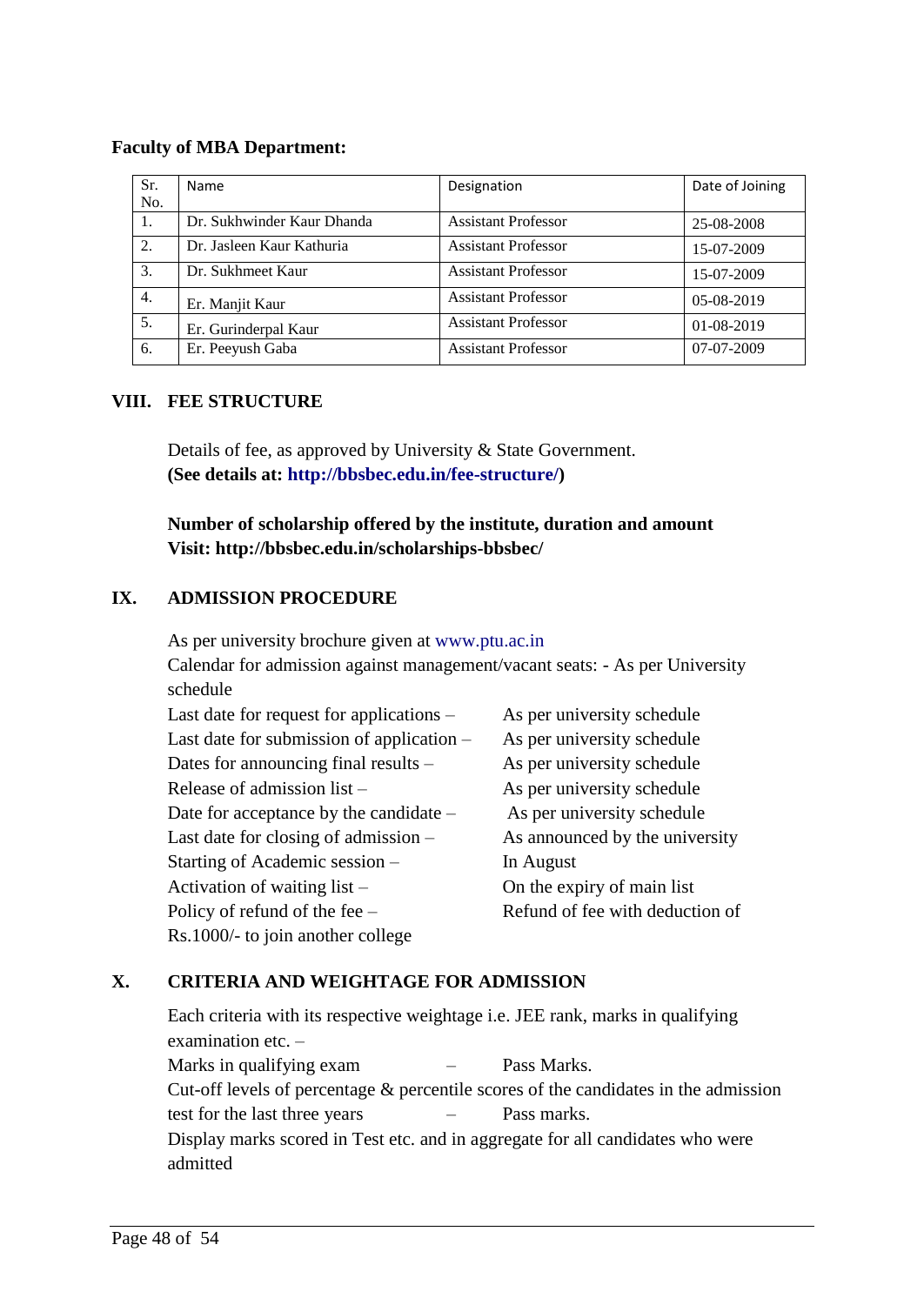#### **Calendar for admission against management/vacant seats:**

| Last date for request for application --June/ July every year |                                          |  |
|---------------------------------------------------------------|------------------------------------------|--|
| Last date for submission of application                       | No fixed date - varies every year as per |  |
| Uni. schedule                                                 |                                          |  |
| Dates for announcing final results                            | No fixed dates                           |  |
| Release of admission list                                     | After the admission is over              |  |
| Date for acceptance by the candidate within one week          |                                          |  |
| Last date for closing of admission                            | As per university schedule               |  |
| Starting of the Academic Session                              | As per university schedule               |  |

#### **XI. APPLICATION FORM**

**A**pplication form is available in the Prospectus of the College. Students admitted through university counseling are required to fill the form and get registered with college. Management quota students are required to fill application form available in the Prospectus and completes the admission process.

#### **XII. LIST OF APPLICANTS**

List of candidates, who attend counseling along with percentage and percentile score for Management quota seats, is prepared, based on which counseling is held and admission made.

#### **XIII. ADMISSIONS UNDER MANAGEMENT SEATS/VACANT SEATS:**

Composition of selection team for admission under Management Quota is as:

Dean (Academics) and Heads of all Academic Departments

## **XIV. INFORMATION ON INFRASTRUCTURE AND OTHER RESOURCES AVAILABLE in LIBRARY**

| Sr. | <b>Course/Branch Name</b>        | <b>Number of Books</b> |               |
|-----|----------------------------------|------------------------|---------------|
| No. |                                  | <b>Volumes</b>         | <b>Titles</b> |
| 1.  | Computer Science and IT          | 10601                  | 2322          |
| 2.  | Electronics & Communication      | 10421                  | 2210          |
|     | Engg./ Electrical Engg.          |                        |               |
| 3.  | Engg./ Agriculture<br>Mechanical | 10823                  | 2435          |
|     | Engg./MBA                        |                        |               |
| 4.  | Civil Engg.                      | 1099                   | 385           |
| 5.  | <b>Applied Sciences</b>          | 5569                   | 1011          |

Number of Library Books/Titles/Volumes available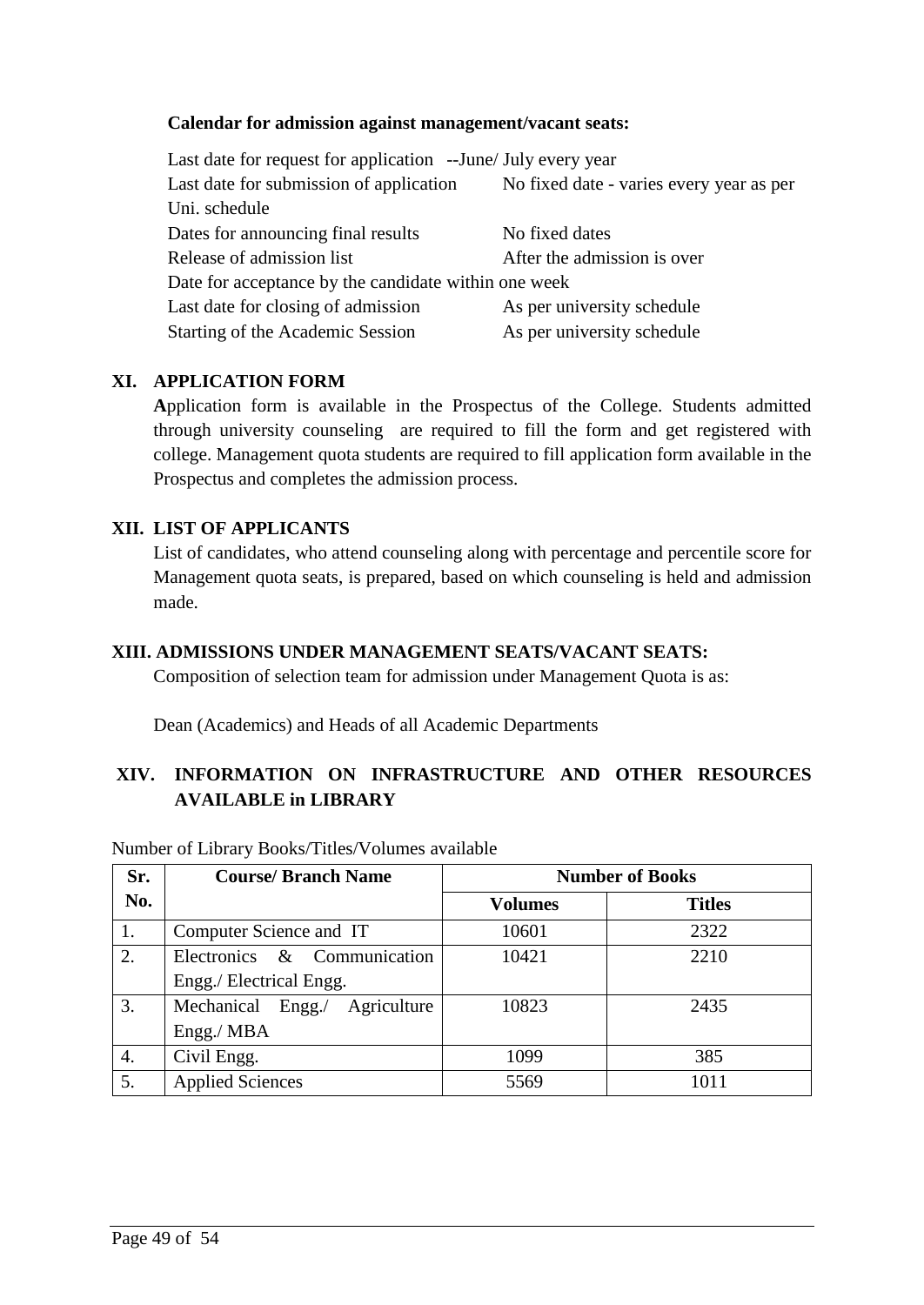## E- Library

| Sr.<br>No.     | <b>Course/Branch Name</b> | e-Journal Subscription |             |              |
|----------------|---------------------------|------------------------|-------------|--------------|
|                |                           | <b>Springer</b>        | <b>IEEE</b> | <b>Total</b> |
|                | Computer Science/IT       | 00                     | 122         | 122          |
| $\overline{2}$ | Electronics Comm. Engg.   | 86                     | 126         | 212          |
| 3              | Electrical Engg.          | 30                     | 51          | 81           |
| $\overline{4}$ | Civil Engg.               | 12                     | 00          | 12           |
| 5              | <b>Mechanical Engg</b>    | 46                     | 01          | 47           |
| 6              | <b>Agricultural Engg</b>  | 06                     | 3           | 9            |
| 7              | <b>MBA</b>                | 24                     | 00          | 24           |

- **E-Journals** : Springer Nature 3 Subject collection include Engineering, Computer Science and Management.
- **DELNET**

## **XV. COMPUTING FACILITIES**

| Discription                         | Qty                         |             |
|-------------------------------------|-----------------------------|-------------|
| <b>DESKTOP COMPUTER:</b>            | 904                         |             |
| Lenovo/Dell/HP (Total No of System) |                             |             |
| NETSERVER E45 HEWLETT               | 01                          |             |
| PACKARD 2.4 & Dumb Terminal         |                             |             |
| HP Proliant DL 380 G4 NAS & SAN     | 02                          |             |
| Storage Server With 5 Tera-byte     |                             |             |
| <b>Storage Space</b>                |                             |             |
| Server Dell Power Edge 2950         | 03                          |             |
| Server Dell Power Edge 2650         | 02                          |             |
| Sun Ray T5240                       | 04                          |             |
| Sun Ray X4275                       | 02                          |             |
| No. of Thin clients                 | 160                         |             |
| <b>Relevant Legal Software</b>      | <b>Application software</b> | No of users |
| 1                                   | <b>Visual Studio .NET</b>   | Multiple    |
| $\overline{2}$                      | Oracle Developer 2K         | Multiple    |
| 3                                   | Turbo $C++$ Ver3.0          | 05          |
| 4                                   | Oracle 9i Std with ATS      | 10          |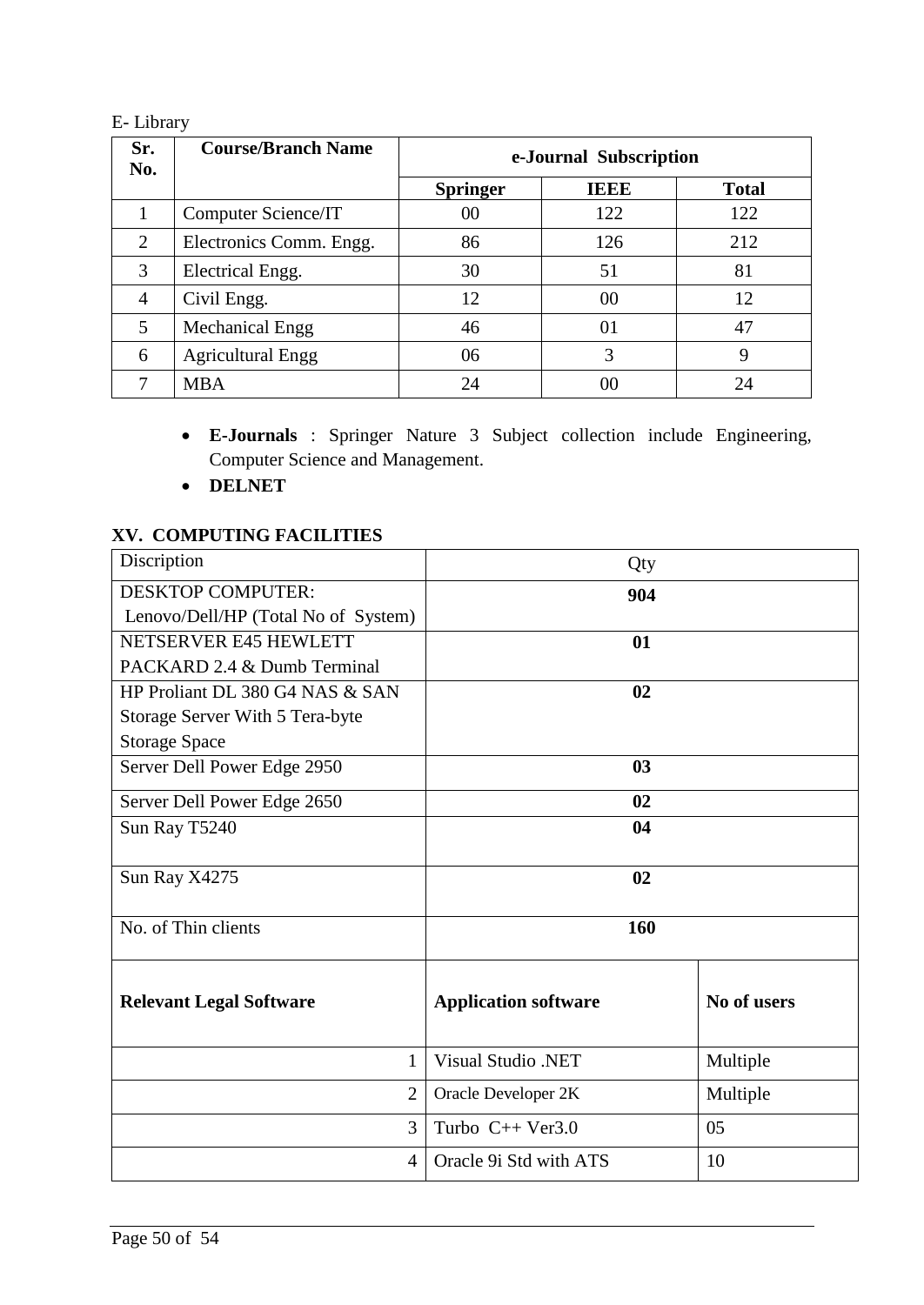| 5                        | Matlab 6.5                            | Multiple         |
|--------------------------|---------------------------------------|------------------|
| 6                        | Adobe Photoshop 7                     | Multiple         |
| $\tau$                   | Exata Developer                       | Multiple         |
| 8                        | Office XP                             | 01               |
| 9                        | Coral Draw 11                         | Multiple         |
| 10                       | Macromedia StudioMX                   | 01               |
| 11                       | <b>Rational Rose Suite</b>            | 10               |
| 12                       | Qualnet Version 4.5                   | 01               |
| 13                       | <b>SPSS Software</b>                  | 10               |
| 14                       | <b>XProtect Professional Software</b> | 01               |
| 15                       | Microsoft 97 Office                   | 01               |
| 16                       | Borland C++                           | Multiple         |
| 17                       | Turbo Pascal 7.0                      | 04               |
| 18                       | Virtual Engineer                      | 15               |
| 19                       | Lotus Smartsuite                      | Multiple         |
| 20                       | Fortran 77                            | Multiple         |
| 21                       | Foxpro 2.6                            | 05               |
| 22                       | Visual $C++ (5.0)$                    | Multiple         |
| 23                       | <b>NET</b> Media                      | 01               |
| 24                       | <b>MSDN</b> Academic Alliance         | Multiple         |
| 25                       | MS Office2013                         | 51               |
| <b>Operating Systems</b> | <b>Operating System Type</b>          | Qty              |
| $\mathbf{1}$             | Red Hat Linux 9                       | Multiple         |
| $\overline{2}$           | <b>Windows XP Professional</b>        | Included in MSDN |
| 3                        | Windows XP (OEM)                      | 15               |
| $\overline{4}$           | Windows ME (OEM)                      | Included in MSDN |
| 5                        | Windows SL8.1                         | 301              |
| 6                        | MS Windows for Workgroups             | 09               |
|                          | 3.11                                  |                  |
| $\overline{7}$           | <b>MS DOS 6.02</b>                    | 04               |
| 8                        | Unix                                  | 04               |
| 9                        |                                       | 25               |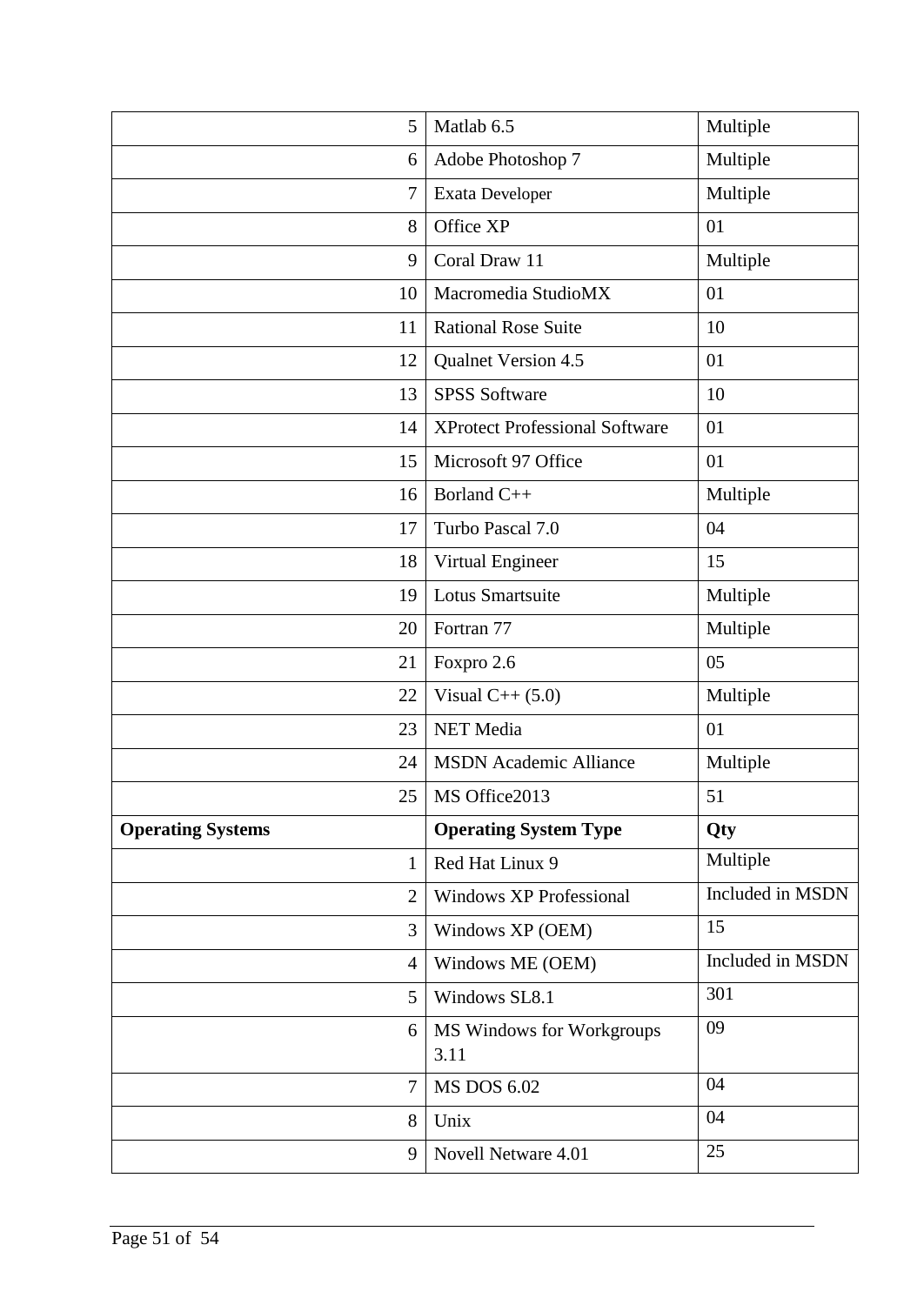| 10                                                                              | Windows 2000 Server               | Included in MSDN                                              |
|---------------------------------------------------------------------------------|-----------------------------------|---------------------------------------------------------------|
| 11                                                                              | Windows 2000 Advance Server       | Included in MSDN                                              |
| 12                                                                              | Windows 2000 professional         | Included in MSDN                                              |
| 13                                                                              | Windows 2003 Server               | Included in MSDN                                              |
| 14                                                                              | Fedora Core 6                     | Open Source                                                   |
| 15                                                                              | Fedora Core 7                     | Open Source                                                   |
| 16                                                                              | Win10 Home Edition                | 200                                                           |
| Campus wide network: College has                                                | <b>Laser Printer</b>              | 17                                                            |
| an extensive campus wide network<br>connecting all the major buildings,         | <b>LAN</b> Printer                | 01                                                            |
| departments, faculty residences and                                             | <b>Colour Printer</b>             | 5                                                             |
| hostels. This network is based on                                               | CD Writer                         | 02                                                            |
| Optical fiber backbone and based on<br>Gigabit Ethernet technology. Currently,  | <b>USB</b> Pen Drive              | 10                                                            |
| machines in<br>excess of 900<br>are                                             | USB Hard Drive (1TB)              | 02                                                            |
| connected to this network throughout<br>the campus. Campus wide network has     | Chassis switch (DES-6300)         | 01                                                            |
| been extended to all the hostels and                                            | 2 Port 1000 SX fiber Gigabit      |                                                               |
| residential areas with the help of                                              | module                            | 50                                                            |
| 802.11g based wireless access points.<br>Around 250 wireless access points have | 24 port 10/100/1000 Mbps          |                                                               |
| been installed in the campus for                                                | managed & stackable switch        | 80                                                            |
| providing connectivity throughout the<br>campus.                                | ST-SC patch cord                  | 50                                                            |
|                                                                                 | 1 meter patch cord (copper)       | 1000                                                          |
|                                                                                 | I/O single with surface mount box | 1000                                                          |
|                                                                                 | 24 port patch panel               | 80                                                            |
|                                                                                 | 42U Rack with Accessories &       | 06                                                            |
|                                                                                 | glass door make                   |                                                               |
|                                                                                 | Router 2600 (Cisco)               | 06                                                            |
|                                                                                 | Switch Chassis switch layer 2/3/4 | 01                                                            |
|                                                                                 | H3C59508                          |                                                               |
|                                                                                 | Linksys/Dlink/Zyxel access        | 350                                                           |
|                                                                                 | points                            |                                                               |
| Internet Accessibility(in kbps & hrs)                                           | 155 Mbps                          | <b>One Five Five</b><br>Mbps(1:1), Full<br>duplex leased line |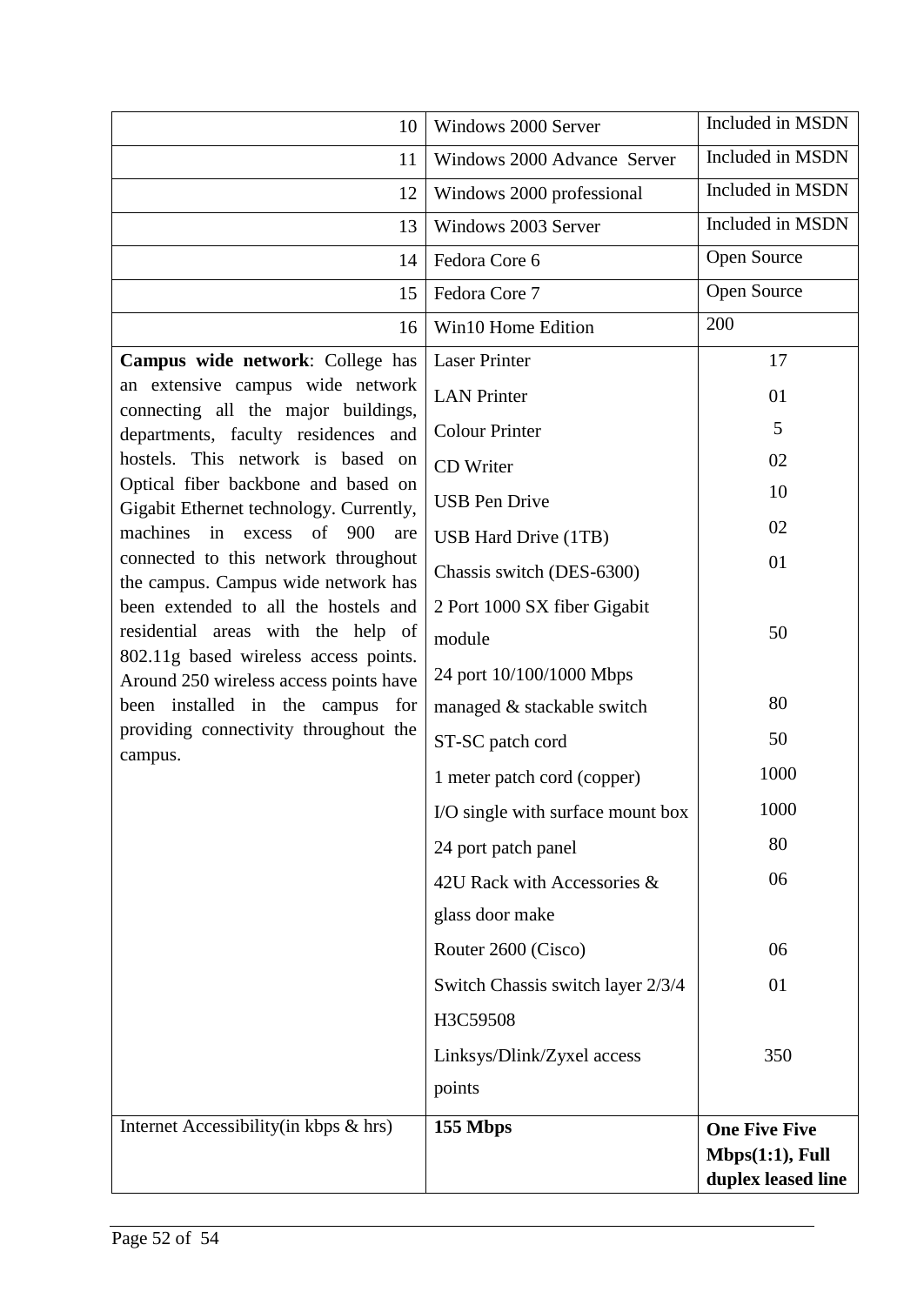|  | through optical |
|--|-----------------|
|  | fiber           |

#### **Games and Sports Facilities**

| Sports facilities available | Total Area available | Capacity/number              |
|-----------------------------|----------------------|------------------------------|
| <b>Athletic Track</b>       | Std. 400m track      | $1$ no.                      |
| Cricket field               | 137 meters           | 1 no. $& 2$ practice pitches |
| Football field              | Std. size            | $1$ no.                      |
| Hockey field                | Std. size            | $1$ no.                      |
| Volleyball courts           | Std. size            | 3 no.                        |
| <b>Basketball courts</b>    | Std. size            | $2$ no.                      |
| <b>Badminton courts</b>     | Std. size            | $4$ no.                      |
| Tennis courts               | Std. size            | $2$ no.                      |
| Gymnasium/indoor stadium    | $60m \times 45m$     | Substantial                  |
| Handball courts             | Std. size            | $1$ no.                      |
| Kabaddi                     | Std. size            | $1$ no.                      |
| <b>Table Tennis courts</b>  | Std. size            | 3 no.                        |

#### **EXTRA CURRICULAR ACTIVITIES** –

#### **Clubs/ Committees**

- Personality Development Club
- Blood Donors Club
- Event Management Committee
- Human Body Owners Club
- Friends Club
- Sports Committee
- Cultural Committee
- Mechanical Engineers Association
- Electronics Engineers Association
- Computer and IT Association

#### **Students Chapters:**

- Student chapter of Indian Society for Technical Education.
- Student Technician chapter of Institution of Engineers India.
- Student Chapter of Society of Auto Mobile Engineer, India.

#### **Soft Skill Development Facilities –**

Communication Skills Lab available, special classes are held in free time.

#### **Number of Classrooms and size of each** –

Number: 24, Size: 90 sq.m. each